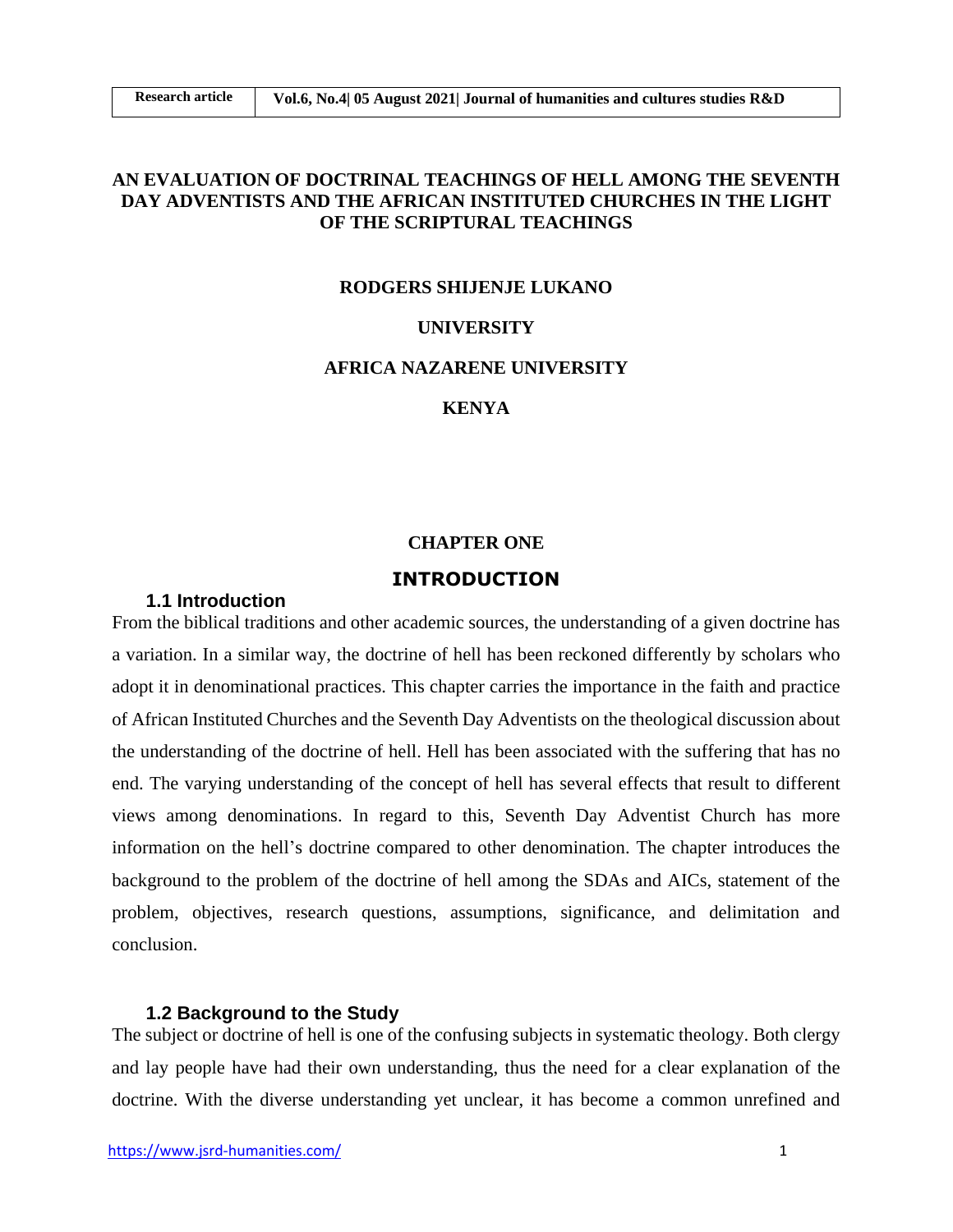expletive term. The major question all over the world among the Christian believers is the meaning and location of hell? What are the wicked destined for? Will God of love let His people experience torture throughout eternity? Will the wickedness of sinners be burnt out by the fire of hell? Hell is defined as a place of eternal punishment reserved for those who reject God. The two broad categories of inhabitants are first Satan and his demon's angels who rejected God before creation of the material world and, secondly, human beings who die in a state of unrepented, personal mortal sin (Oderberg & David, 2011: 342). This is because African Christians have the comfort of living with expectations of jubilant expectations of a reunion with their fore ancestors after death. They do not see the coming of Jesus as a moment of suffering, pain and tears, but instead, they see it as a moment of rejoicing and dancing (David, 2011: 345).

On the theological and philosophical literature in Christian tradition, we encounter a bewildering variety of different and often inconsistent theological views, as we would in any of the other great religious traditions as well. The views about hell, in particular, include very comparable and different conceptions of divine love, divine justice, and divine grace (Oderberg, 2011: 350).

In the global view, Wayne Grudem and Christian scholars hold that hell is a dwelling place of Satan whose location is not known to us. Other Christian writers exemplify the same view in their Christian witnesses (Scripture Union, 1993: 13), while other scholars hold that hell is a state of being. Since the historic churches have at best been suspicious of AICs, regarding them as a heathenization of Christianity, it is not surprising that they have rarely found a place in the ecumenical movement (Grudem, 1994: 1159- 1160).

Other Christian scholars hold that there are two post-mortems, those human beings who did God's will while still on earth and accepted his love will be reconciled to Him and enjoy eternal life. While those who did contrary will suffer forever in eternal hell (Patsalidou, 2012: 31). This understanding raises many questions on the attribute of God and His relation to his own creatures. The World Council of Churches currently includes only two AICs: The Church of the Lord (Aladura) from Nigeria, which claims a membership of over 1 million, and Eglise du Christ sur la terre par le prophète Simon Kimbangu (Church of Christ on Earth by the Prophet Simon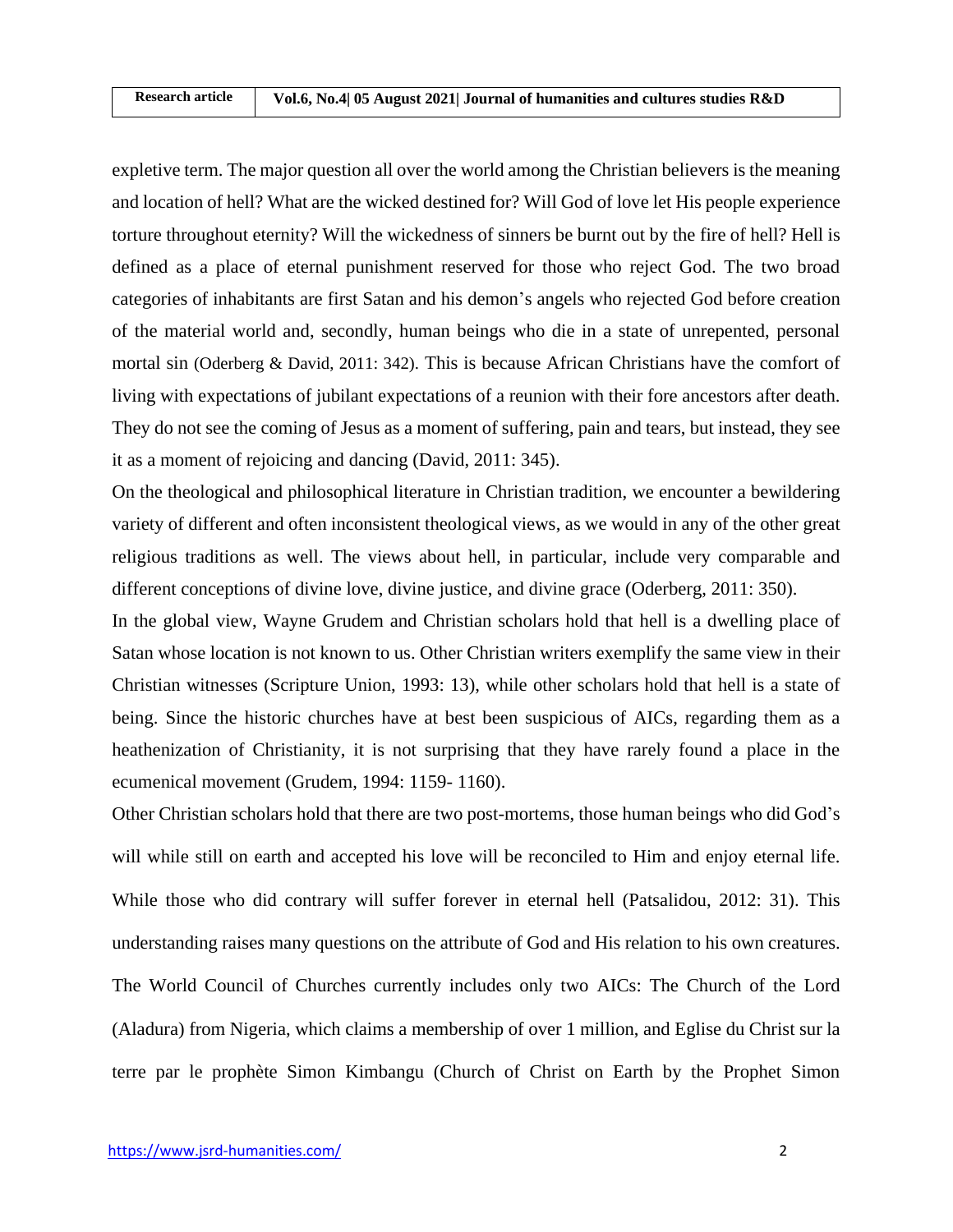$R = 1$ | Rese **Research article Vol.6, No.4| 05 August 2021| Journal of humanities and cultures studies R&D**

Kimbangu), or Kimbanguist Church, from the Democratic Republic of Congo, which claims a membership of five million (Pobee & G. Ositelu,1998: 29).

## **1.2.1 Seventh Day Adventists' Teachings of Hell**

The Seventh-day Adventist is a Protestant Christian church that is different from the rest since it observes the Sabbath on Saturday as the seventh day of the week in Jewish and Christian calendars. They also insist more on the second coming of Jesus Christ, which is also known as advent. The doctrine of hell must be the most difficult subject of the Christian faith for many people. Hell is written approximately thirty-one times in the Old Testament.

Hell is translated from a Hebrew word, "sheol." Hell can also be translated as "pit" and it has been done so three different times in Job 17:16 and Numbers 16:30, 33. Sheol is also translated as "grave" approximately twenty-five times in the Old Testament, and this has brought about a lot of confusion concerning the doctrine of hell (Younce, 2008: 50).

Jehovah's Witnesses take this translation and use it to their own advantage and claim that hell is the grave and nothing more. The word, "gibrah" is a Hebrew word and throughout the Old Testament is translated as "grave, and sepulcher, burying place." However, Sheol in the Old Testament has not been used to refer to a grave, sepulcher or burying place, but rather a place located in the earth's center. A grave or a burying place is where the dead bodies are housed, but sheol is the place where spirits and souls that will never die, and which were in those earthly bodies are (Younce, 2008:56).

An annihilationist is a person that believes the souls of unsaved people ceases to exist if they die without being saved by Jesus. Annihilationist does not believe in the idea of a literal hell as where the souls of the unsaved are taken to be tormented in a lake of eternal fire. Their argument is that a loving, compassionate, and moral God would not torture souls for eternity. They believe that these souls are annihilated at their death, and thus they cease to exist (Younce, 2008: 61).

Other annihilationists like the Jehovah's Witnesses and the Seventh-day Adventists are taught that hell is of the school of thought accurate and that the lost are taken there for punishment. Also, they believe that at some point, these souls perish and therefore cease to exist. The duration in which these souls are tormented until they are annihilated is not known (William, 1992:200).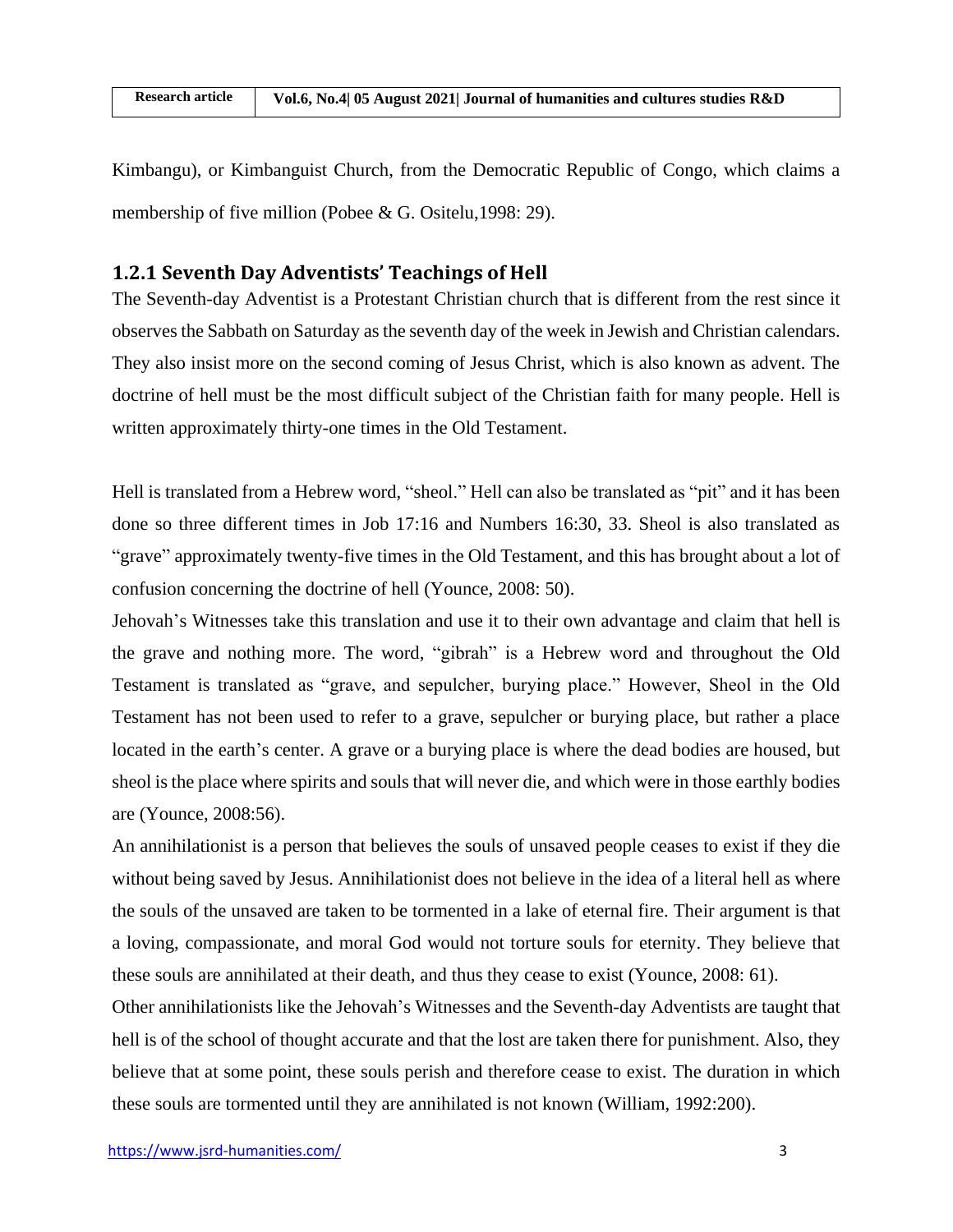Apart from what the scriptures teach, one may ask, what kind of God is capable of this? Modern "human rights activists" recognize the terrible evil of torture even in its temporary forms. But, would the loving God of the Bible design an everlasting torture chamber? The Church of the Seventh-day Adventist has a unique interpretation on the issue of end times or eschatology. Their eschatological beliefs are derived from a prophecy based on Jesus Christ's second coming (William, 1992: 203).

Traditionally, Christian teachings have held that the second coming will lead to crisis globally with the Sabbath as the main issue. This is because the second coming of Jesus, the righteous will be taken to Heaven in one thousand years.

After, those who died before accepting Jesus as their savior will be punished by destruction, while those saved before dying on a recreated earth will live forever.

The SDA doctrine of hell is in contradiction with that of the other mainline Christian denominations. They believe in the doctrine of soul sleep, where the righteous resurrect and join Christ in the advent and the unrighteous remaining asleep as Satan and his helpers are left on earth. After the Millennium, Christ with His saints and the Holy City return to earth and Satan, his helpers and the unrighteous who are resurrected and annihilated. This leaves behind a universe without sinners (William, 1992: 210- 2013).

The church of the Seventh-Day Adventist derives its eschatological beliefs from books of Daniel and Revelation, the apocalyptic books, and the sermon of end-times found in Mathew 24, Mark 13 and Luke 21. Many Adventist churches interpret Biblical prophecies by historical methods (Holbrook, 1983:12).

# **1.2.2 African Instituted Churches' Teachings on the Doctrine of Hell**

Historically, the African Instituted Churches have been on the margins of Christianity in Africa. They arose outside the Christian missions and were not included in the Christian Councils. They were neither accepted by the ecumenical churchmen nor the evangelicals (Kombo, 2006: 45). African Instituted Churches are defined by Gleny Oduro as churches that have been started by Africans or denominations planted, administered, led, supported, propagated, instituted and funded by Africans for the sole purpose of propagating the gospel of Christ Jesus and worshipping the true God (Oduro, 2001: 12). Peter Akrong is in support of the definition. Though it does not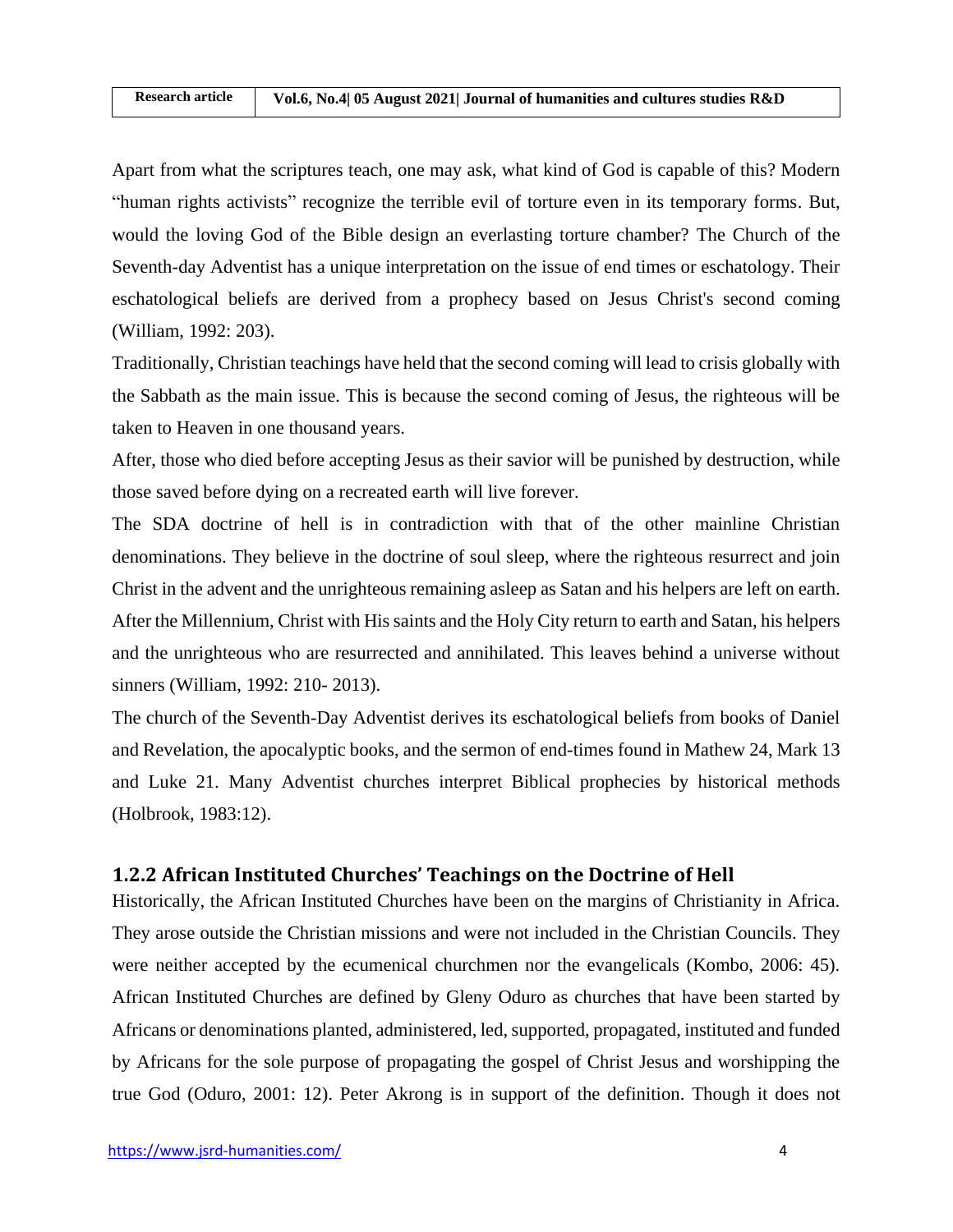mention that there are some independent churches that were founded by non- Africans, but still claim that they are Indigenous African Churches (Akrong, 1998: 56). Some of these churches were established by black Americans who campaigned for Christianity's contextualization, enculturation, and indigenization of Christianity. These churches are not entirely independent from foreign missionaries. Turner argues that many of these African Indigenous Churches get financial support from overseas missions because of the economic situation in Africa (Turner, 1967: 34). African Instituted Churches are normally categorized into three groups: Conservative, Charismatic and Reformed. Conservative AICs are those who follow the teachings and practices of their founders regardless of the perception of the wider church or what the Bible says about such beliefs and practices (Oduro, 2006: 23).

These types of churches are highly ritualistic, attaching deeds to consequences which are defined as evil and good therefore determining the fate of an individual at an eschatological moment.

Richard Anderson describes charismatic churches as churches that are founded by charismatic and young men and women, who command great respect from the congregation for their preaching and ability to lead. These leaders are not necessarily schooled in theology, though they are generally educated. These churches are quite different from conservative churches, and they differ sharply on some traditional practices performed by the conservative churches (Anderson, 1974: 60).

Conservative churches do not allow the use of tobacco and alcohol, the followers wear uniforms and the practice of symbolic healing using objects. The third type is the reformed AICs. They have some similarities with the conservative type, although their differences are clear cut in theological interpretation and application of the scriptures (Davis, 2008: 211).

John Mbiti asserts that AICs have maintained an expression of African beliefs within Christianity or African traditions on Christian doctrines. Most of the AIC church leaders and founders claim that the Holy Spirit ordered them to establish the churches. That is why most of these churches have the "Holy Spirit" as part of their name. They believe that the Holy Spirit runs the churches but not human beings; therefore, they do not see the need for structures, constitutions, and doctrines. Therefore, it is always tricky for African churches to relate positively to the external final judgment (Mbiti, 1975: 67).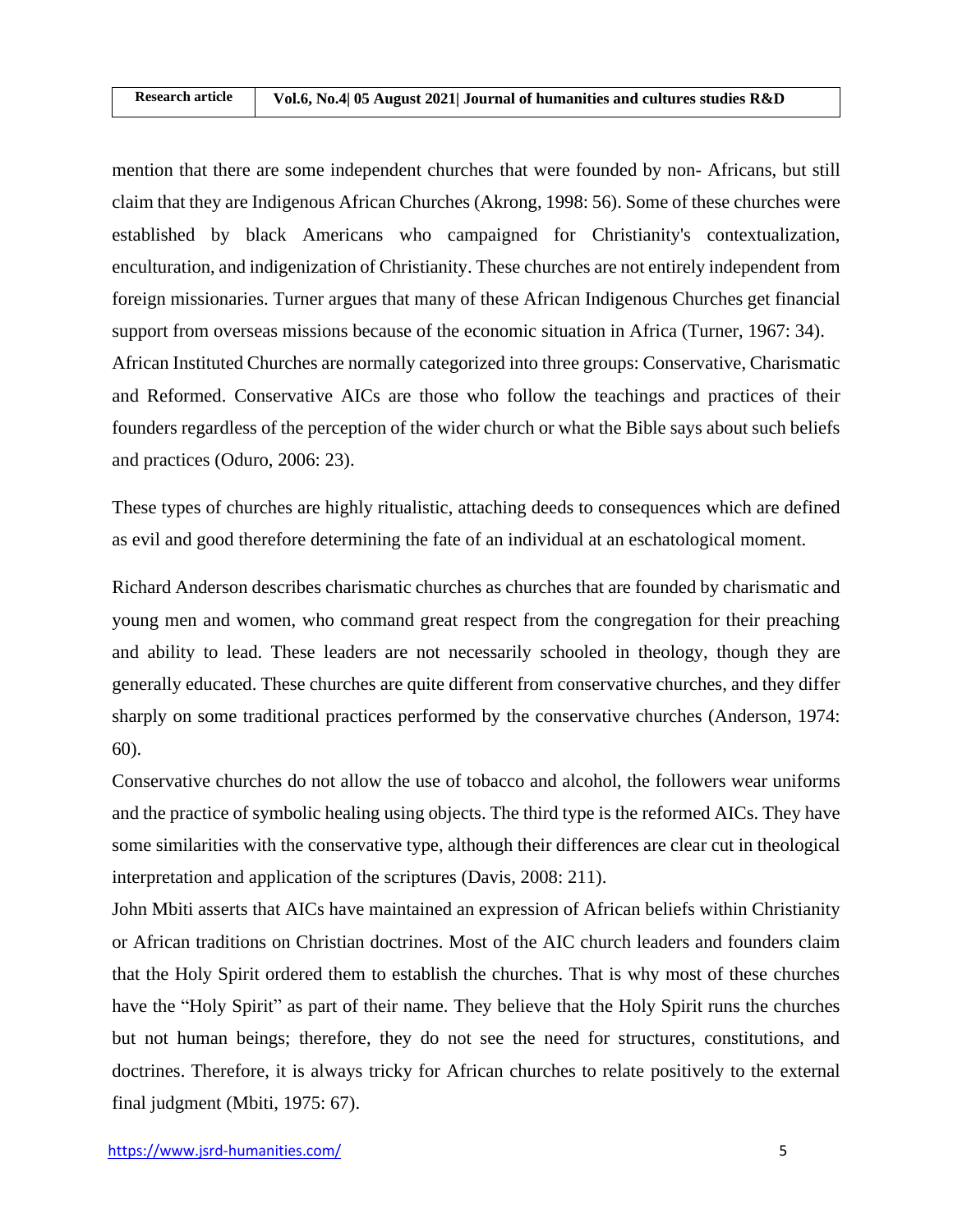The AICs have a dual religiosity by ministers and theological students hence creating difficulty with it. Mbiti explains this duality in the religion. He highlights that the clear majority are namely Christians and traditionalists consequently. Interestingly, the AICs congregations have difficulties understanding the judgment theme and external punishment in hell preached to them. Failing to reconcile the idea of punishment and the creator, known as God of Love, is the main identified reason for these difficulties, hence the dissertation's need. Behind the various Christian ideas about heaven and hell lies the more basic belief that our lives extend beyond the grave (Mbiti, 1975: 69- 70).

According to Augustinians, God's saving grace is irresistible in the end, yet everlasting torment in hell will nonetheless be the terrible fate for some; therefore, God does not love all created persons equally, and his (electing) Love is thus limited in its scope. Augustine's interpretation of 1 Timothy 2:4 provides a nice illustration. He wrote: "the word concerning God, 'who will have all men to be saved,' does not mean that there is no one whose salvation he (God) doth not will but by 'all men' we are to understand the whole of mankind, in every single group into which it can be divided (Jordan, 2012: 50).

In response to similar questions, Jeff Jordan has challenged the whole idea, which he acknowledges to be widely accepted among theistic philosophers, that "God's love must be maximally extended and equally intense" (Jordan, 2012: 53).

According to Jordan, such maximally extended Love would be a deficiency in any human who manifested it; hence, it should not be numbered among God's perfections of great-making properties. Neither is it possible, he appears to argue, that God should love equally all of the persons whom he has created. For "if God has deep attachments with some of them, it follows that He does not love all (of them) equally. And being a perfect being, God would have loves of the deepest kind" (Jordan, 2012: 67).

Jordan thus asks in a later article, "What if it is not possible in principle (even for God) to love every person uniformly to the same degree?" And in support of his contention that this is indeed impossible, Jordan argues, first, that people have incompatible interests, second, that two "interests are incompatible just in case attempts to bring about one of them to require that the other be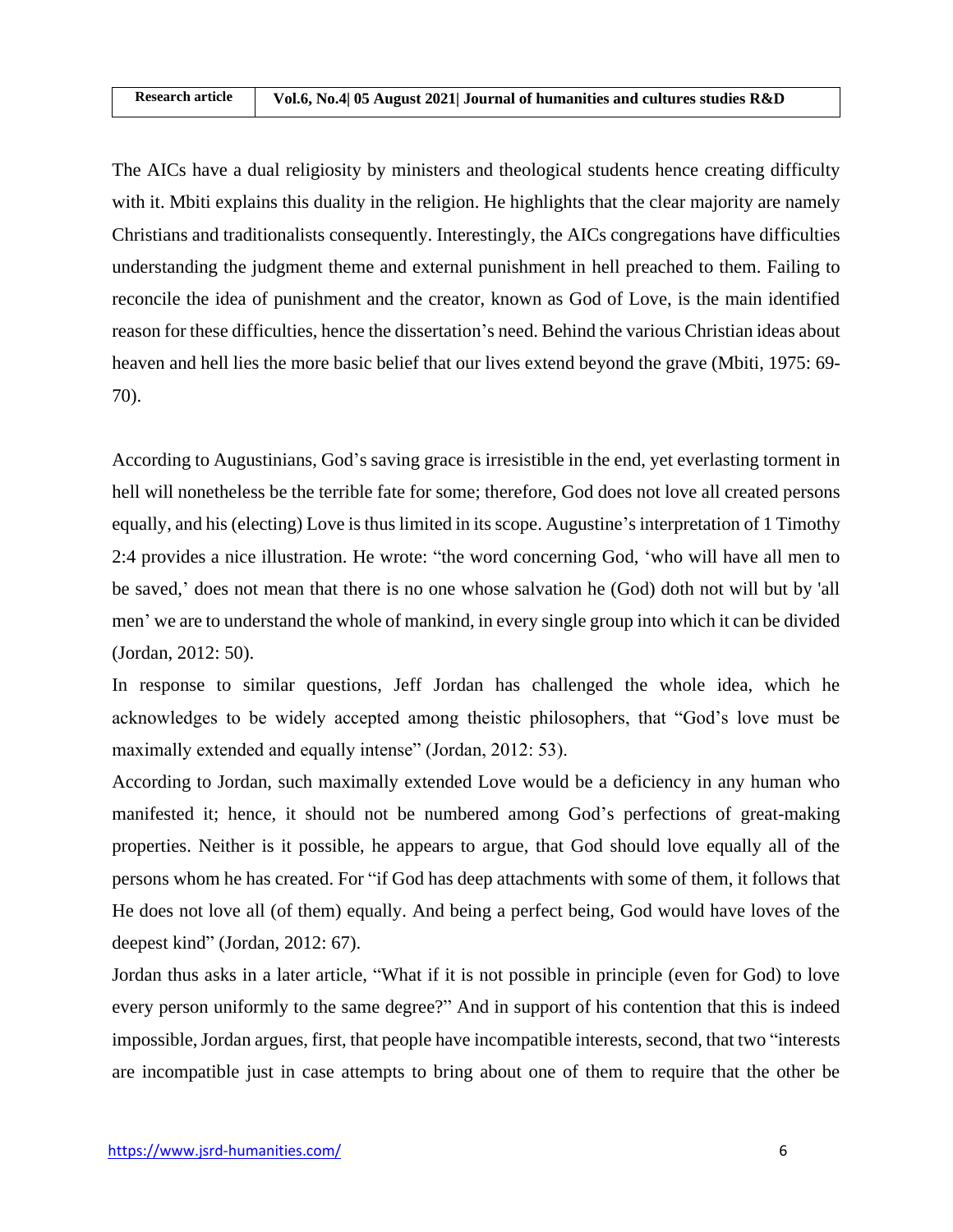impeded," and third, that Love of the most profound kind "has as a necessary constituent identifying with the interests of one's beloved" (Jordan, 2012: 84).

Behind the Augustinian understanding of hell lies a commitment to a retributive theory of punishment. The primary purpose of punishment is to satisfy the demands of justice or, as some might say, to balance the scales of justice. And the Augustinian commitment to such a theory is hardly surprising. For based upon his interpretation of various New Testament texts, Augustine insisted that hell is a literal lake of fire in which the damned will experience the horror of everlasting torment; they will experience, that is, the unbearable physical pain of literally being burned forever.

The primary purpose of such unending torment, according to Augustine, is not correction, or deterrence, or even the protection of the innocent; nor did he make any claim for it except that it is fully deserved and therefore just. As for how such torment could be even physically possible, Augustine insisted further that by a miracle of their most omnipotent Creator (Mbiti, 1975: 91-96). Historically, AICs have had a tense relationship with the subject of hell. On the one hand, they firmly believe that faith in Jesus' death and resurrection is absolutely indispensable for salvation. Yet, it is not surprising that many refrained from focusing on the issue, instead choosing to highlight the promise of heaven in an attempt not to alienate those they are trying to reach. However, while largely unacknowledged, or at least mitigated by AICs, there have always been moments in time where the issue of the reality of hell creeps up, making its way into the common discourse of Evangelicalism (Jordan, 2012: 112- 113).

### **1.3 Statement of the Problem**

In his book, "Pilgrimage Theology," Michael Horton states that it is a natural course that every creature of hope would wish to hear someone telling us not only about our lives but where we are going to. The quest is to understand whether there is something more than life under the sun (Horton, 2011: 421). Life after death, as reiterated by the author, is key in determining the current situations. This implies the picture of life; suffering or enjoyment. The belief that those alive or dead will reunite with the fore ancestors and live happy forever is forwarded by religious ideas in the African setup. They do not debate about the time and location of the punishment. Both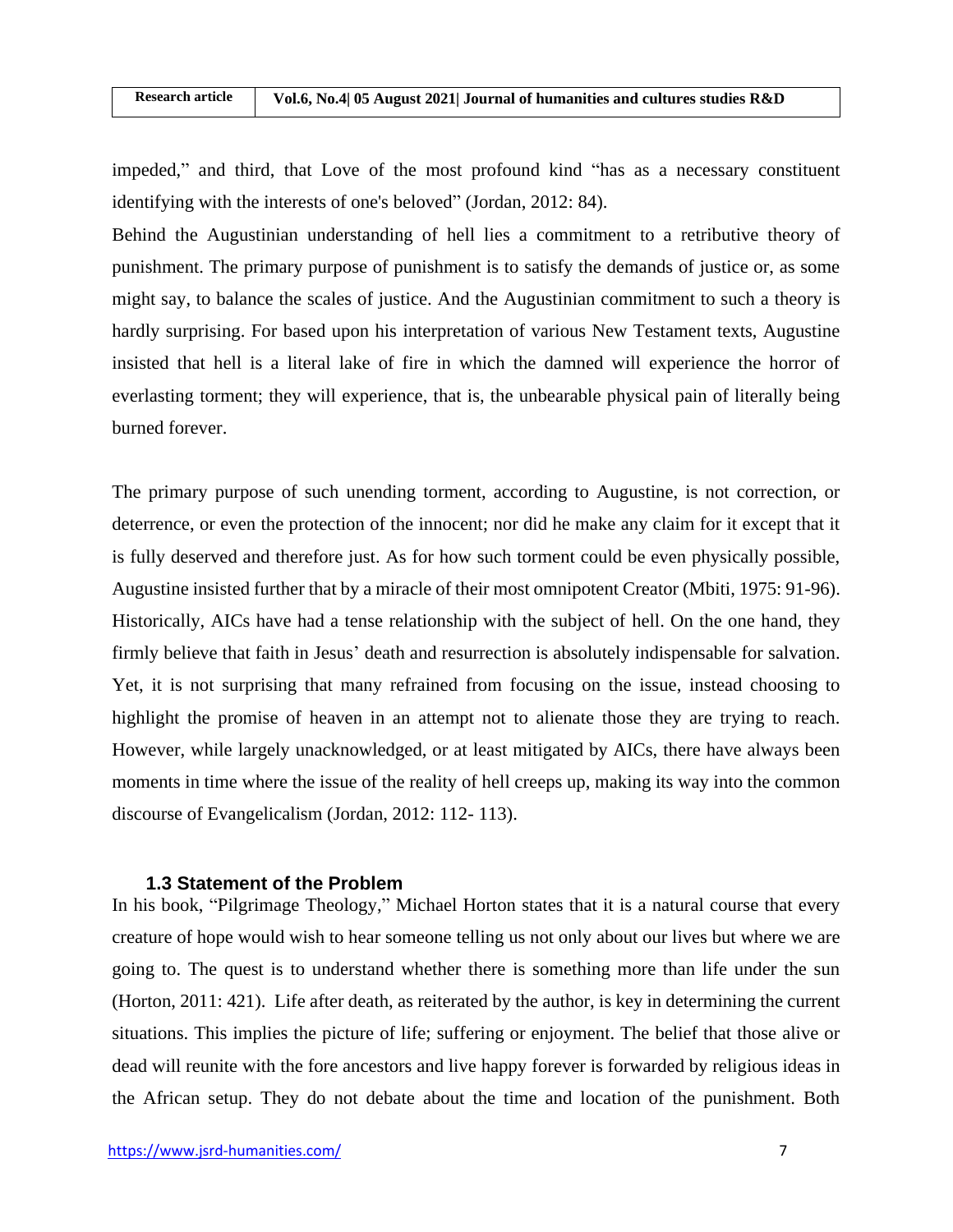Christians and traditionalists believe that punishment is key, as seen in certain occasions whereby God and ancestors are accepted and agreed upon to punish people for various reasons for certain ways, even in a harsher way than thought. It is observed by John Magesa biblically on the promise of judgment at or after death has a lot of ignorance attached to them (Magesa, 1997: 55- 56). The doctrine of Hell as understood by SDAs and AICs paints a deviation in the Christian sphere that calls for a need to have an amicable understanding. The deviations observed in the understanding need a hermeneutical revisit in order to harmonize the deviations. This dissertation sought to explore the understanding of the doctrine of Hell among the SDAs and the AICs in the light of the scriptural teachings (Magesa, 1997: 61).

## **1.4 Research Objectives General objective**

To evaluate the doctrinal teachings of hell among the SDAs and AICs in the light of the Scriptural teachings.

# **Specific Objectives**

1. Explore the doctrinal teachings of hell according to the SDAs and AICs.

2. To determine the scriptural teachings of the doctrine of hell.

3. To evaluate the doctrinal teachings on hell among the SDAs and the AICs in the light of the Scriptural teachings.

## **1.5Research Questions**

1. What are the doctrinal teachings of hell according to the SDAs and AICs?

2. What are the scriptural teachings on the doctrine of hell?

3. What are the doctrinal teachings on the doctrine of hell among SDAs and AICs in line with the scriptural teachings?

## **1.6 Assumptions**

The researcher assumes that the study will;

1. The study explored the doctrinal teachings of hell according to the SDAs and the AICs.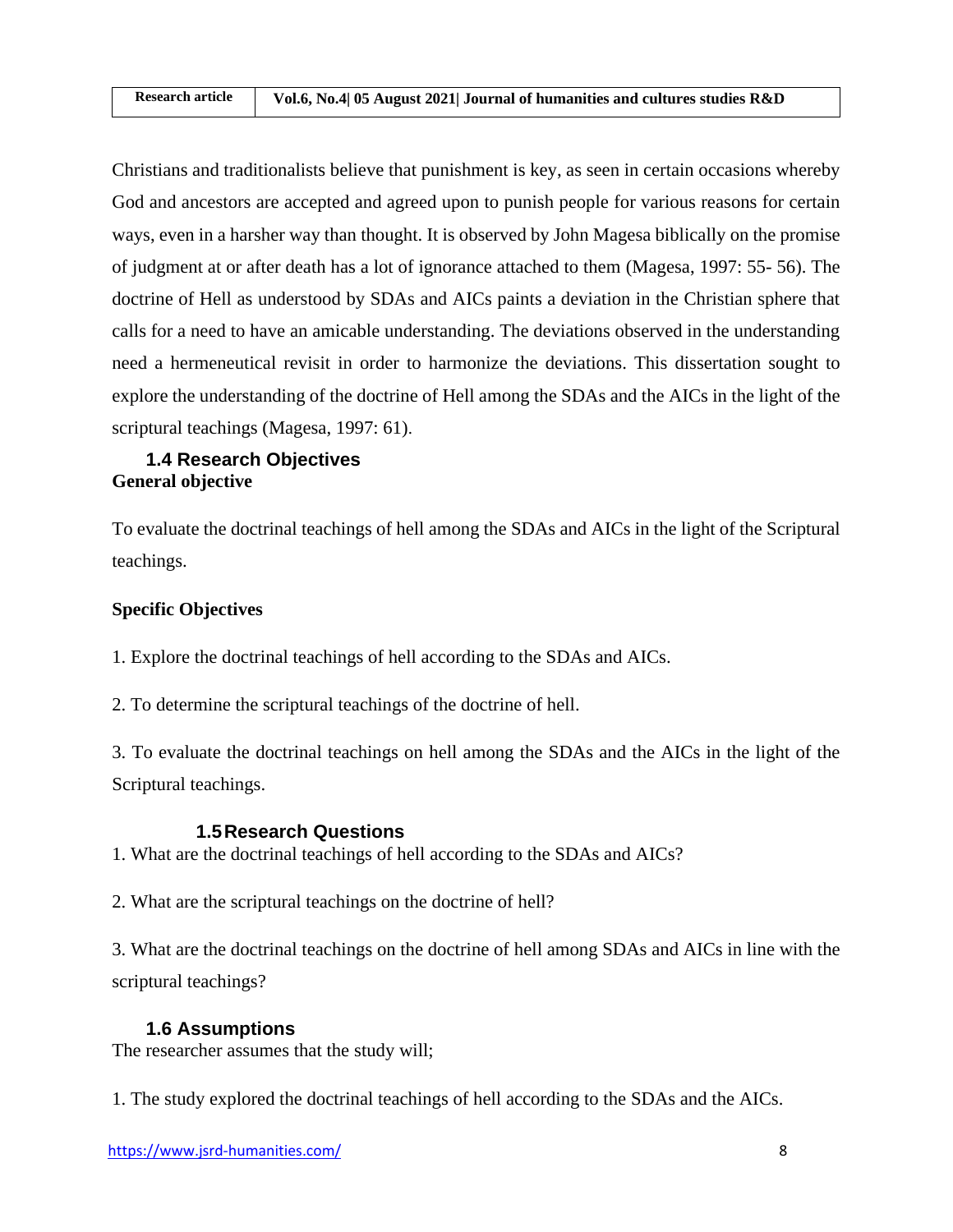2. The study determined the scriptural teachings of the doctrine of hell.

3. Evaluated the doctrinal teachings on the doctrine of hell among the SDAs and the AICs in the light of scriptural teachings.

### **1.7 Justification**

The study is meant to provide the comparative information on the SDAs and AICs, which is essential in shedding light on the understanding of the doctrine of hell.

The study will clarify the contentions that Love (especially in the form of willing the very best for another) is inclusive in a sense: even where it is logically possible for a loving relationship to come to an end, two persons are bound together in Love only when their purposes and interests, even the conditions of their happiness, are so logically intertwined as to be inseparable. The study is a source of knowledge in the religious fields as far as doctrines are concerned to shed light on controversial denominational implications attached to varying understanding.

### **1.8 Scope and Limitations of the Study**

The study will explore the comparative understanding of the doctrine of hell among the SDAs and AICs and not a general view from other churches or other fields of doctrines. The study is likely to encounter personal expressed views on the doctrine, which may not necessarily address the real understanding, thus a challenge on the validity of the information. The researcher will be forced to go beyond personal views on the doctrine.

### **1.9 Conclusion**

The conclusion on this chapter focuses on the basic comparative understanding of the doctrine of hell among the two identified churches with a presupposition of arriving at a proposed way of harmonized understanding through the accomplishment of the research questions and objectives.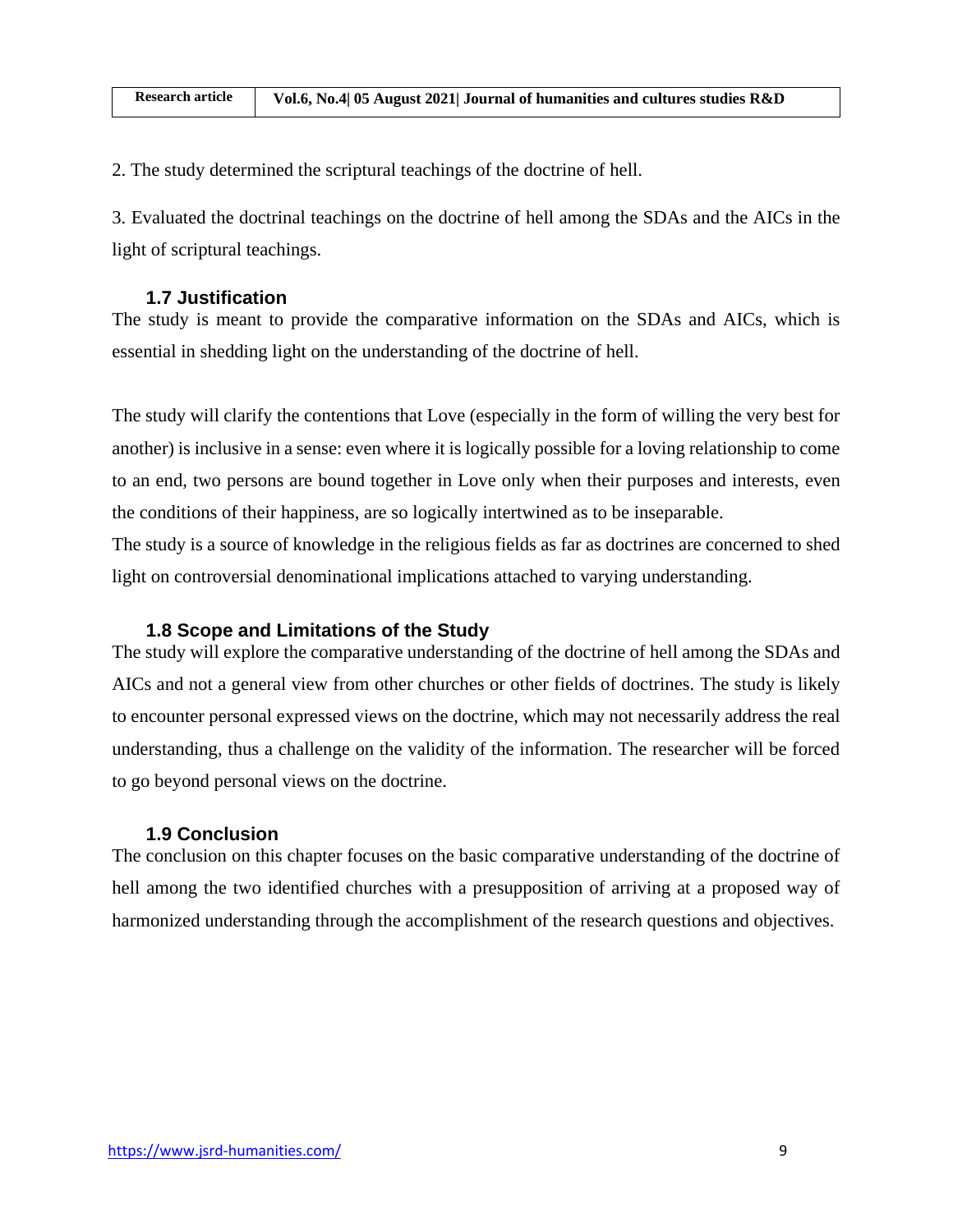# **CHAPTER TWO LITERATURE REVIEW**

### **2.1 Introduction**

This chapter focuses on the written literature related to the understanding of the doctrine of hell among the Seventh Day Adventists and AICs. The critical approach to the comparative study of the doctrine will usher in a clear and harmonized understanding of the doctrine. The chapter discusses the doctrine of hell drawn from various understanding, for instance, the biblical understanding, the church tradition and how the teachings according to SDAs and the AICs can be understood in line with the scriptural teachings. The chapter covers sections on the historical survey of hell, the theological or biblical and church tradition approach to the doctrine.

### **2.2 A Historical Survey of Hell**

An opinion prevails that God turns away His face from man, casts man away from himself, and casts him into hell, and is angry with him on account of his evil; and some believe also that God punishes man and does evil to him (Oderberg, 2011: 355).

Other pagan philosophers, along with some of the poets of the day, were repulsed by the immorality of this teaching and developed the idea of a place where the fleshly body was purified by fire but, at the completion of purification, would find release. It was a middle way between heaven and hell. This concept had its origin in Persian teaching. From there, it passed to certain Jewish groups and later was taken into Christian thought and teaching. It arose out of the Gnostic idea that the body, flesh, and matter is inherently evil and must be purified and purged by fire elsewhere. But we know bodies can be exhumed for examination, so it cannot be true that the flesh goes elsewhere (Oderberg, 2011: 360).

Initially, the afterlife was neutral; the righteous and wicked shared the same fate. In the Greek tradition, only particularly wicked heroes suffered. But this created problems: why should the righteous dwell together with the wicked? The History of heaven and hell was about Osiris, the god of the dead) and the Homeric period (in the worship of Demeter, a goddess of agriculture), a bifurcation emerges wherein the moral or enlightened quality of one's life determines one's fate (e.g., the writings of Plato and Plutarch, and the book of Daniel). Is hell annihilation or eternal suffering?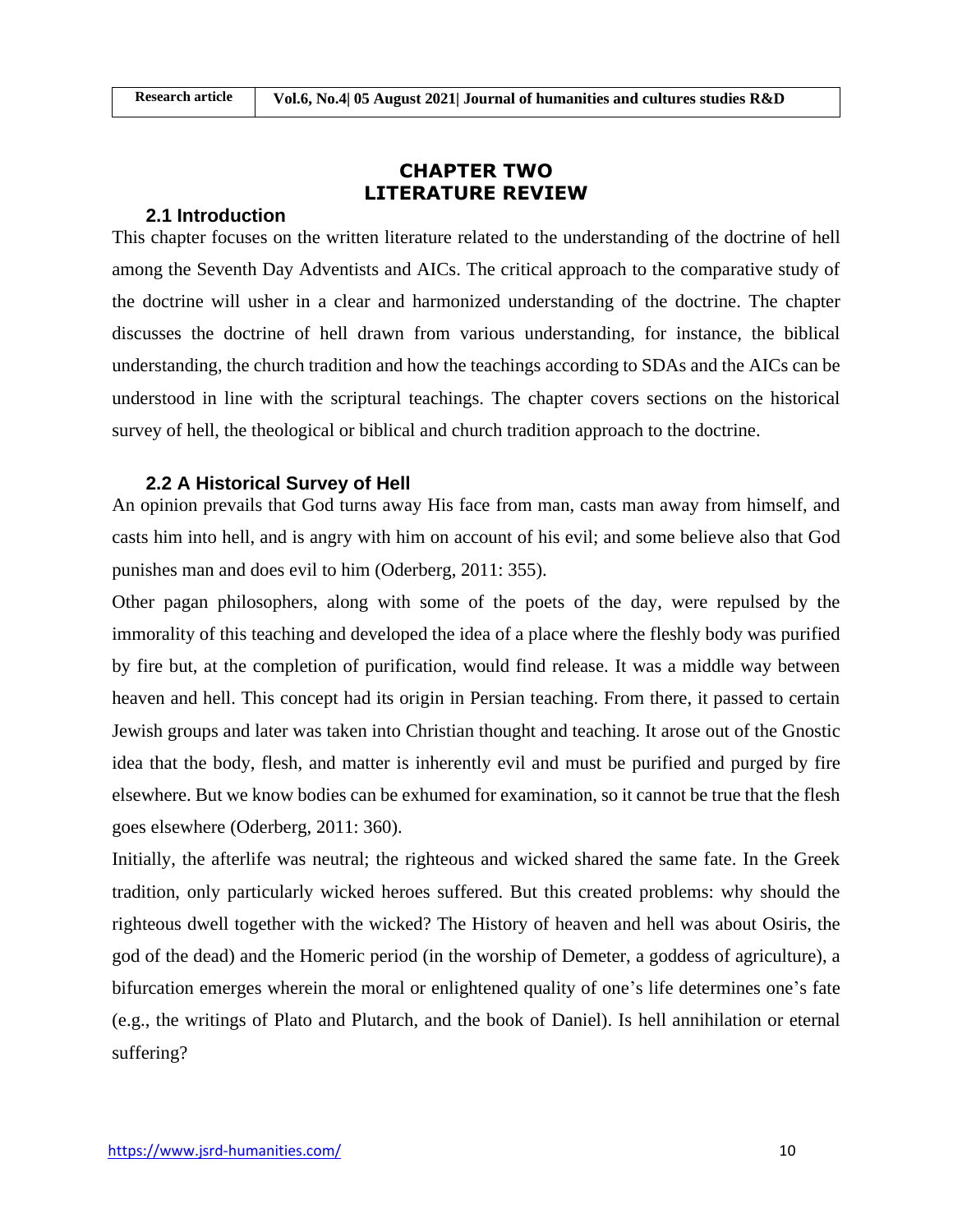And if the latter, is there any escape? Hence the tension between the early theologians Origen (185-232 A.D.), who believed in the reforming character of hell such that even death itself will be reconciled (Colossians 1:20), and Augustine (354- 430 A.D.), for whom perfection implied immutability, who could allow no further character change in those persons consigned to heaven or hell after the final judgment (David, 2011: 315).

## **2.2.1 The Seventh Day Adventists' Teachings on the Doctrine of Hell.**

Hell, whether perception or reality, hell has a varying understanding from varying contexts, thus varying beliefs and practices. According to the SDAs, the so-called "roasting in hell" became the most common image of people picturing a God who is willing to burn people for all eternity without ever totally burning them up. Apart from what the scriptures teach, one may ask, what kind of God is capable of this? Modern "human rights activists" recognize the terrible evil of torture even in its temporary forms. Would the loving God of the Bible design an everlasting torture chamber? If so, He would have to witness for the rest of eternity the suffering of those that He had condemned to such a "hell" (Pack, 2008: 77- 80).

One might also ask: How enjoyable could salvation be for the saved if they were forced to watch their children or parents and other loved ones screaming in pain and agony for the rest of the time? One can easily see the absurdity of this idea. Yet millions upon millions come to this conclusion when they accept the beliefs surrounding the popular concept of hell (Pack, 2008: 83).

The common image of people "roasting in hell" pictures a God willing to burn people for eternity without ever totally burning up. Apart from what the scriptures teach, one may ask, what kind of God is capable of this? Modern "human rights activists" recognize the terrible evil of torture even in its temporary forms. Would the loving God of the Bible design an everlasting torture chamber? If so, He would have to witness for the rest of eternity the suffering of those that He had condemned to such a "hell" (Pack, 2008: 85).

According to various literatures, Seventh-day Adventism teaches that the unsaved will be burned up in the lake of fire. "The theory of eternal torment is one of the false doctrines that constitute the wine of the abomination of Babylon. There will then be no lost souls to blaspheme God as they writhe in never-ending torment; no wretched beings in hell will mingle their shrieks with the songs of the saved" (Fischer, 1844: 470- 477).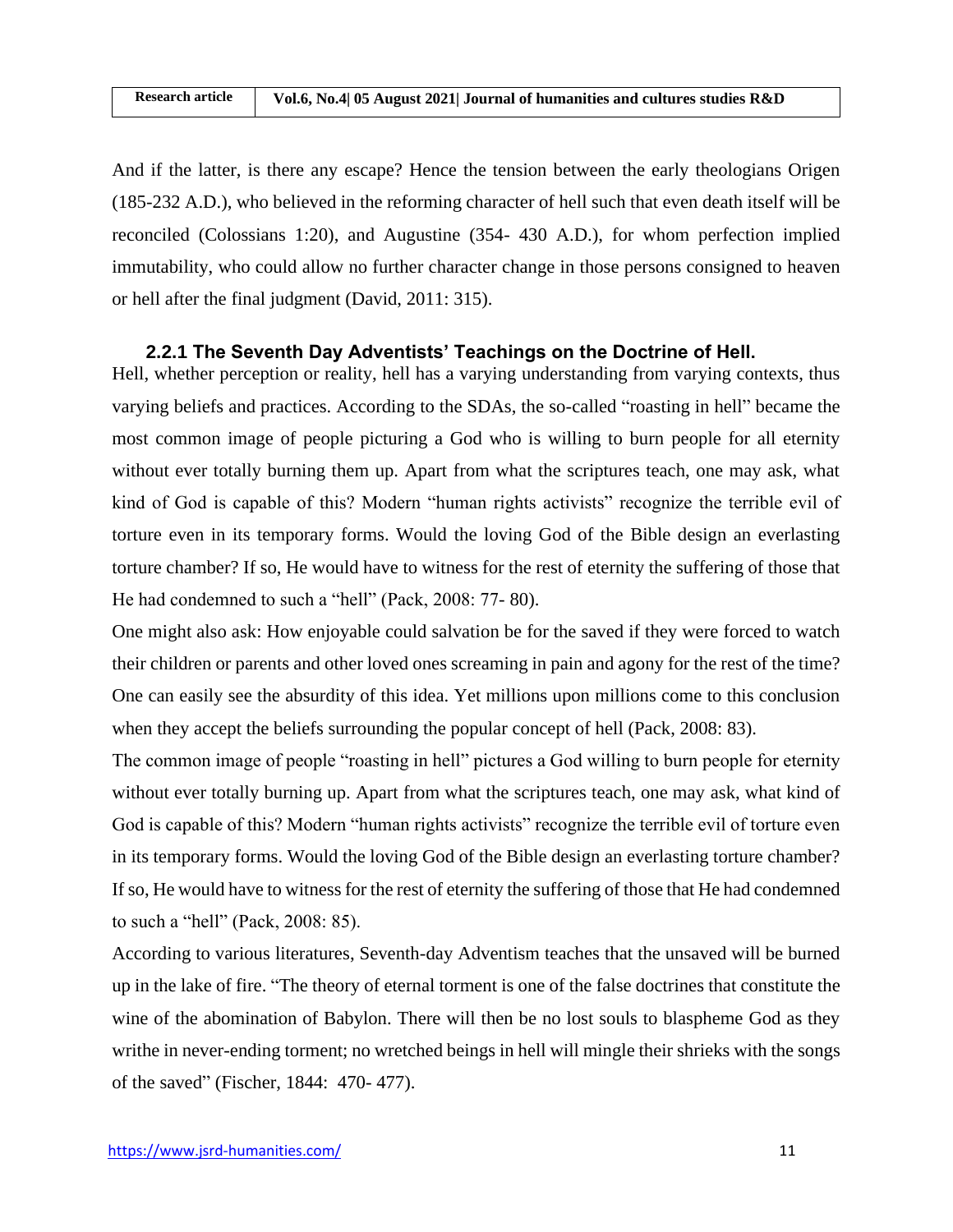They claim that the eternal torment of the wicked cannot be reconciled with God's love and mercy. "How repugnant to every emotion of love and mercy, and even to our sense of justice, is the doctrine that the wicked dead are tormented with fire and brimstone in an eternally burning hell?" (Fischer, 1844: 481).

The SDAs, therefore, believe in the existence of hell but not eternal torment to people since that cannot be associated with a God who loves the same God punishing them eternally. This notion is supported widely by scholars, including those from the evangelical movements like, for instance, outside the church; philosophers such as Bertrand Russell claimed that any profoundly humane person could not believe in everlasting punishment. For Russell, it "is a doctrine of cruelty", responsible for producing generations of "cruel torture. Inside the church, well-known evangelicals have brought the subject under increasing scrutiny. Some have demoted the topic of hell to a 'secondary issue', encouraging the tolerance of both traditionalist and conditional interpretations (Russell, 1967: 56).

John Stott, who describes himself as "agnostic" on the issue has said that the ultimate annihilation of the wicked should at least be accepted as a legitimate, biblically founded alternative to their eternal conscious torment (Stott, 2009: 38).

On the denial or rejection of the existence of hell, William H. Branson states that "Seventh-Day Adventists believe that the wicked will be destroyed in a literal lake of fire and brimstone; that this fire will be here on the earth, and that it will not only burn up the wicked, but will cleanse and purify the earth, removing all the works of man and the blemishes of sin; and that afterward the earth will be made new and become the eternal home of the saved". On eternal punishment, the finally impenitent, including Satan, the author of sin, will, by the fires of the last day, be reduced to a state of non-existence, becoming as though they had not been, thus purging God's universe of sin and sinners. That the wicked will be punished by suffering and destruction in the lake of fire; they do not believe in an eternally burning hell in which souls are tormented without end (Branson, 1987: 242- 245).

**2.2.2 The African Instituted Churches' Teachings on the Doctrine of Hell.** Historically, on the AICs, the African Instituted Churches have been on the margins of Christianity in Africa. They arose outside the Christian missions and were not included in the Christian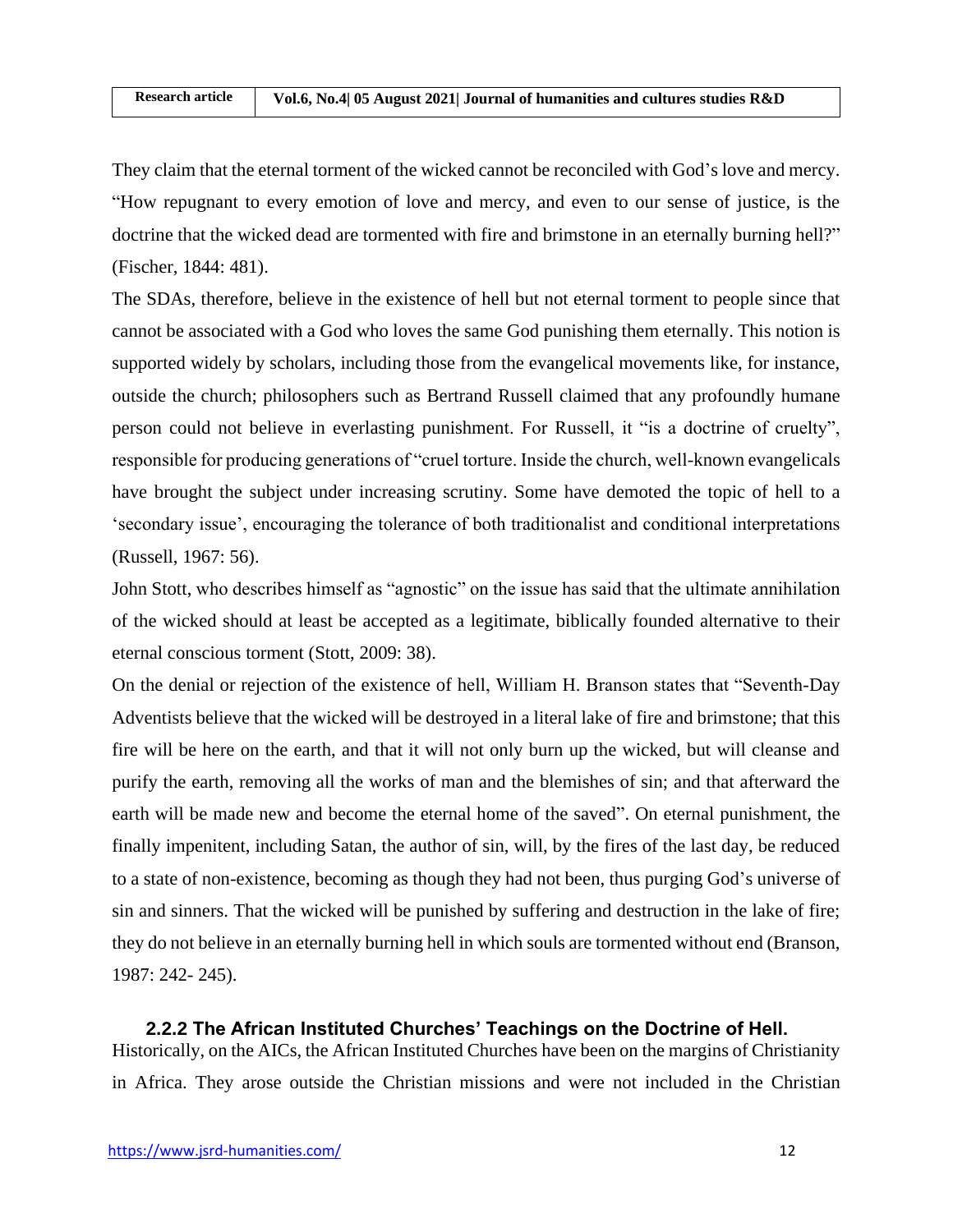Councils. Consequently, they were neither accepted by the ecumenical churchmen nor the evangelicals.

African Christianity does not promise that spiritual forces, ignorance, fear, evil, death and everything that is mean will be eliminated from the African scene in the decades to come (Peterson, 1995: 11).

There is thus no easy answer to the questions plaguing Africa. Even in the decades to come, the God we have come to know in the Lord Jesus Christ will still surround the African people on every side. However, the African people still must face spiritual forces, diseases, ignorance, evil, and fear. The task of the African church is to guide the African audiences to acknowledge and actively participate in what it means to be followers of Christ amid the forces and vices of Africa. AICs have various designations on the doctrine of hell based on the traditions and the biblical notions (Peterson, 1995: 13).

According to AICSs, the Valley of *Hinnom Gehenna* came to represent a place of final punishment, a place of "absolute ruin" for all who go there. The reference to Hellfire refers to the "lake of fire" described in Revelation 20:13-15: "And the sea gave up the dead who were in it; and death and Hell delivered up the dead who were in them: and they were judged every man according to their works. And death and hell (hades) were cast into the lake of fire. This is the second death. And whosoever was not found written in the book of life was cast into the lake of fire" (Pack, 2008: 44).

Pack further states that all who enter this lake suffer permanent death. They suffer destruction, a final punishment that is everlasting eternal permanent. Thus, it is not punishing but is rather an everlasting punishment (Pack, 2008: 47).

Christ understood this just as anyone who knew of the Valley of Hinnom fires recognized that the bodies of criminals and animals thrown there burned up. Jude 7 speaks of the ancient cities of Sodom and Gomorrah having received the "vengeance of eternal fire" for their sins. Those cities are not burning today and have been so destroyed those archaeologists have never been able to prove with certainty their exact location (Horton, 2011: 446). What happened to these cities does not reflect a permanent state of visible fire burning for all to see today. Their destruction was eternal. When those cities completely burned up, the fires went out. However, their punishment continues to this day (Horton, 2011: 449).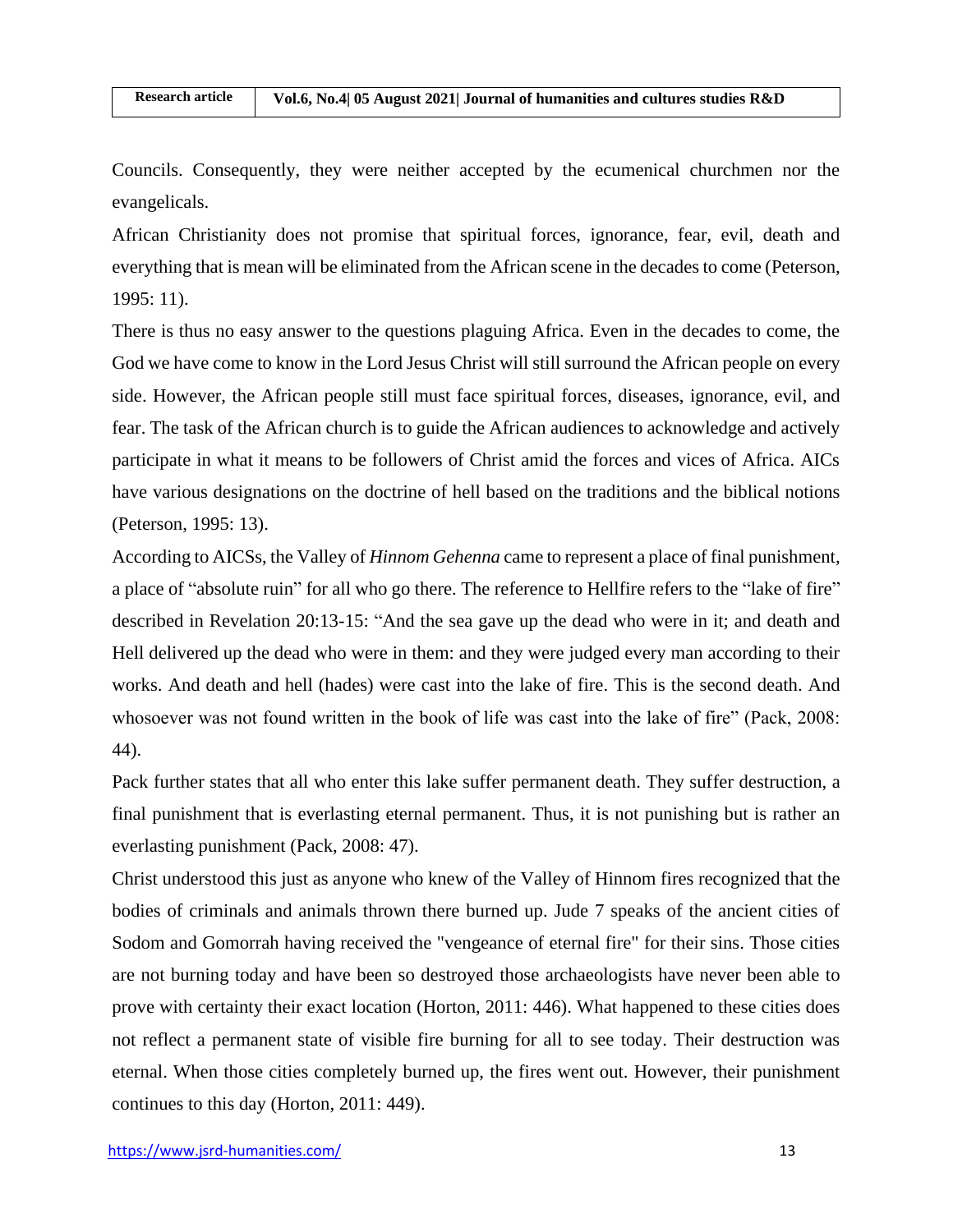Revelation 20:10: "And the devil that deceived them was cast into the lake of fire and brimstone, where the beast and the false prophet are and shall be tormented day and night forever and ever." This lake of fire is the same one referred to in Revelation 19:20, which indicates that the Beast and False Prophet "were cast alive into a lake of fire burning with brimstone."

This section presents the AICs views on the doctrine of hell as a place. The arguments are widely supported by the biblical evidence tied together with the evangelical views. In Mark 9:43, Jesus speaks of people being thrown into 'hell' (cf. Matt 5:22, 29-30; 10:28; 18:9). The Greek word here is Gehenna, which comes from the Hebrew "Ge-hinnom", meaning "valley of Hinnom". The word "Hinnom" may refer to a furnace or fireplace. It was a place just outside Jerusalem, where the Israelites had burned their children in sacrifice to the Ammonite god Molech (2 Kgs 23:10; 2 Chron 28:3; 3:6).

The location echoed a place of devilment and heart-wrenching grief and came to symbolize the place of eschatological punishment (1 Enoch 54:12; 2 Bar 85:13; cf. Matt 10:28; 23:15, 33).

Jesus used Gehenna as a metaphor for Hell to convey a place of despicable, disgusting, and harrowing suffering. The metaphor certainly communicates a 'Hellish' experience, but it also implies hell is a place. After all, Jesus states that people are 'thrown into' somewhere. In the parable of the rich man and Lazarus (Luke 16:28), the rich man speaks of "this place (topos) of torment". We are told in Acts 1:25 that Judas Iscariot went to "his place" (topos). In John 5:29, Jesus states that there will be a resurrection for believers and unbelievers, which suggests that, like heaven, hell will be a real place inhabited by physical people. As with the exact location of where the risen Christ is crowned, the precise location of hell is unknown to us. The only indication we do have is that it is remote, away from God's life and light, being described as 'outside' or "outer darkness" (Matt 8:12). Those who sin are "thrown" into hell (Mark 9:45). Jesus says in Matt 10:28: "Do not be afraid of those who kill the body but cannot kill the soul. Rather, be afraid of the One who can destroy both soul and body in hell." Hell is not Satan's realm; it is under God's sovereign rule. Therefore, the proposal that hell is solely our choice, 'locked from the inside', is only half the truth. Yes, we do choose hell. Jesus says so: if we don't deal radically with our sin, then hell is our fate (Mark 9:42-48). But he also says that God sentences us to hell, and because he is the judge of hell, people remain there under his jurisdiction.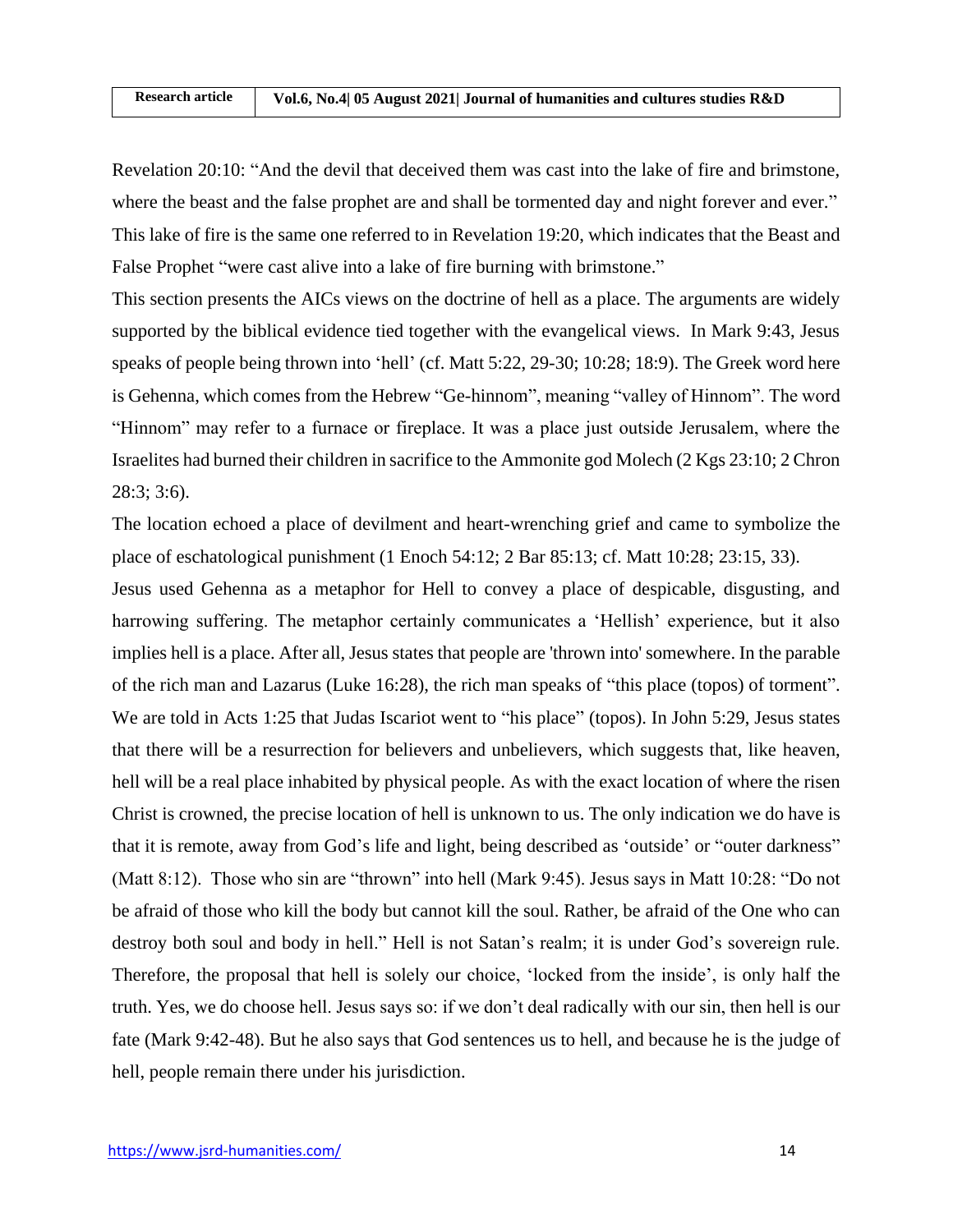According to Mark A. Noll, the term "evangelical" comes from the Greek word *euangelion*, meaning "the good news" or the "gospel." Thus, the evangelical faith focuses on the "good news" of salvation brought to sinners by Jesus Christ.

AICs are a vibrant and diverse group, including believers in many churches, denominations, and nations. Our community brings together Reformed, Holiness, Anabaptist, Pentecostal, Charismatic and other traditions. Our core theological convictions provide unity amid our diversity (Noll, 2003: 17-19).

Historian David Bebbington also provides a helpful summary of evangelical distinctive, identifying four primary characteristics of Evangelicalism:

- 1. Conversions: The belief that lives need to be transformed through a "born-again" experience and a lifelong process of following Jesus.
- 2. Activism: The expression and demonstration of the gospel in missionary and social reform efforts.
- 3. Biblicism: A high regard for and obedience to the Bible as the ultimate authority.
- 4. Crucicentrism: A stress on the sacrifice of Jesus Christ on the cross as making possible the redemption of humanity.

These distinctive and theological convictions define the AICs, not political, social, or cultural trends.

Many AICs rarely use the term "evangelical" to describe themselves, focusing simply on the core convictions of the triune God, the Bible, faith, Jesus, salvation, evangelism, and discipleship (Bebbington, 1989: 56-60).

That the finally impenitent, including Satan, the author of sin, will, by the fires of the last day, be reduced to a state of non-existence, becoming as though they had not been, thus purging God's universe of sin and sinners. The wicked will be punished by suffering and destruction in the lake of fire; they do not believe in an eternally burning Hell where souls are tormented without end (Bebbington, 1989: 65).

Leith Anderson and Ed Stetzer insist that evangelical belief in hell begs the obvious question, what is hell*?* The very brief answer is that it varies among churches and individual believers. It could be successfully argued that no two ideas of hell are alike and that no place has been speculated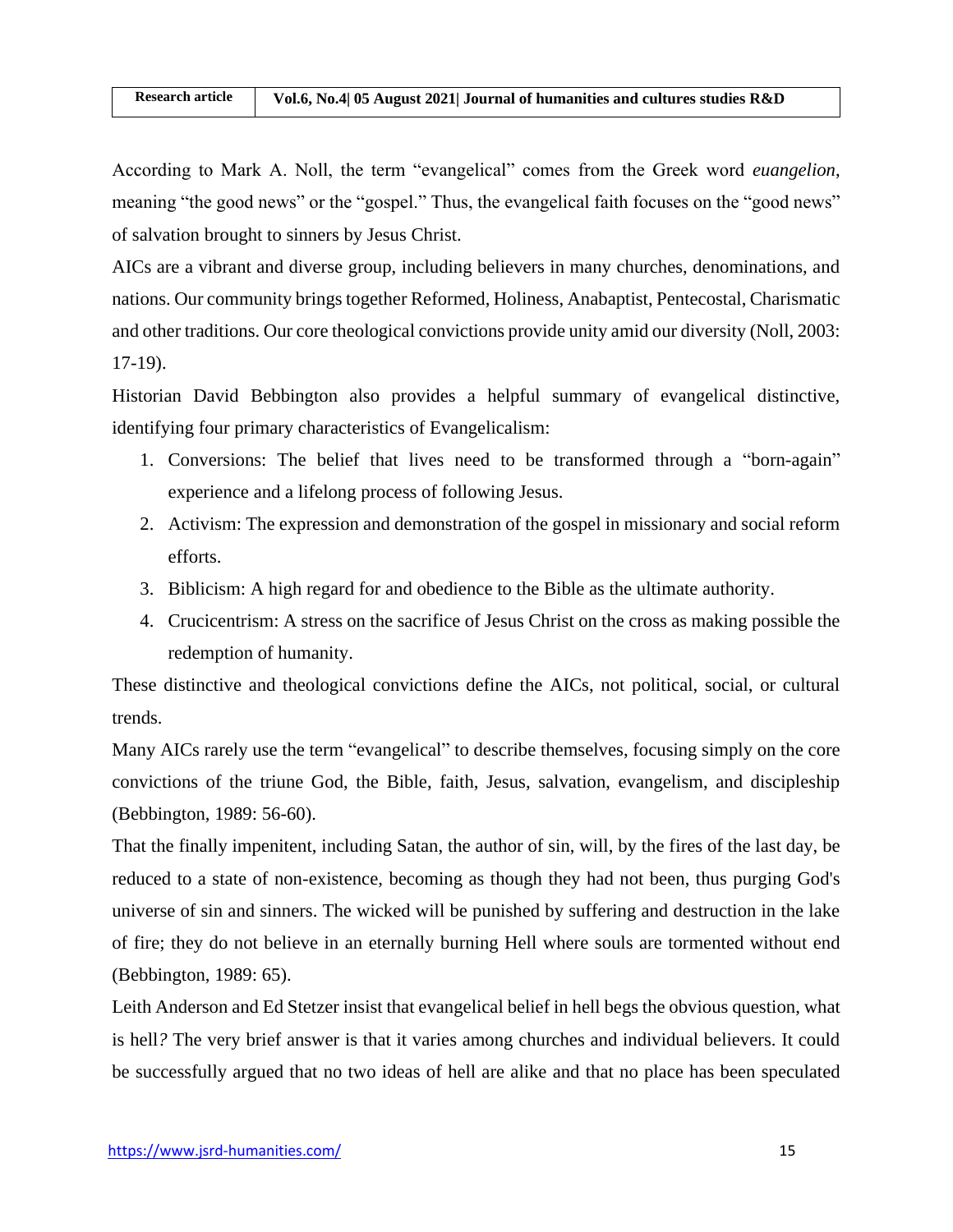about more than hell. While ideas of what the hell will be like differ widely, several predominant beliefs circulate the Evangelical movement.

The researcher will only be able to mention a few here, but a more detailed and in-depth comparison of these beliefs would be an advantageous project (Anderson & Stetzer, 2016: 165) First, there is the traditional idea of Hell, or what the researcher would colloquially call the "Dante Hell." Its imagery of naked men and women being thrown into bottomless pits of fire and brimstone may be somewhat exaggerated to some modern believers, but not by much for others. John Piper, using Biblical passages as evidentiary proof, describes hell as being a place of "unquenchable fire," "eternal fire," "eternal punishment," "conscious eternal torment," and "destruction." In Mark Driscoll and Gerry Breshears Doctrine: What Every Christian Should Believe, they write, "At the end of the age, the Devil will be thrown into the lake of fire and sulfur where the beast and the false prophet were, and they will be tormented day and night forever and ever.' Jesus will rule hell, and human and demon alike, including Satan, will be tormented there continually" (Driscoll & Gerry, 2010: 405)

Second, the more modern and less "literal" idea of hell is a separation from God. No exact details are given besides the idea that the unbeliever will live apart from God for eternity. This view relies heavily on the concept of "common grace," where even the non- Christian can experience God's grace and Love while alive on earth.

Campus Crusade for Christ, a national Evangelical organization, espouses this idea, stating in their Statement of Purpose their belief that "At physical death, the unbeliever enters immediately into eternal, conscious separation from the Lord and awaits the resurrection of his or her body to everlasting judgment and condemnation." Furthermore, "At the great final judgment, all humans will be separated based on their relationship to Christ during this life. Those who have not accepted Jesus will experience Hell, a place of unending suffering, where they will be eternally separated from God" (Driscoll & Gerry, 2010: 407).

Finally, there is the repudiation of any kind of concrete speculation or belief of what the hell will be like. In a refutation against Universalism, the Evangelical Alliance Commission on Unity and Truth Among AICs (ACUTE) write, "While rejecting Universalism as a theological position, we would nevertheless emphasize that God's mercy might extend further. Then we can legitimately contemplate."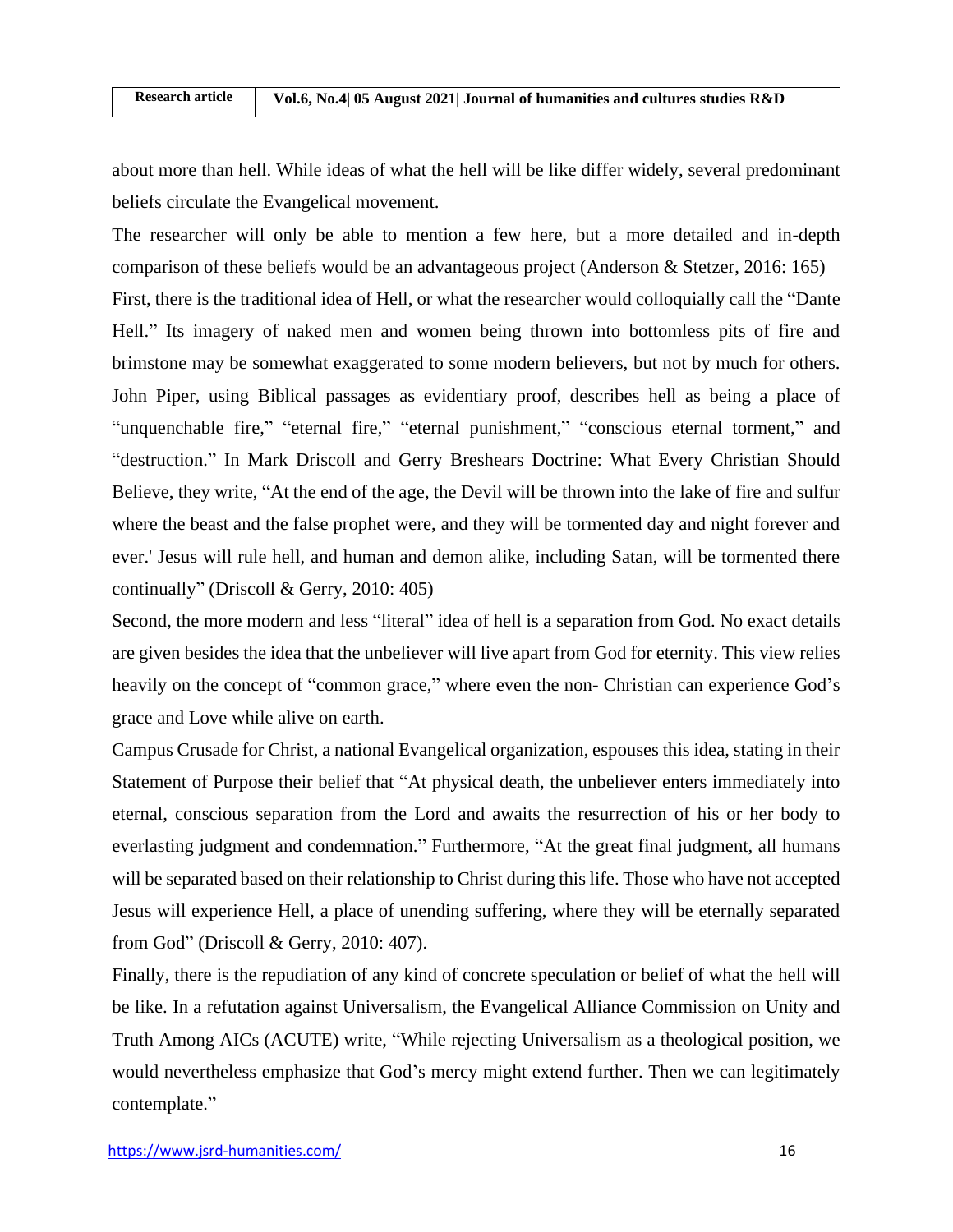And again, in Francis Chan and Preston Sprinkle's Erasing Hell, they write, "while the Biblical passages examined in this study are clear about hell as a real place where the wicked will be tormented, the Bible does not seem to tell us exactly what that will entail" (ACUTE, 2000: 31). Again, evangelical debate, rather than one that (for now) would cause complete ideological and theological splits and divides. In the film Hellbound? Mark Driscoll describes this debate using political terms.

The debate over the physical description of hell is like, to Driscoll, an inner-national debate that goes on within the defined borders of a country. However, the debate over who goes to hell and why is an international debate, one that goes on between defined nations. To Driscoll, Evangelicalism is a defined religion with concrete borders, where there is room for difference over what the hell will be like, yet who is in hell has been determined and is unchangeable within the boundaries of Evangelical Christianity. Apart from this question of the specific nature of hell, to these AICs, there is no argument over whether hell is real or literal. It exists, and non-believers will spend eternity there, regardless of what it will be like" (Driscoll & Gerry, 2010: 410).

Historically, AICs have had a tense relationship with the subject of hell. On the one hand, they firmly believe that faith in Jesus' death and resurrection is indispensable for salvation. Yet, it is not surprising that many refrains from focusing on the issue, instead choosing to highlight the promise of heaven in an attempt not to alienate those they are trying to reach. However, while largely unacknowledged, or at least mitigated by AICs, there have always been moments in time where the issue of the reality of hell creeps up, making its way into the common discourse of Evangelicalism. The researcher will attempt to address what AICs are saying and some of the Scriptural references they are making in regards to hell, but also what they are saying about the past and how they understand themselves and their faith in the larger historical context of Christianity (ACUTE, 2000: 32- 35).

It is important to reiterate this dialectical relationship that makes up this "traditional" idea of the Evangelical doctrine of hell, that non-believers are sentenced to hell by refusing Christ in this life. Sin and the quality of one's life do not necessarily matter to the Evangelical (although this is an ongoing issue in the movement). Rather the emphasis is placed on the individual decision to accept or reject Christ. The way that Many Evangelicals popularly interpret hell can be understood as a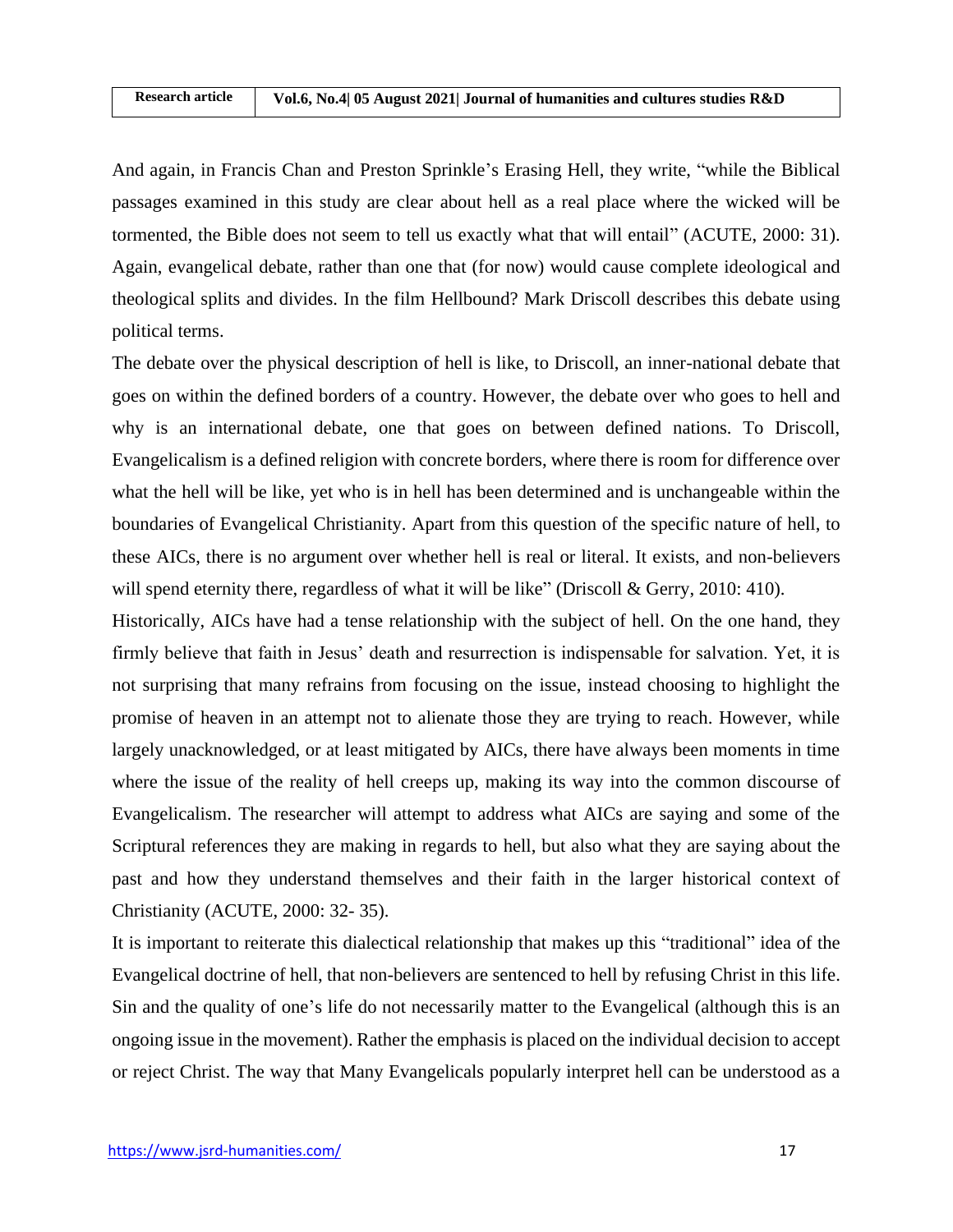violent threat to non-believers and something to escape from by becoming (and remaining) a Christian (ACUTE, 2000: 37- 39).

John Piper, the popular pastor who bid farewell to Rob Bell, describes hell as a place of "eternal conscious torment," going on to say that hell is "a fire that will not be extinguished and therefore a punishment that will not end," a place of "unending misery for those who go there, "and" the eternal fire is explicit 'punishment,' and its opposite is eternal life (Bell, 2011: 16- 18).

Paul Alan Laughlin, from Otterbein College, writes that Christian thinkers have "elaborated on the horrors of Hell as a place of fiery and unrelenting punishment." Hell, as presented, is an awful place and somewhere no sane person would want to go, especially for eternity (Laughlin, 2000: 166).

Before Bell's Love Wins, it was difficult to find a popular Evangelical treatise on the belief in hell. Of course, hell, never went away. Still, it cannot be denied that the theological arguments on the subject took a backseat to more popularly salient issues like abortion and gay marriage. Rather than being in the forefront, hell was the other option when presenting Christianity to a potential convert. Yet, there were a handful of theologians and authors writing about the topic of hell and its alternatives before today's veritable explosion of hell (Bell, 2011: 22).

Richard J. Bauckham's 1979 article on Universalism, the belief that eventually everyone can and will be saved by God regardless of their faith while alive, is popularly and commonly cited by Evangelicals writing on the subject today (Bauckham, 1979: 71).

Rather than being a defense for the doctrine of Hell, Bauckham's article is a historical argument against Universalism. He presents Universalism as a recent phenomenon outside the purview of mainstream Christianity, writing: Until the nineteenth century, almost all Christian theologians taught the reality of eternal torment in Hell. Some were here and there, outside the theological mainstream, who believed that the wicked would be finally annihilated (in its commonest form, this is the doctrine of 'conditional immortality). Even fewer were the advocates of universal salvation, though these few included some major theologians of the early church. Nevertheless, eternal punishment was firmly asserted in official creeds and confessions of the churches. It must have seemed as indispensable a part of universal Christian belief as to the doctrines of the Trinity and the incarnation (Bauckham, 1971: 75- 77). Since 1800 this situation has entirely changed, and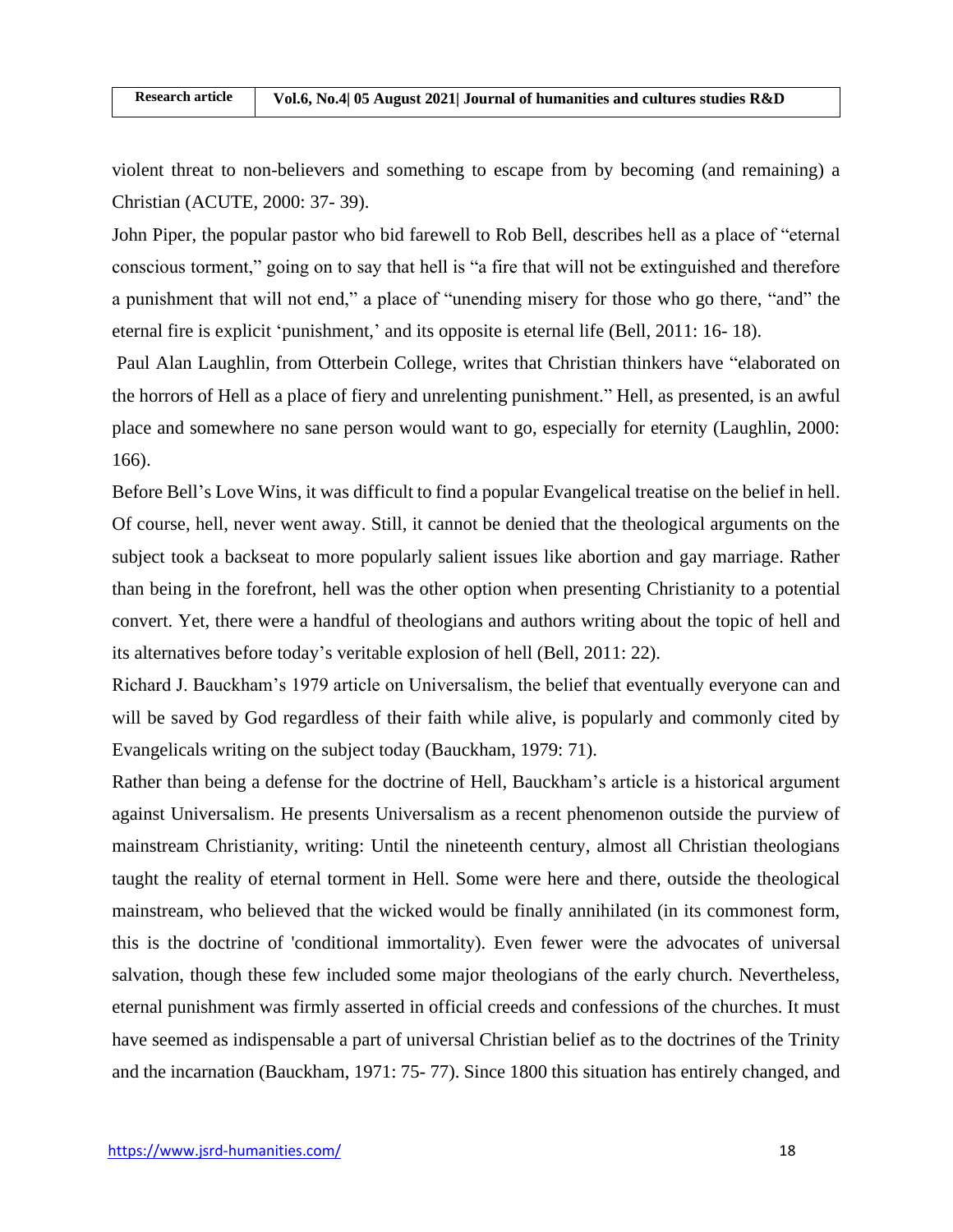no traditional Christian doctrine has been so widely abandoned as that of eternal punishment (Bauckham, 1979: 79).

Bauckham continues, writing that Universalism was "not uncommon in the East during the fourth and fifth centuries," having been influenced by early Church father Origen, and was "regarded as an open question." Yet, he is quick to mention that both Origen and this brand of theology were condemned and declared heresy in 543, thereby casting Origen and Universalism as contrary to "Orthodox" Christianity.

While, to Bauckham's credit, he does point out that "in the West, not only Origen's heretical reputation but also Augustine's enormous influence ensured that the Augustinian version of the doctrine of hell prevailed almost without question for many centuries," he refrains from pushing this possible problem of the influence of Augustine as being a very real reason for why the doctrine of hell "won" over Universalism. As Bauckham's argument continues, he writes about three other theologians who have discussed the possibility of an alternative to his idea of hell, but quickly and succinctly brushes them off as "modern," "guilty of contradicting" creeds, "less common," "nontraditional," disagreeing with the text of the Bible, on par with the heresies of Origen. According to Bauckham, the proliferation of Universalism, or denying the reality of hell and asserting that everyone will be saved, is an event only now getting widespread acceptance in Christianity (Bauckham, 1971: 81- 83).

Until now, the discussion of Hell has been closed and no longer (if ever) up for serious debate. Sure, there may have been one or two dissenters, but like all other heresies, they were dismissed, never to be heard of again. What this style of argument means for the Evangelicals today, how they are using it to present their ideas about hell and the afterlife will be more formally discussed later (Bauckham, 1979: 85).

In Robert A. Peterson's Hell on Trial: The Case for Eternal Punishment, published over fifteen years before Love Wins, hell is presented as being on trial, with Peterson acting as its defender. Suppose the idea that someone would willingly, and even happily, write a defense on the doctrine of hell was not odd enough. In that case, he sets the book up with "witnesses" to testify for the defense, different portions of the Bible, and the history of hell as thought by important church leaders (Peterson, 1995: 15).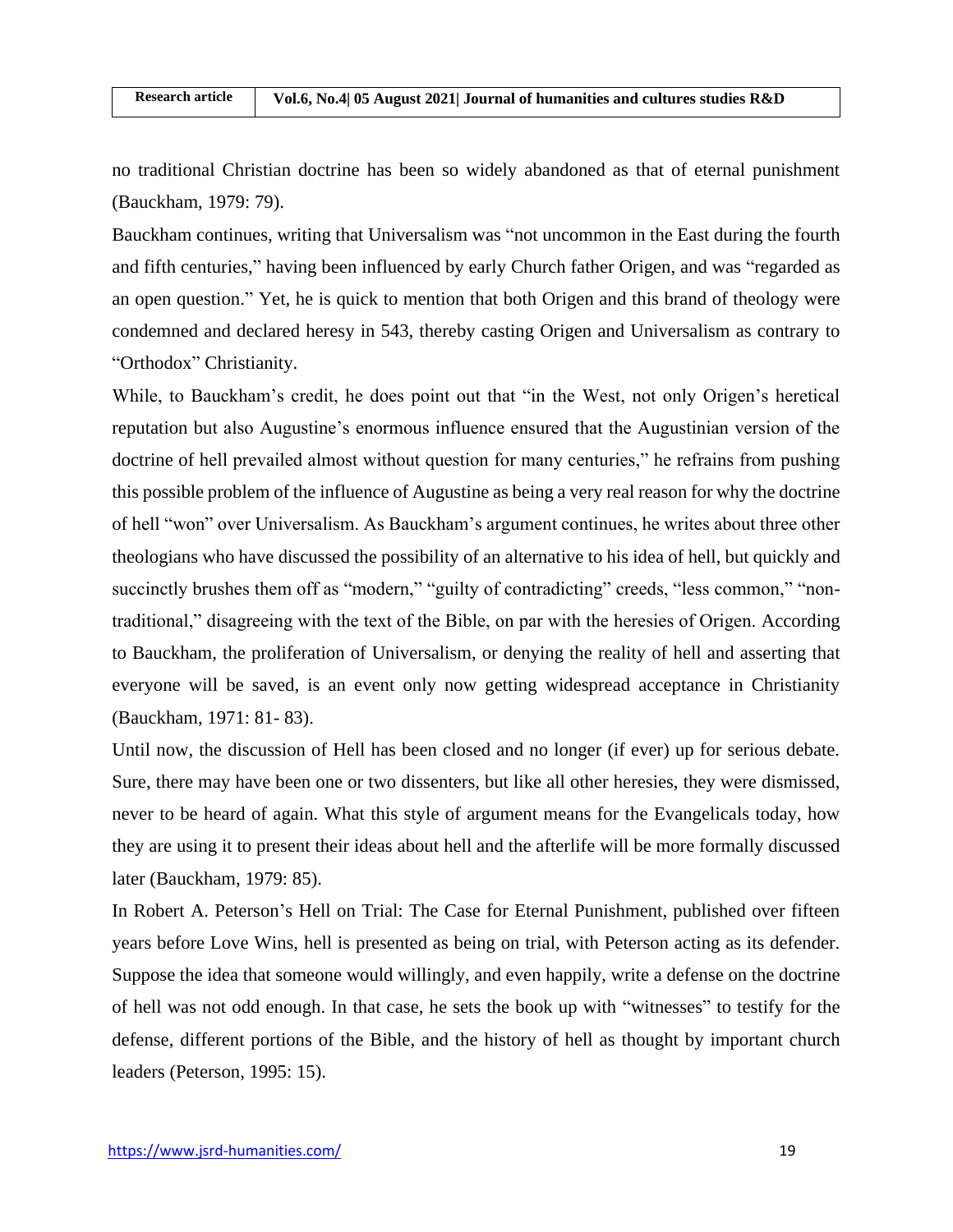While his "defense" of hell by using the Bible is intriguing, my focus will be on Peterson's historical arguments, as they are perhaps the more problematic of the two.

Peterson quickly goes to work, referencing Bauckham's article and his assertion that common teaching on hell only changed after the nineteenth century. As Peterson writes about the early church father Origen, he reminds the reader that Origen was "most remembered as the father of universalism and judged heretical after his death" (Peterson, 1995: 17). Peterson casts Origen aside, asking how we evaluate Origen's vision of all things coming from God in the beginning and returning to Him in the end. Despite his efforts to prove it from Scripture, 'the final unity of all things with God is more Platonic than biblical in inspiration.' His commitment to revived Platonic philosophy greatly shaped his theology.

This commitment influenced each doctrine, in this case casting a Christian view of last things in terms of the Platonic idea of flow and return vial purifying punishments (Peterson, 1995: 23).

While to be fair, Peterson does acknowledge the scope of influence Origen's theology had later into the future. Still, he only references it in regards to one person, John Scotus Erigena of the Middle Ages, and as Erigena being the only theologian to teach Universalism. After briefly brushing over Arnobius and delving deeper into the "incalculable influence upon subsequent Christianity" of Augustine, Peterson jumps to the eleventh century to discuss Thomas Aquinas, writing, "The most eminent of medieval theologians joins Tertullian and Augustine in teaching the orthodox view of the fate of the wicked. So do the major Reformers (Peterson, 1995: 31).

Peterson concludes his historical survey of the doctrine of hell by asserting that "eternal punishment was the predominant view of the church through the time of the Reformation" and that only Origen and Arnobius were the defectors of this view. Any other thought against, or disagreement about, the doctrine of an eternal and literal hell has been reserved for the "modern period," and even they are few and far between (Peterson, 1995: 33). Included in his "modern" discussion of hell's detractors are William Whiston (1667-1752), who had an emotional response that led him to espouse the problematic doctrine of annihilationist where the wicked will be ultimately destroyed rather than suffering for eternity, Friedrich Schleiermacher (1768-1834) who Peterson regards as "the father of liberal theology," "rejecting the doctrine of Hell because it does not appeal to modern notions of God and human sympathy" (Peterson, 1995: 35).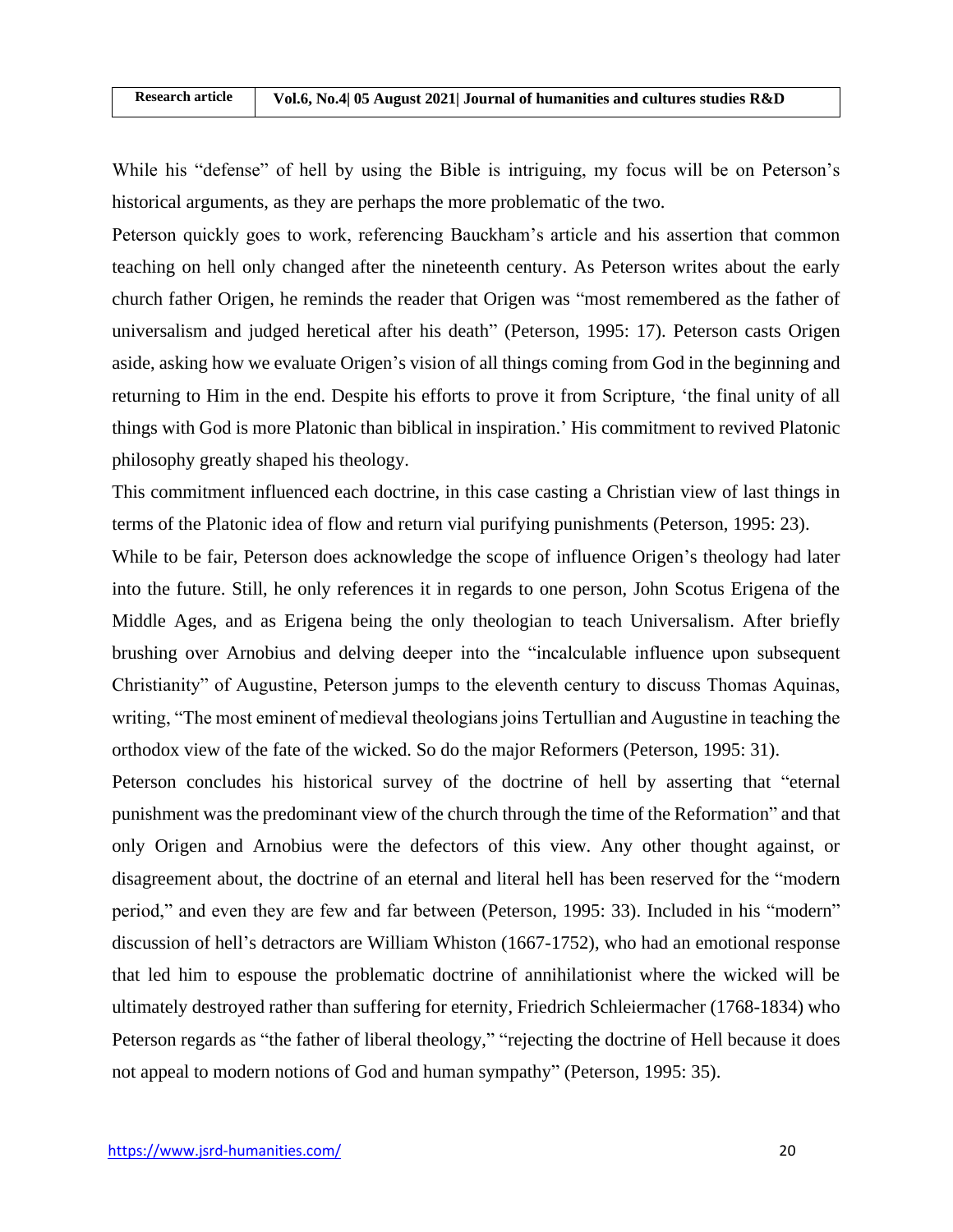F.D. Maurice (1805: 72), who was, in fact, a Unitarian and not a Christian in the traditional sense and was, according to Peterson, "fired for a modification of the doctrine of Hell; he neither condemned the traditional view nor asserted dogmatically that all would be saved." Thus, even the air of impropriety around the doctrine of hell was reason enough to be fired from his job, as it was such an aberration to Peterson.

Finally, he finishes his discussion of hell's detractors with F.W. Farrar and E.B. Pusey in the late 19<sup>th</sup>-early 20<sup>th</sup> centuries (Peterson, 1995: 38).

In the years following Rob Bell's publication of Love Wins, many books have been released. They have the specific intent of delegitimizing Bell and arguing for this specific and "traditional" view of hell.

Among them are Erasing hell, What God Said About Eternity, and the Things We Made Up by Francis Chan and Preston Sprinkle, God Wins. Heaven, hell, and why the Good News Is Better than Love Wins by the senior managing editor of the popular Evangelical publication "Christianity Today" Mark Galli, and Michael E. Wittmer's Christ Alone. An Evangelical Response to Rob Bell's Love Wins is notable and worth mentioning. The books either directly reference Bell or his book in the actual titles or allude to it by a play on words. Even the covers themselves bear a striking resemblance to Bell's Love Wins, perhaps an intentional decision made by several people involved with the publications. The effects are striking and not altogether subtle, as they were intended. Each book challenges Bell directly as a cohesive argument not only for Hell but against Bell as a heretical and false teacher (Galli, 2011: 118- 119).

In Chan and Sprinkle's Erasing Hell, they refer to the Bauckham article from 1979. The choice to quote the dated article itself as a response to the problem of hell is an example of the problematic move of self-referencing as a valid argument. What the researcher is left with, after seeing the same article referenced several times over by different authors at different times, is the question of why? Why is this one article sufficient evidence for the reality of hell? The researcher contends that this move accentuates the lack of a clear and nuanced view of history for the Evangelical theologian, rather allowing for this weak evidentiary argument. As done in this way, selfreferencing is not a valid argument, nor is it altogether interesting. Providing contestation from one source is historically problematic, yet we see being done (Bauckham, 1979: 88- 90).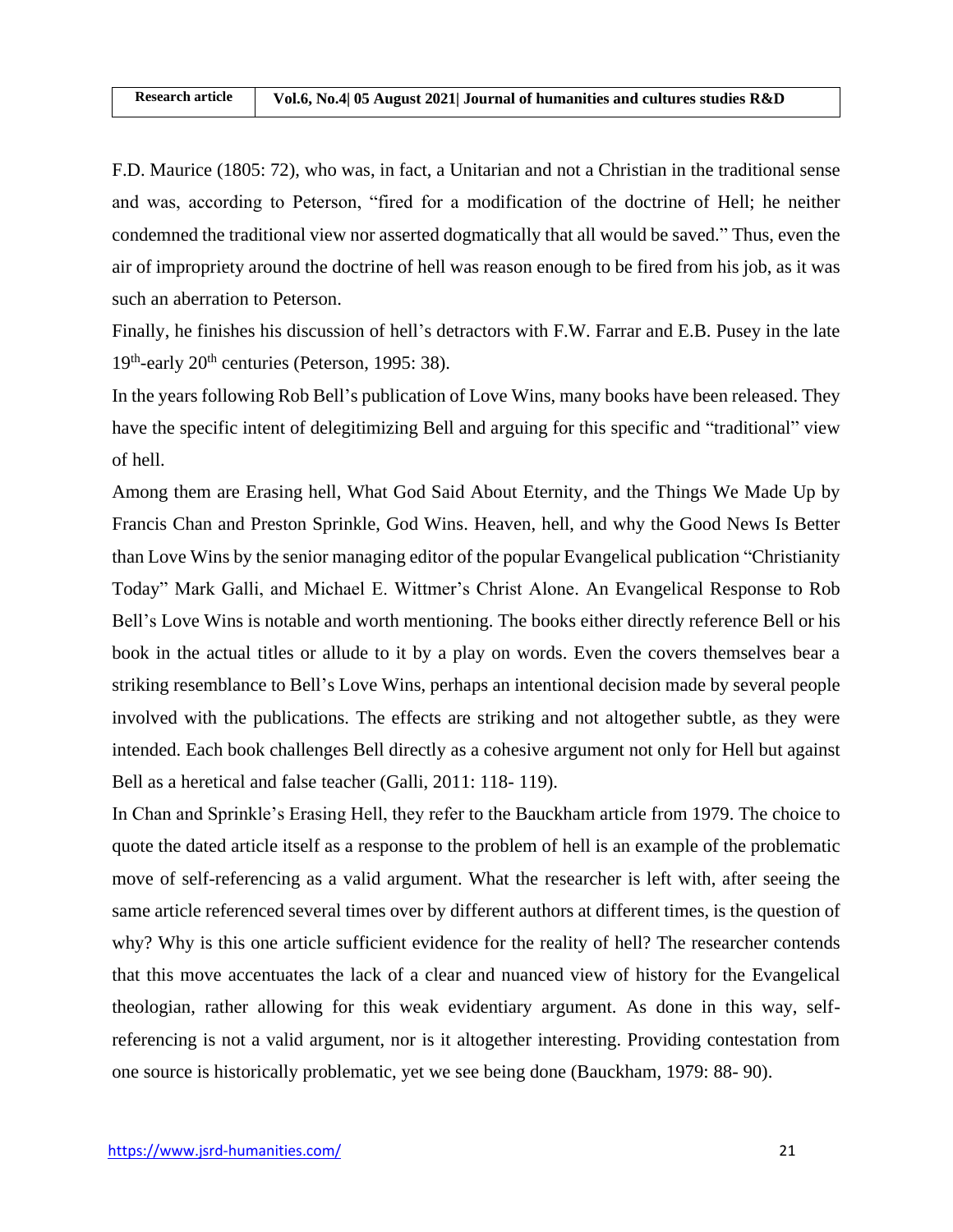The authors then contend that Origen was not always consistent in his Universalism, either attempting to redeem Origen and his ideas or mentioning it briefly because there is no other way around it. Interestingly, while writing "advocates (for an alternative idea of hell) were always a minority," they find two other detractors to mention that have not been referenced by other Evangelicals up until this point (Knight & Winstanley, 1850: 102- 105)

They go into an abbreviated discussion of the Jewish ideas and philosophies on hell, arguing that the Jews had a concrete definition of what hell was and how that influenced early Christian thought. While Mark Galli's God Wins is a review and attack on the arguments of Bell's Love Wins, the crux of his argument lies in the exegetical readings and understandings of Biblical texts (Galli, 2011: 127).

In 152 pages, Galli spends just under three full pages on the history of the question of hell, rather choosing to focus on his interpretation of the Bible and who and what he understands God and Jesus to be. In the three pages, Galli does mention the problem of history; he brushes off major issues with "(Universalism) was condemned by the early universal church council that met at Constantinople in 543." Second, "The view has not found favor with any significant theologian of the church since." Third, "One can count on one's hands the number of prominent Christians who have held this view throughout the ages." Fourth, "It has been rejected by Orthodox Christians, Roman Catholics, and Protestants, and there is good reason for that." and finally, "It is a matter of debate whether (Clement and Gregory of Nyssa) were Universalists (Galli, 2011: 130).

However, much like Chan and Sprinkle, Galli mentions quickly in passing two other possible detractors, George Macdonald and William Law, that up until now have been left out of the Evangelical's discussions on hell, again presenting clear evidence to the fact that the Evangelical construction of the history of hell as a continuous doctrine and a very small number of people who would argue against it is slightly askew (Galli, 2011: 141).

Finally, the last of the widely distributed books written for the express purpose of refuting Rob Bell's claims in Love Wins is Michael Wittmer's Christ Alone. Christ Alone presents perhaps the most concrete example of revisionism regarding the history of the belief in hell. Much like the other authors we have seen, Wittmer does own up to the fact that there were theologians and people who questioned the doctrine of hell. Still, he only goes as far as saying that there was only a handful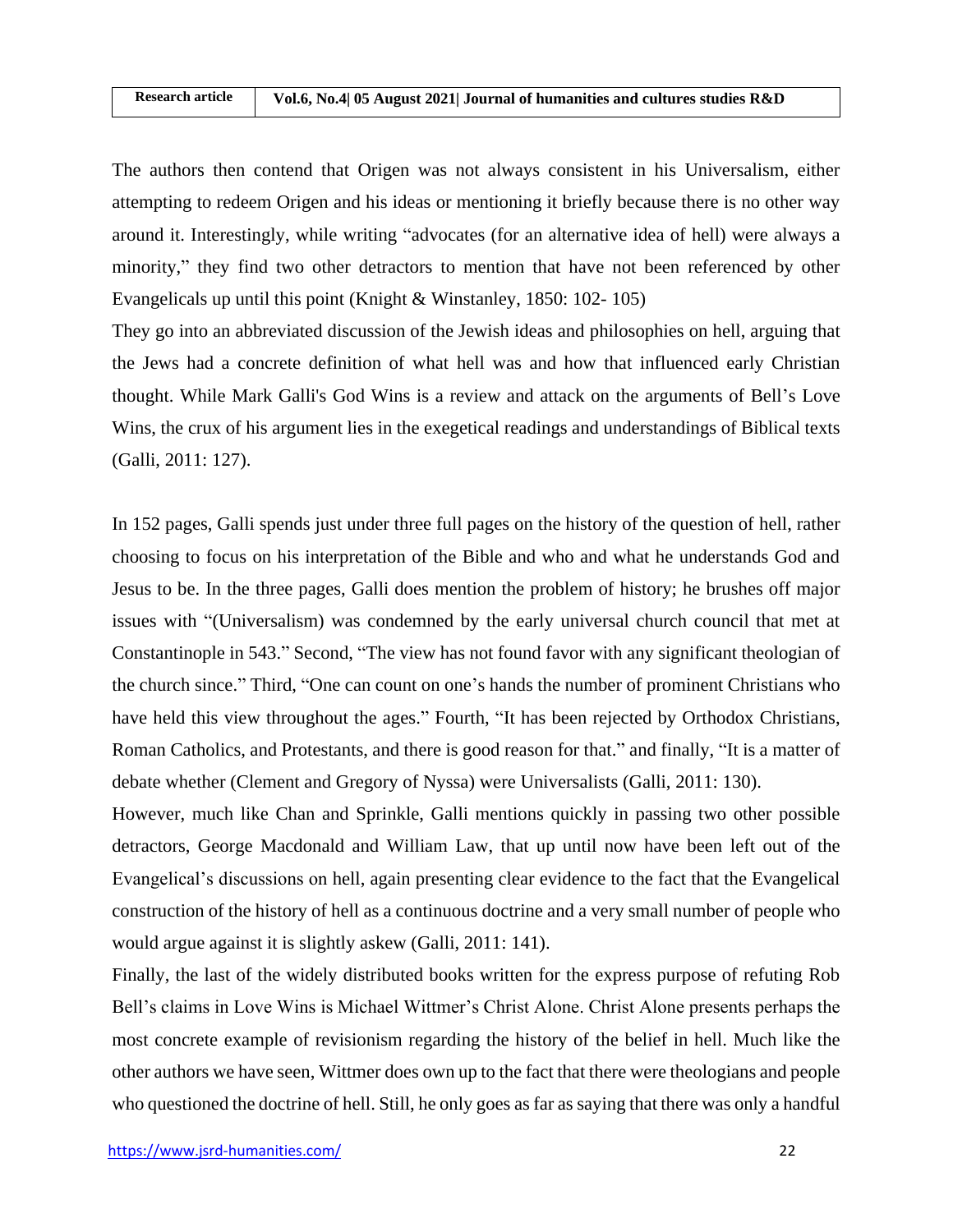in antiquity and that they taught the heretical doctrine of Universalism, leaving no room for alternative views of hell, such as Annihilationism: The center of Bell's chapter on Universalism throws a lengthy bouquet in its direction (Wittmer, 2011:18- 20).

He writes that the Christian faith is 'big enough, wide enough, and generous enough to make room for universalism (p. 110), but also universalism has been 'at the center of the Christian tradition since the first church' (p. 109). This is historically incorrect (Wittmer, 2011: 24).

There have always been stray Universalists popping up here and there, mostly in the East and enormously influenced by Plato. Every name that Bell lists as a Universalist (p. 107) belongs to the philosophical family of Origen (except Clement, who anticipated and influenced Origen's thought).

But this Origen school is the exception which proves the rule: the center, circumference, and everything in between of the Christian tradition have always held that some people, unfortunately, end up in hell. With the caveat that the researcher could be incorrect, all of the Evangelical arguments for hell that the researcher has researched and noted here have used more or less the same Biblical passages in order to defend their view of hell, coming mostly from Daniel, Isaiah, and the four Gospels (Wittmer, 2011: 68).

As teasing out the subtleties of the how and why this is the case is not in the scope of my project, nor is an interrogation of these verses from an academic and critical point of view advantageous to the proposal, the researcher will not be going any further in this regard. However, as the researcher hopes to continue this research on the Evangelical doctrine of hell, he will place it aside as a possible future project, as it has definite merit and can also lead to a greater understanding of how personal exegesis works and the importance believers place on specific verses (Wittmer, 2011: 73).

It should be noted that DeYoung is part of the specific Reformed Christian denomination. Understanding that some may have an issue with DeYoung being labeled as an Evangelical, this is precisely one of the reasons the researcher has defined Evangelical the way he has. Evangelical does not require allegiance to any one denomination, nor is it strictly "non-denominational." Evangelicals inhabit all varieties of denominational Christian churches, and neither church membership nor official affiliation is required. What is required by my definition of Evangelical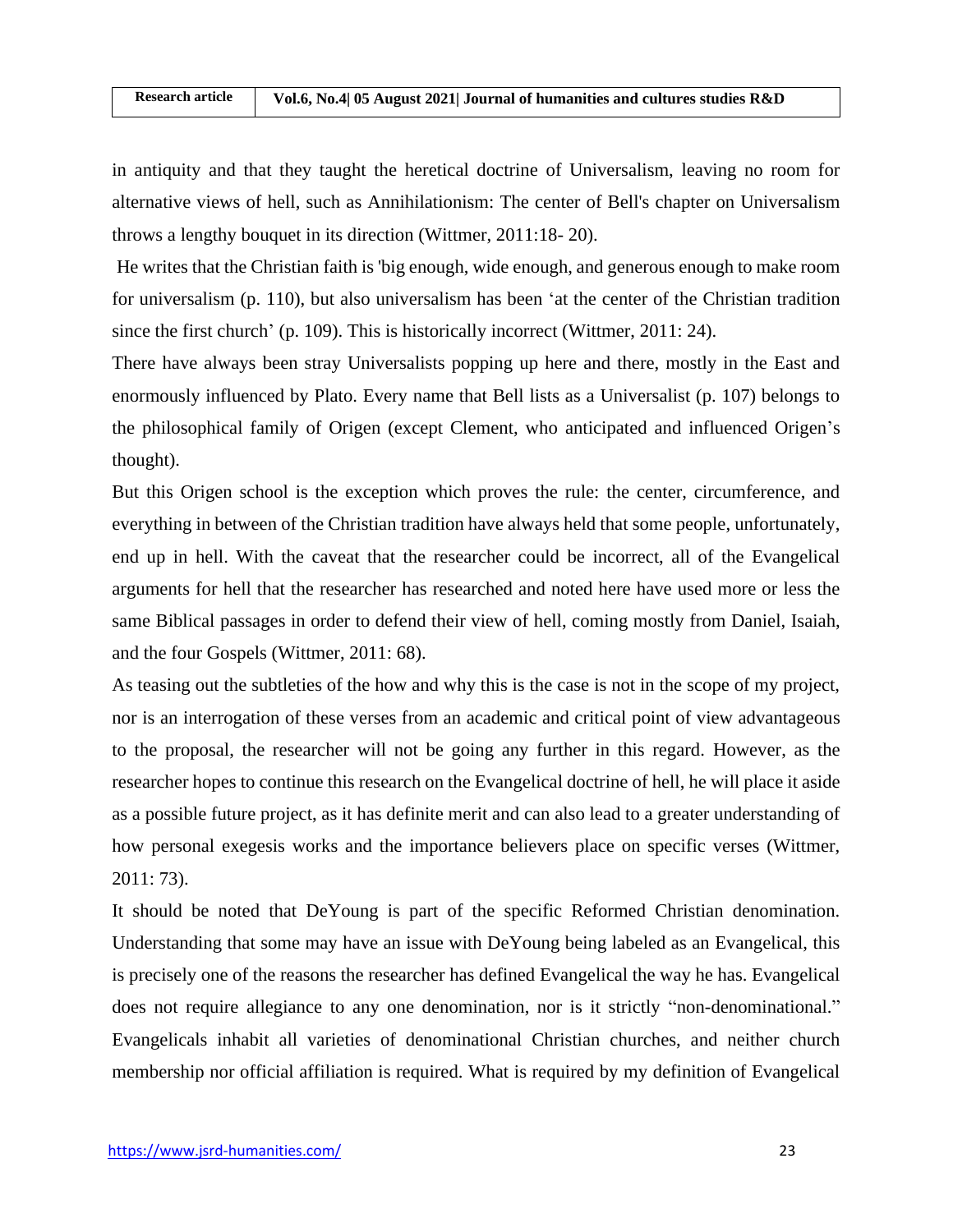is that they hold to the tenets the researcher has previously and carefully laid out, which DeYoung quite obviously does (DeYoung, 2011: 5- 7).

Besides the Biblical hermeneutics that Wittmer delves in, which resemble every other Evangelical's Biblical defense of Hell, these are the claims he makes about the history of the doctrine of Hell. That the "Christian" tradition has always held to the same tenets and doctrine regarding hell, and implicit in his argument is the idea that anyone outside of this doctrine is not a Christian. The "careful and devastating review of Bell's book" that was attached to the tweet sent by John Piper that effectively cast Rob Bell into the shadows of Evangelicalism was the reactionary online review of Bell's book, written by Kevin DeYoung, Senior Pastor of the University Reformed Church in East Lansing, Michigan (DeYoung, 2011: 13).

In it, DeYoung attacks Bell's claims in a logical and consistent manner, presenting his objections as being indispensable due to the kind of effect Bell's book can have on the larger church. DeYoung, like many of the other Evangelical apologists for hell, makes specific historical claims in reference to the doctrine, chief among them being that "Love Wins such a departure from historic Christianity, that there's no easy way to tackle it. To fully engage the material would require not only deconstruction but a full reconstruction of orthodoxy theology." In order to understand what kinds of claims DeYoung continues to make and the way in which he does it, it is important to reiterate some of the most salient (De Young, 2011: 18). Bell maintains he is not saying anything new. And that's right. The problem is he makes it sound like his everyone-endsup-restored-and-reconciled-to-God theology is smack dab in the center of the Christian tradition. Whatever Origen's influence on the Cappadocian fathers (and it was considerable,) Origen's views were later refuted by Augustine and, as Bauckham notes, condemned in 543 in a council at Constantinople, Universalism has been around for a long time. But so has every other heresy. Arius rejected the full deity of Christ, and many people followed him. This hardly makes Arianism part of the wide, diverse stream of Christian orthodoxy. True, many recent liberal theologians have argued for versions of Universalism, and this is where Bell stands, not in the center of the historic Christian tradition (Bauckham, 1979: 61- 63).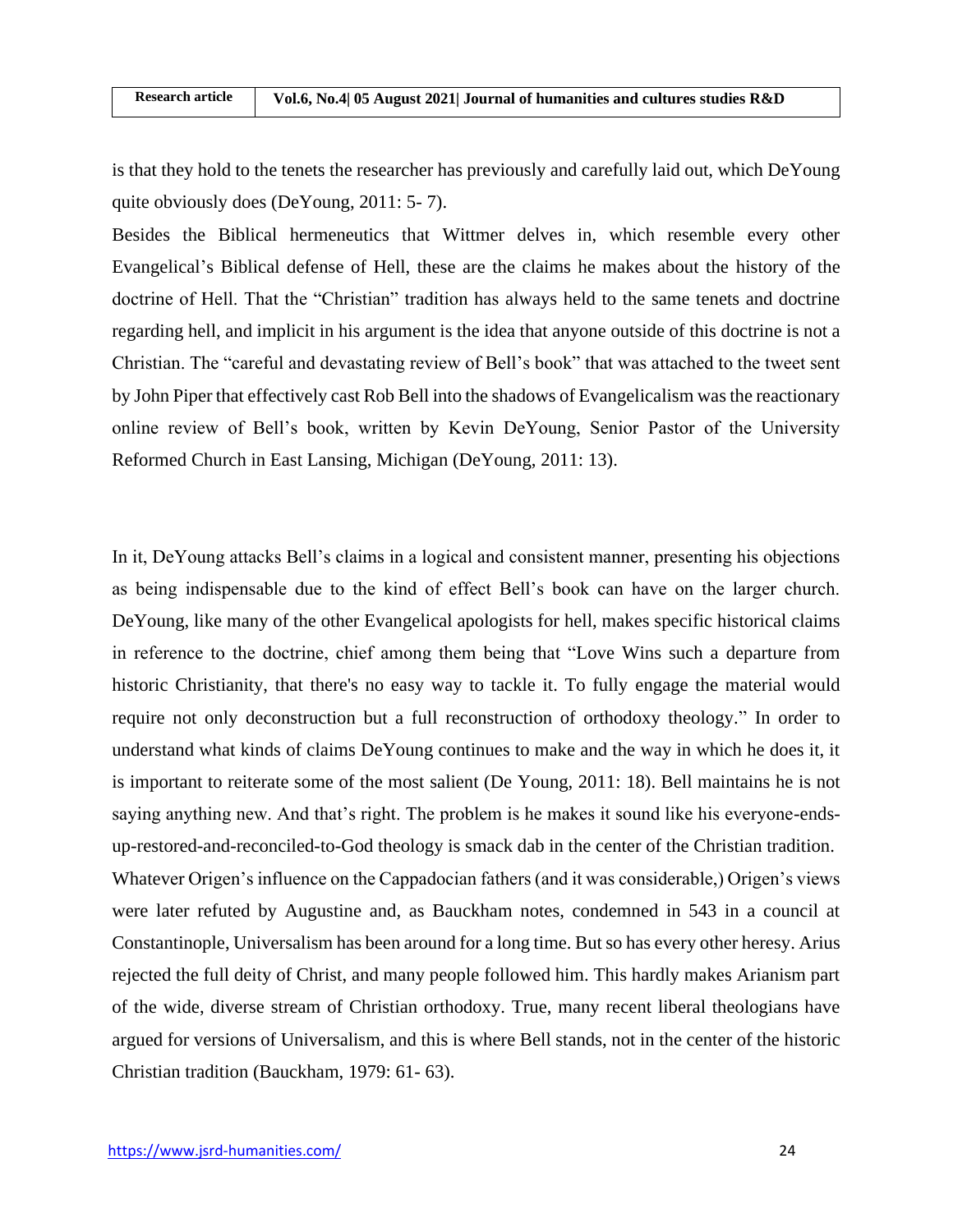DeYoung's problems with Bell, rather than being strictly historical, stem more from Bell's claims of orthodoxy in regards to his alternative view of Hell and Bell's claim of authority by writing such an argument that DeYoung so forcefully disagrees with. It's not enough that Bell is patently incorrect, but the fact that Bell can claim Christian authority for himself while being wrong in his theology sets DeYoung off and down the road that led to his response to Bell's book. In order to understand how the issue of Hell is being dealt with "on the ground," so to speak, and not just online and in bookstores, it is important to look at sermons some Evangelicals are giving and hearing and to see how the hell, along with its history, is being presented (De Young, 2011: 27).

First is Peter Merry's presentation at Rick Warren's Saddleback Church. The abstract of the sermon reads: In this seminar, guest speaker Peter Merry will discuss what the Bible has to say about Heaven and Hell while also examining many of the popular misconceptions that have been presented in our culture.

Finally, we will explore some of the distortions that have been promoted as 'Biblical by some groups, including cults. Our lives here will be incredibly short compared to our existence in eternity (Merry, 2008: 23).

Merry describes hell through biblical interpretation as being "horrifying" (Isaiah 66:24, Luke 16:23-24), "Everlasting" (Daniel 12:2, Mark 9:43, 2 Thess 1:9), "Lonely" (Luke 16:26, 2 Thess 1:9) and "Lucid" (Psalm 55:15, Rev 20:10, 15.) This is Merry's (and, by extension, Saddleback Church's) definition of what the hell will be like and the reason one goes there. In an Easter sermon given to New Spring Church in 2009, Perry Noble presents an argument for hell, again based entirely on the Bible, creating this type of orthodox Evangelical doctrine from nothing other than Scripture. It is worth noting here that Noble uses the argument that "God only gives you want you to want when He sends you to Hell for not believing in Him" line of reasoning that appears to be common in the Evangelical culture (Merry, 2008: 25- 31).

John Wenham describes evangelical sermons as being full of rife with this rhetoric, putting the onus of salvation on the individual rather than on the believer or even on God. Noble also defines Christianity as being "too narrow" to allow for any other kind of doctrine, that it is the only way to God, and all other religions are false. Mark Driscoll, the pastor of the mega-church Mars Hill, gave a sermon titled "Heaven and Hell," only a month after the release of Love Wins.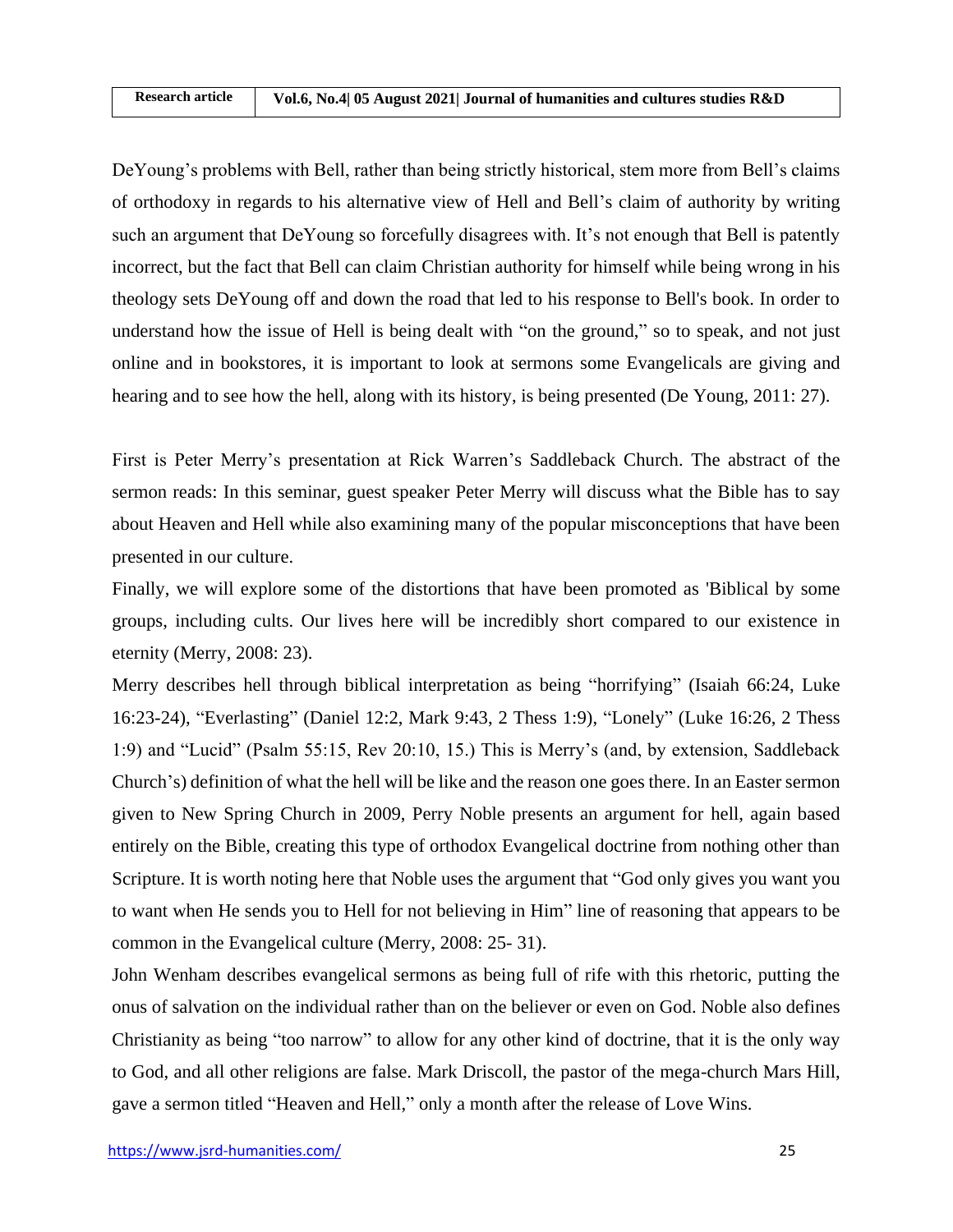The sermon as given is an obvious response to Bell and his arguments, as much of what Driscoll says about people who would disagree with his treatment on hell seem so largely directed at Bell himself, you're left wondering whether Bell heard it and what his reaction would have been (Wenham, 1994: 91).

In the sermon, Driscoll claims that it is his intent to teach the Bible and tell the truth because Jesus tells the truth, and he only wants to reiterate what Jesus has said. His claims are backed not by himself or his own reasoning but by God through Jesus and the Bible. Driscoll goes through postdeath options, laying them out methodically and intentionally, refuting everyone through the use of Biblical texts and his authority as pastor. It is probably more important here to mention what Driscoll does not say rather than what he does, especially as this sermon is such an obvious response to Love Wins.

He does not make any argument about the nature of hell or of God from anything other than the bible, and there is no claim of historical orthodoxy besides presenting biblical text. As Evangelicals seem to be so focused on being based on the Bible, Driscoll's approach is not surprising.

Still, it is confusing, especially when remembering that his arguments to come will revolve around the historical record in relation to the doctrine of hell (Driscoll & Gerry, 2010: 428).

And while not a sermon per se, Hank Hanegraff, or "The Bible Answer Man" as he advertises himself, hosts a popular Evangelical radio show through his Christian Research Institute. In an interview with author Lee Strobel who has written one of the most used evangelism tools to date, The Case for Christ, they discuss Hanegraff's recent book about hell and what it will be like. Interestingly, much like Driscoll's sermon, neither Hanegraff nor Strobel give any kind of historical reasoning for hell being traditional Christian doctrine, rather, they rely solely on the bible as being "an objective reference point," the way to "test a subjective experience" about hell, and "the final quote of arbitration." The argument is that hell is biblical; therefore, it is orthodox, and truthful (Driscoll & Gerry, 2010: 44- 45).

Finally, another popular method of arguing for the reality of hell comes in basing the Christian belief in this real and literal hell on pre-Christian Jewish ideas of the afterlife. Most, if not all, of the previous authors and speakers have done this by either reinterpreting the historical record or specific Biblical passages (such as the ones that deal with Sheol,) as has Dr. Desmond Alexander, professor, and theologian (Alexander, 1986: 37). He argues that while the Jewish idea of life after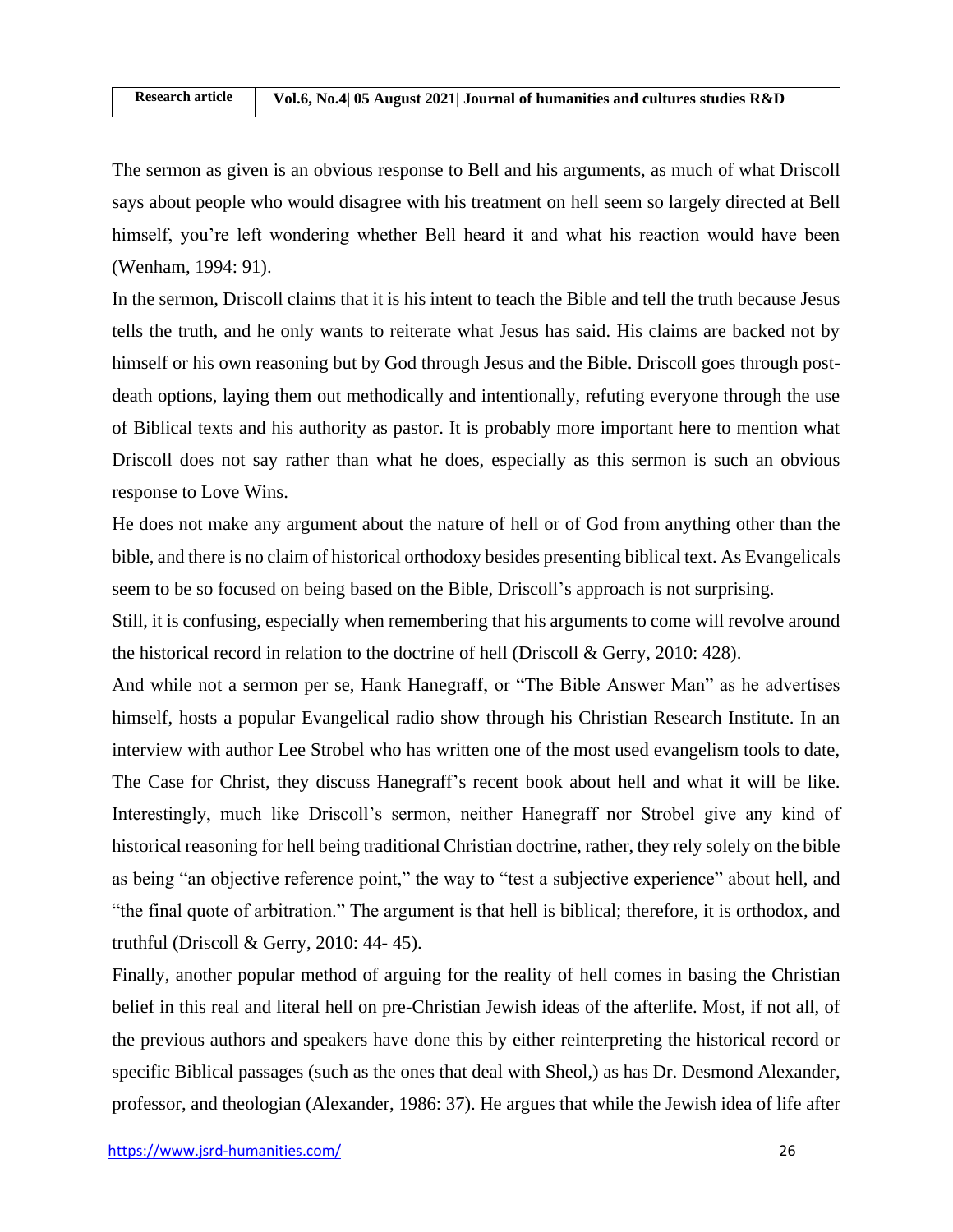death changed and evolved over time, there was one continual stream through Jewish thought that would make this dichotomy of eternal destiny not only probable, but also likely (Alexander, 1986: 41-46).

## **2.3 Development of the Doctrine of Hell**

This section presents the scholarly teachings and argument supported biblically in understanding the doctrine of hell. The section employs identified number of scriptures that ascertain to the understanding of the doctrine of hell and as further argued by different scholars.

### **2.3.1 Hell, as a Furnace of Fire**

According to John in the book Revelation 20:14-15, the people whose names will not be found in the book of life will be thrown into the lake of fire. This picture has been used to argue that hell is a place wherein there will be fire. But this is a pictorial representation of hell.

Indeed, the term lake originated from the Abyss (bottomless pit), which was the alleged abode of the monster, the enemy of God (Beasley-Murray, 1994:1453). Also, Abyss is traditionally, the home of evil spirits and the place where fallen angels were punished. For John, symbolically, this will be the life of those who will be outside the city of God (see Rev. 21:27) as opposed to the life of those who will be in the city of God (see. Rev. 21:24ff.).

In a nutshell, Revelation 20:14 refers to hell as the lake of fire, the place for the devil and his followers. Symbolically, John argues that the beast, the false prophet, and the devil had been thrown into the lake of fire. Now, he claims that in the same manner death and Hades were thrown into the same lake in the same manner. The primary point for the readers is that death and Hades are finally as powerless as the other forces of evil. Ultimately, there is no power, which is greater than God's power. Furthermore, the text highlighting that the second death will entail the spiritual existence of the wicked people in the absence of God, clearly asserts that hell is a state of being.

# **2.3.2 Hell, as an Abyss (Bottomless Pit)**

In the Gospel according to Luke 8:31, having been commanded to come out of an innocent man, the demons are begging Jesus not to command them to go out into the abyss. The abyss is the abode or prison of the demons (Rev. 9:1-11). It means a bottomless pit, the habitat of the demons (Marshall, 1994:994-995).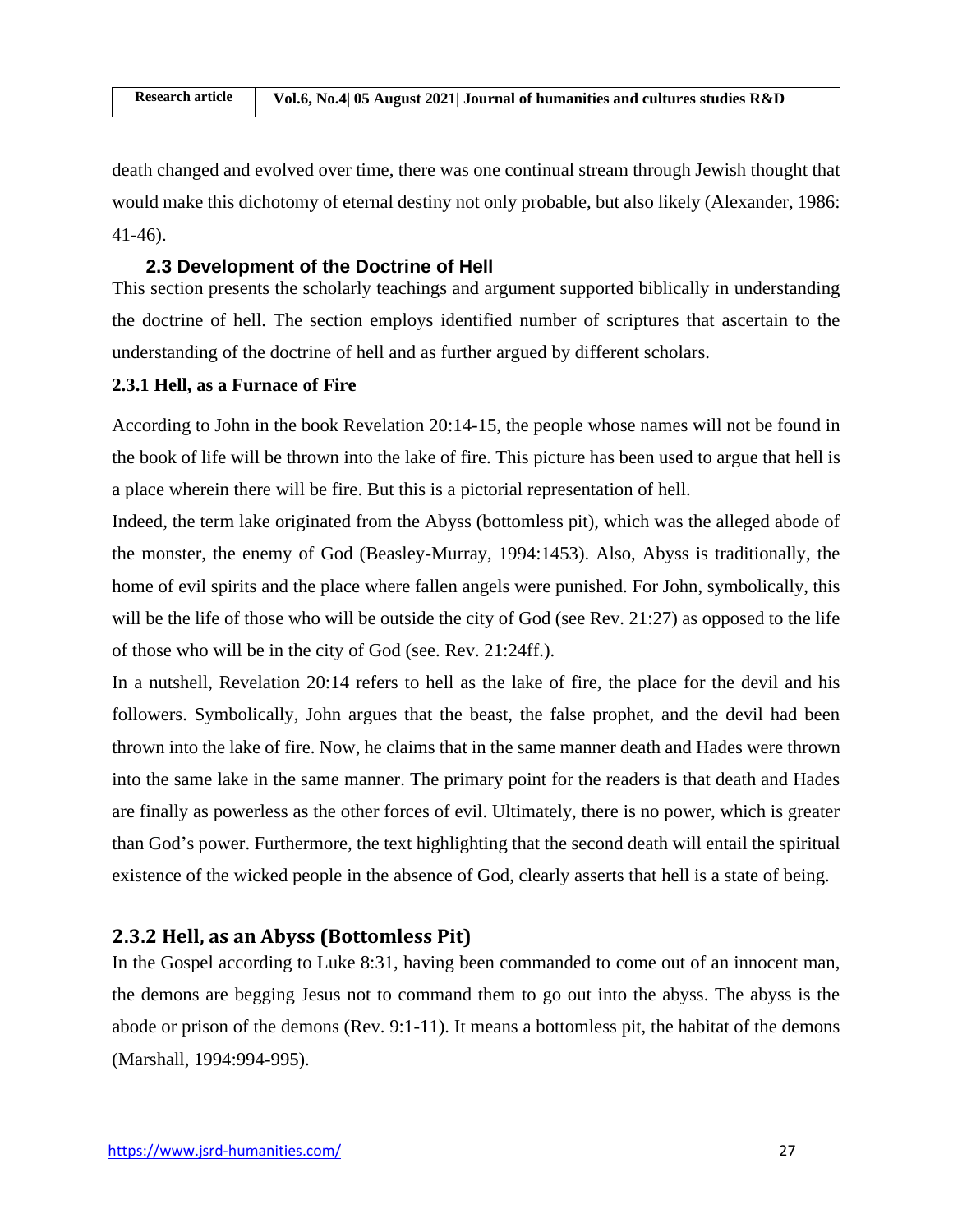The main aim of linking the term abyss with hell is not to show it as a place, but to point out the gigantic gulf that exists between heaven and hell such that those who are on either of the two sides will not have a chance of joining the others on the other side as echoed in the story of Lazarus and the rich man (cf. Lk. 16:19ff.).

So, this verse is meant to show hell as an eternal damnation; it cannot be used to claim that hell is a place. The convicted beings will eternally suffer the loss of being and lower limit of human existence. They will remain eternally separated from God (Marshall, 1994: 1000).

## **2.3.3 Hell, as Eternal Fire**

Matthew 25:41 is derived from the main text that is, Matthew 25:31-46, which talks about the final judgment. In his attempt to show that salvation embraces both the forgiveness of sins and the resultant good deeds, Matthew observes that the righteous ones whose deeds are good will acquire the Kingdom of God for an eternal life.

Whilst, the wicked ones whose deeds are evil will be put into the everlasting fire for an everlasting punishment (Mt. 25:34, 41, 46) (France, 1990:938). This description of hell as an eternal fire has been used by Berkhof and Grudem to argue that hell is a place, wherein the wicked ones will eternally be punished by means of fire (1994: 51).

# **2.3.4 Hell as Sheol, a Land of Darkness**

From the following texts, (Ezk. 28:8; Jb. 10:21f; Ps. 30:9f.), there is a great assumption that hell is a place. Here, it is termed as sheol, a land of darkness. But as this study portrays to base the description of hell as a place on these texts does not hold water. The Old Testament pictures hell as a sheol, the underworld where the spirits of the dead exist. This is a land of darkness (cf. Jb. 10:21f.) and silence (cf. Ps. 115:17) in which God is not remembered (cf. Ps. 30:9f.). Thus, the dead in sheol are cut off from God (cf. Ps. 88:5) the source of life. So, those who will be in sheol will not be in union with God, and His presence will not be with them further scriptures attesting the same include Ezekiel 28:8; Job 10:21f.; Psalm 30:10 (Munyua, 2012: 19).

The understanding of hell is seen as a place where the wicked will continue to exist and be punished after death (Matthew 24:5; 25:30, Luke16:19-31). The word hell comes from the Hebrew word *sheol* and the Greek word Hades, translated to "grave" or "pit". Kunhiyop (2012: 19) quotes the book of Job17:13; Psalm1:10 and Isaiah 38:10 supporting the Hebrew word *sheol* referring to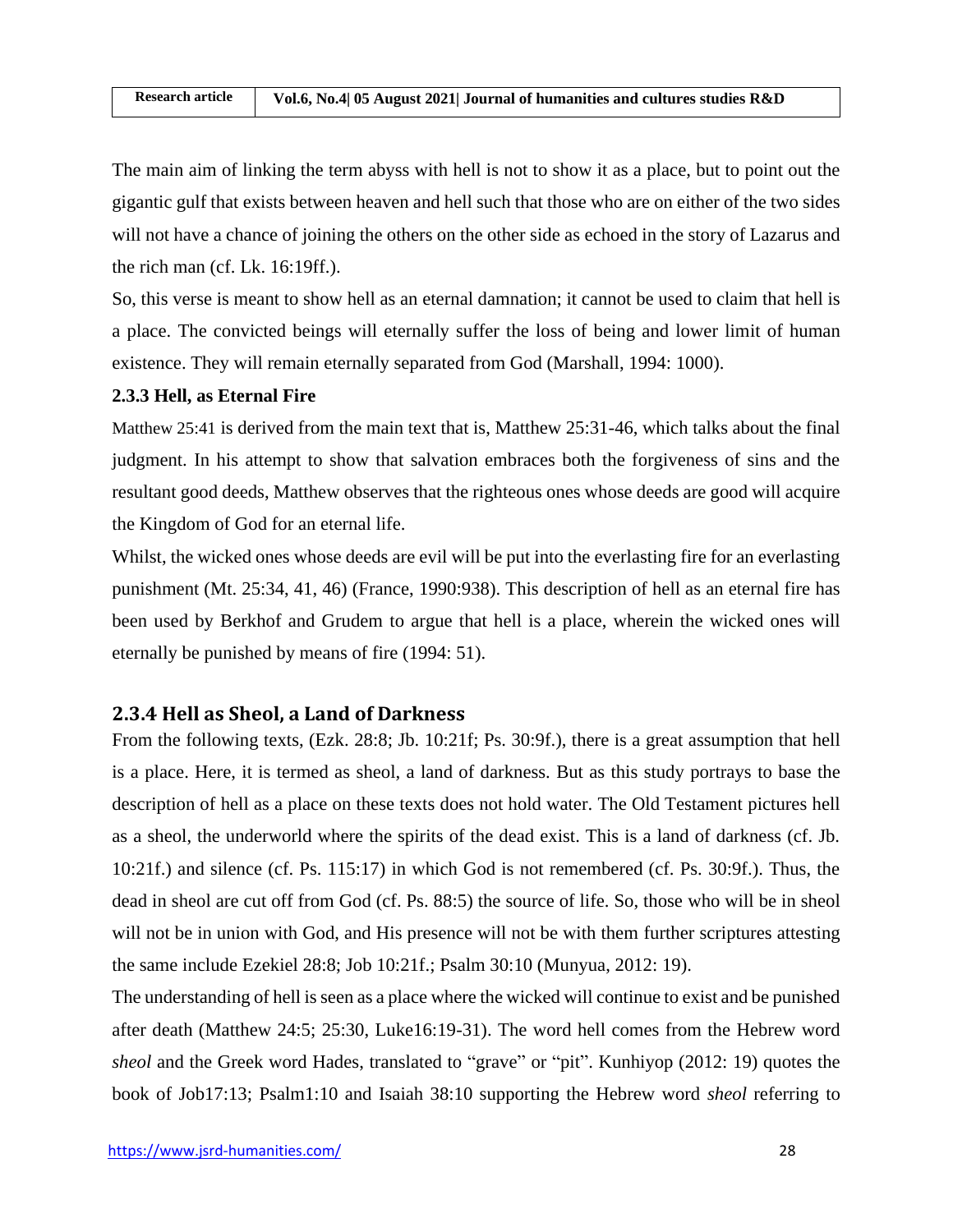grave. Olson argues that when people die, their souls either go to Heaven to be with the Lord forever or go to hell and everlasting fire (2002:28). Hell is depicted as a place of suffering forever. This is in support of Kunhiyop who pictured the same (Kunhiyop, 2012: 31). In the New Testament, the word *gehenna* refers to the eternal state or a place of punishment and condemnation for the wicked. It is described as a place of unquenchable fire. The knowledge of hell comes almost exclusively from the teachings of Christ who spoke emphatically on the subject on several occasions.

In the sermon on the mountain, Jesus said that one who is angry with another is in danger of the fire in hell; Mathew 5:22 and that it is better to lose a part of the body than the whole body going to hell (Bruce & Gordon, 1987: 91- 93).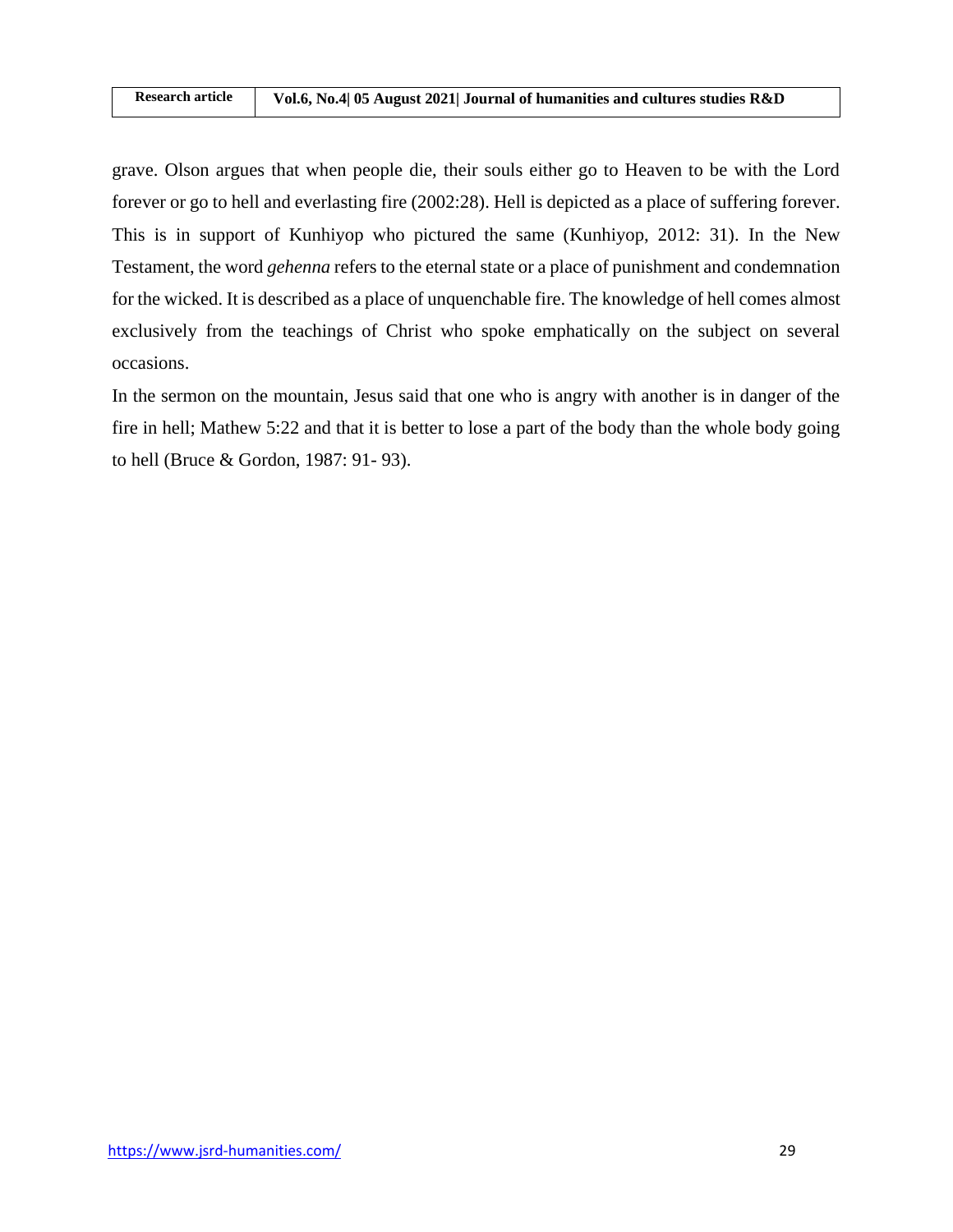## **2.4 Church Tradition on the Doctrine of Hell.**

In the awakening of 18<sup>th</sup> century Massachusetts, Jonathan Edwards presented a vigorous defense sermon on the traditional idea of hell which was designed to shock the audience into repentance. Edward further puts the understanding of hell that pictures God having power to rule even in hell that no one can resist when he decides to throw wicked people into fire. He argues and holds that what entails in hell and heaven as the punishment from the irresistible power of God (McGrath, 1995: 10).

In support of the same, Tertullian argues that hell is a zone of fire where it is separated from paradise, a place of divine delight appointed to receive saints, cut off from fire. While the Christian epic does not yield comprehensive knowledge about the how, when, where, and who of the consummation, it gives us bold affirmations about the end of the matter. That God was able to initiate the beginning; there must be the end where he shall fulfill the divine intention, as the omega, implying that end time and death are inevitable and must come (McGrath, 1995: 16).

In support of the same, Tertullian argues that hell is a zone of fire where it is separated from paradise, a place of divine delight appointed to receive saints, cut off from fire. While the Christian epic does not yield encyclopedic knowledge about the how, when, where and who of the consummation, it gives us bold affirmations about the end of the matter. That God was able to initiate the beginning; there must be the end in such. God shall fulfill the divine intention, which history moves towards end, it is omega. This implies that death is inevitable and must come (McGrath, 1995: 21).

God is mighty and his decision over sinners is final. Sinners are already predestined to hell with or without repentance. They deserve to be cast into Hell so that divine justice never stands in the way; it does not object to God using the power at any moment to destroy them. The divine justice says of the tree that brings forth such grapes of Sodom, "cut it down, why cumbered it ground?" Luke 13:7.

McGrath puts Philip's idea of certain lower creatures and the Salamander that can live in the fire burning without being consumed, in pain without dying. Hell, fire can be another place for life even if it is associated with fire and suffering (McGrath, 1995: 26).

The doctrine of hell has never been an attractive subject and reminds us too starkly of the terrible consequences of sin and the just wrath of God against the unrepentant sinner.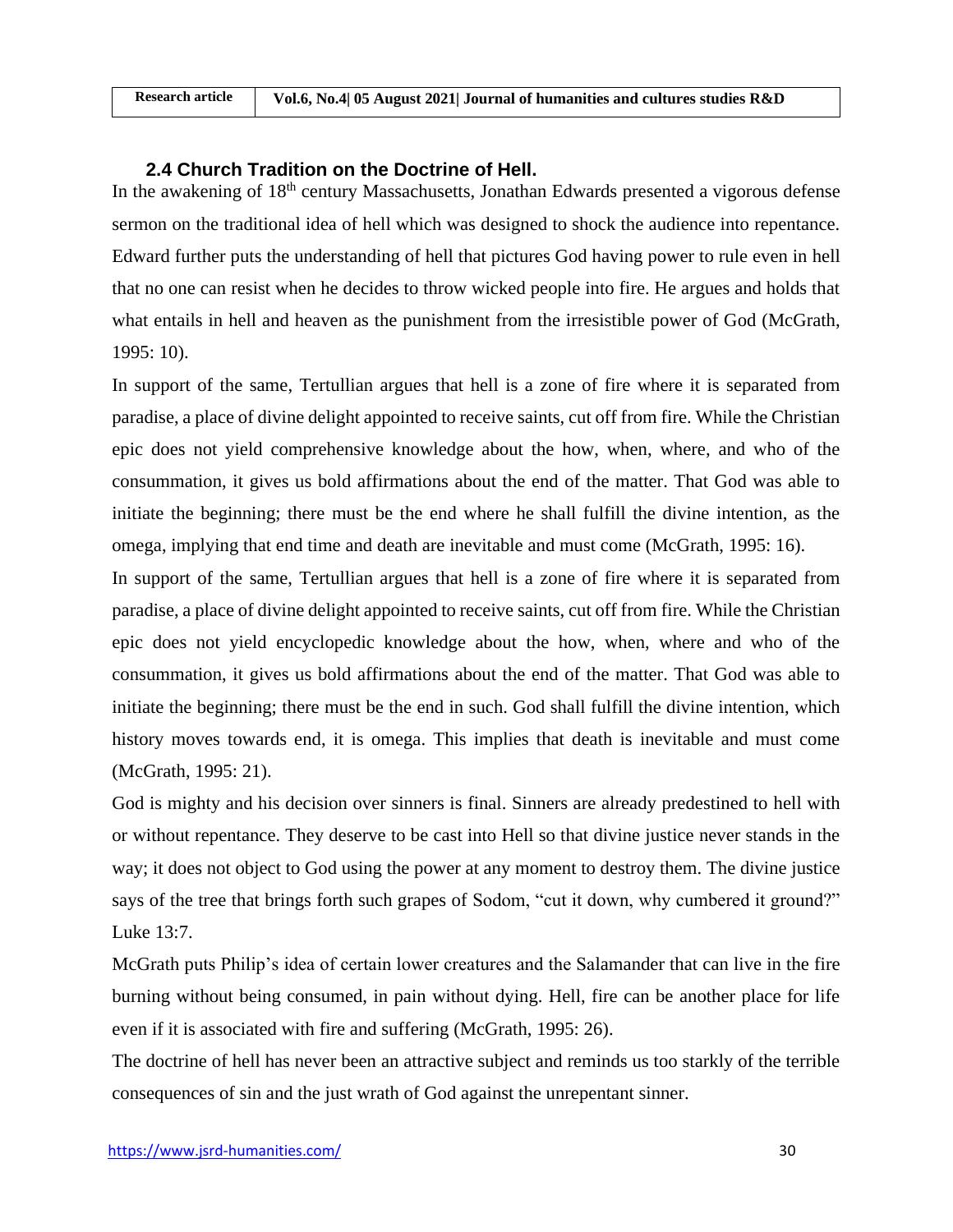But the unpopularity of this subject has perhaps never been so evident as it has become in the twentieth century in which many, if not most, pulpits have fallen silent on, and a great deal of confusion surrounds, this matter (Venema,1991: 47). Though there may have been a substantial consensus in the church's history that the impenitent will suffer torment eternally in hell, this consensus has eroded significantly, even among professedly conservative and evangelical writers. Furthermore, instead of the doctrine of hell has come the attraction of universalism and "wider hope" teachings that seek to present a gospel more palatable to the modern taste (Venema, 1991: 51).

Almost every natural man that hears of Hell flatters himself that he shall escape it. He depends upon himself for his security, flattering himself in what he has done, what he is now doing or what he intends to do. Facing a dying person when you believe that those who are not Christians go to torment in Hell is a challenge to how one offers pastoral care. You may be clear in your mind that biblical teaching is unequivocal the lost are lost to an eternity without Christ, which includes mental and physical torment (Venema, 1991: 53).

Part of Orbis Book's "Theology in Global Perspective Series," Eschatology and Hope, explores end-time themes within the broader context of religious pluralism, recent scientific discoveries, and ecological awareness. Drawing richly from Scripture, familiar voices from the tradition, and key contemporary thinkers, Christian eschatology is explored in a humbly conversational and suggestive way.

The book represents an "inter-hope" dialogue, as inventively put, one that affords creative insights into various aspects of human hope. At times, however, the dialogue is unevenly conducted. Engagements with non-Christian traditions (as when bodily resurrection and reincarnation tend to rely on broad generalizations and serve mainly as occasions for clarifying the Christian perspective (Flanagan, 2008: 56- 58).

In her fine book, "Light in Darkness", Alyssa Pitstick undertakes two enterprises. The first is a retrieval and formulation of what she calls the traditional doctrine of the descent. She means the church's constant teaching about what Christ did between his death on Good Friday afternoon and his Resurrection on the morning of Easter Day. And the second is explanation of and commentary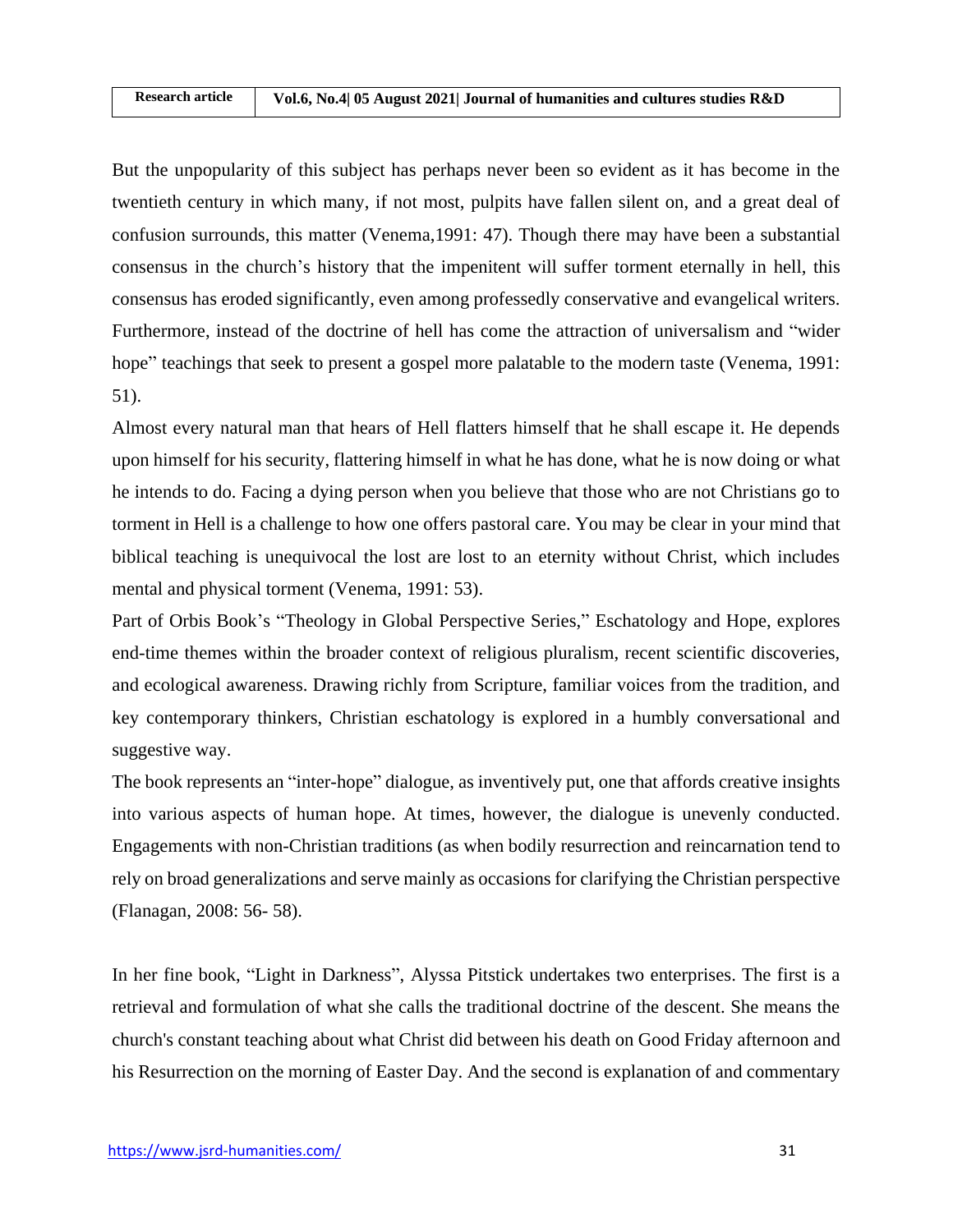upon Hans Urs von Balthasar teaching on the same matter, whose upshot is to show that the two teaching bodies are irreconcilable (Pitstick 2007: 31).

Pitstick offers four linked claims to the descending to hell by Christ. First, Christ's descent was only to the Fathers' limbo (divine line), and it was a decent "in His soul united to His divine Person". Second, the descent made Christ's power and authority known throughout hell that is, not just in the Fathers' limbo (Pitstick, 2007: 35). Third, the descent accomplished two purposes: liberating the just from limbo by conferring upon them the glory of heaven, and proclaiming Christ's power even in the realms of the dead. And fourth, the descent was glorious, which she takes to imply that it involved no suffering on Christ's part (Pitstick, 2007: 40).

### **2.5 Religious Perspectives on the Doctrine of Hell**

The subject of hell is a common denominator in many religions globally, including Hindu and Islam. The section presents religious perspectives of hell from Islamic, Hinduism and Judaism.

## **2.5.1 Hinduism and Hell**

Hell, in Hinduism is called Narak (नरक), a Hindu equivalent of hell, where sinners are tormented after death. It is also the abode of Yama, the god of Death. It is described as located in the south of the universe and beneath the earth. According to religious belief, Hell is where the soul of sinners is sent to be punished. After the punishment for the sins, the soul is born in another creation. Thus, it is said that heaven is above the earth, while hell is under the earth (Froehlich,1981: 323).

### **2.4.2 Islam and Hell.**

Muslim scholars read the Quran to suggest that God brings each soul to life and death only once. The soul lies dormant after death as if in a coma. Then all the souls are raised simultaneously on the Day of Judgment. God judges them.

Those who have followed God's directions live permanently in Heaven after that. Those who have not followed God's direction permanently live-in hell after that (Karl, 1983: 42).

Ayat 40:11 says, "Our Lord, twice you have put us to death and twice you have brought us to life; now we have confessed our sins, is there any way out?" The Islamic belief is that the soul is given birth, dies, given birth again only on the Judgment Day, then sent to heaven or hell permanently.

Ayat 23:101-104 also says, "The Fire will sear their faces, and they therein will have taut smiles (i.e., their lips having been contracted by scorching until the teeth are exposed)." This Ayat seems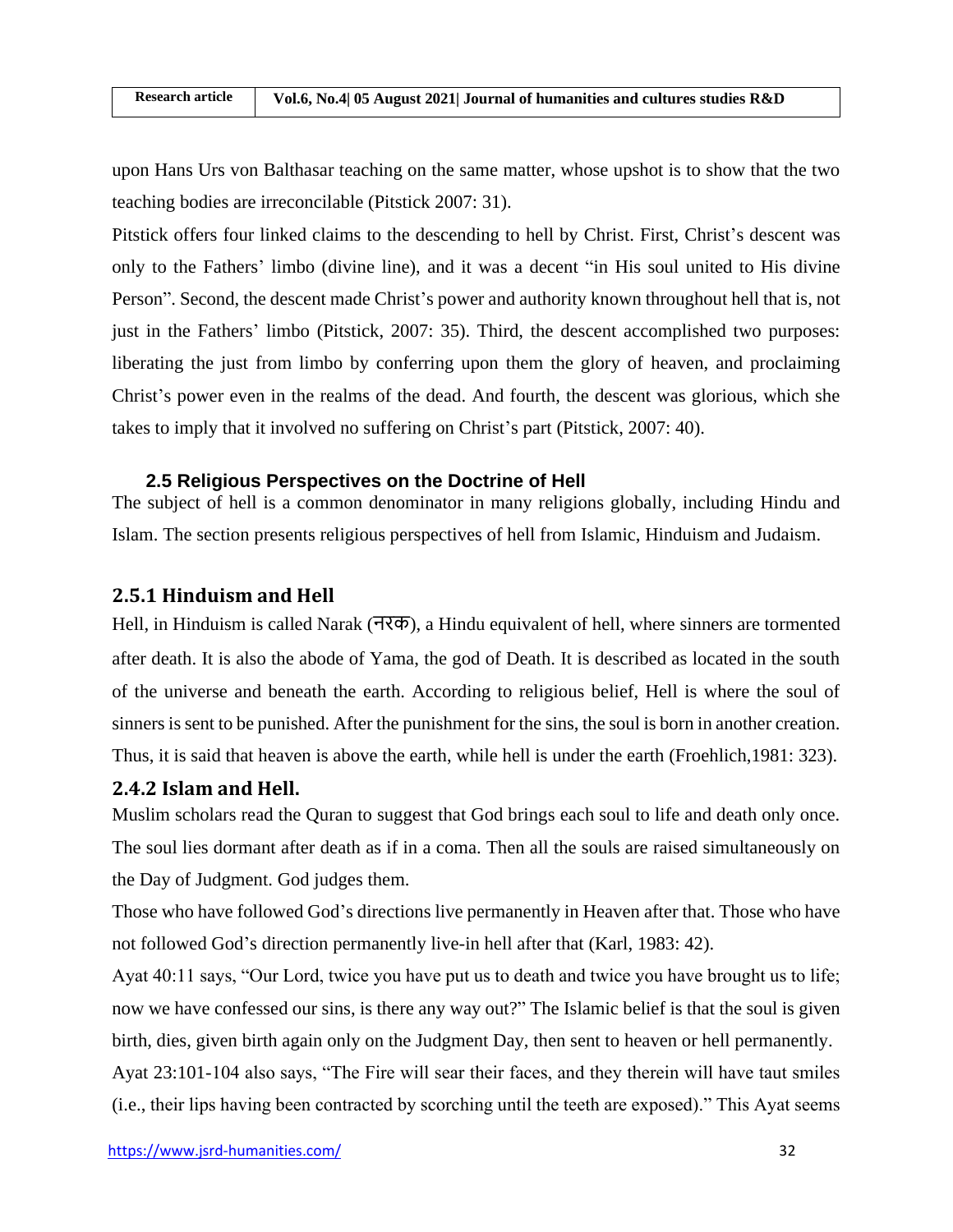to say the punishment is hell is not eternal. It is only "until lips have been contracted." So how do we explain the belief that God gives an eternal punishment on the Judgment Day?

Muslims believe that the believers will enjoy seeing Allah the Almighty after the end of these beings. After, the true believers will enter paradise and the wrongdoers will enter hell of fire. Thus, the Quran stresses both God's heavenly reward and punishment in hell.

Navid Kermani remarks, "in the Quran God is represented in many facets of mercy; however, as in the Bible, these facets are inextricably linked with His violence, His malice and His terror." Opinions are divided among scholars as to how much space exactly hell claims in the Quran compared to paradise. One scholar counts ninety-two "significant passages" about hell and sixtytwo about paradise; nineteen others identify about four hundred verses relating in a meaningful way, to hell and about three hundred and twenty relating to paradise. Twenty others, however, claim that paradise occupies "significantly more space" in the Quran than Hell (Kermani, 2000: 34- 36).

In the Quran there is the notion that souls fall asleep at death, an idea that Tesei traces to a multitude of late-antique, Christian precedents. Indeed, the picture of hell in the Quran results from a confluence of several traditions of eschatological thought of Late Antiquity (Tesei, 1999: 91). As some scholars contend, there is also a gradual development toward a more Bibilicized version of hell in the Quran.

Thomas O'Shaughnessy for example, has suggested that in the middle Meccan period, the Quran largely abandons the term jaḥīm to designate Hell, from now on using more frequently the more Biblical term Jahannam (the "valley of Hinnom", Hebrew,gē-hinnōm, (see Joshua 15:8, Jeremiah 7:31, 32:35) (O'Shaughnessy, 2001: 51).

# **2.4.3 Judaism and Hell**

Judaism is 'universalistic' for it teaches that the righteous of all nations enter the Kingdom of heaven. Christianity is 'particularistic' for it bars from the Kingdom all unsaved, non-Christians, no matter how great their righteousness**.** Until long after the exile, the Jewish people shared the view of the entire ancient world that the dead continue to exist in a shadowy realm of the nether world where they live a dull, ghostly existence.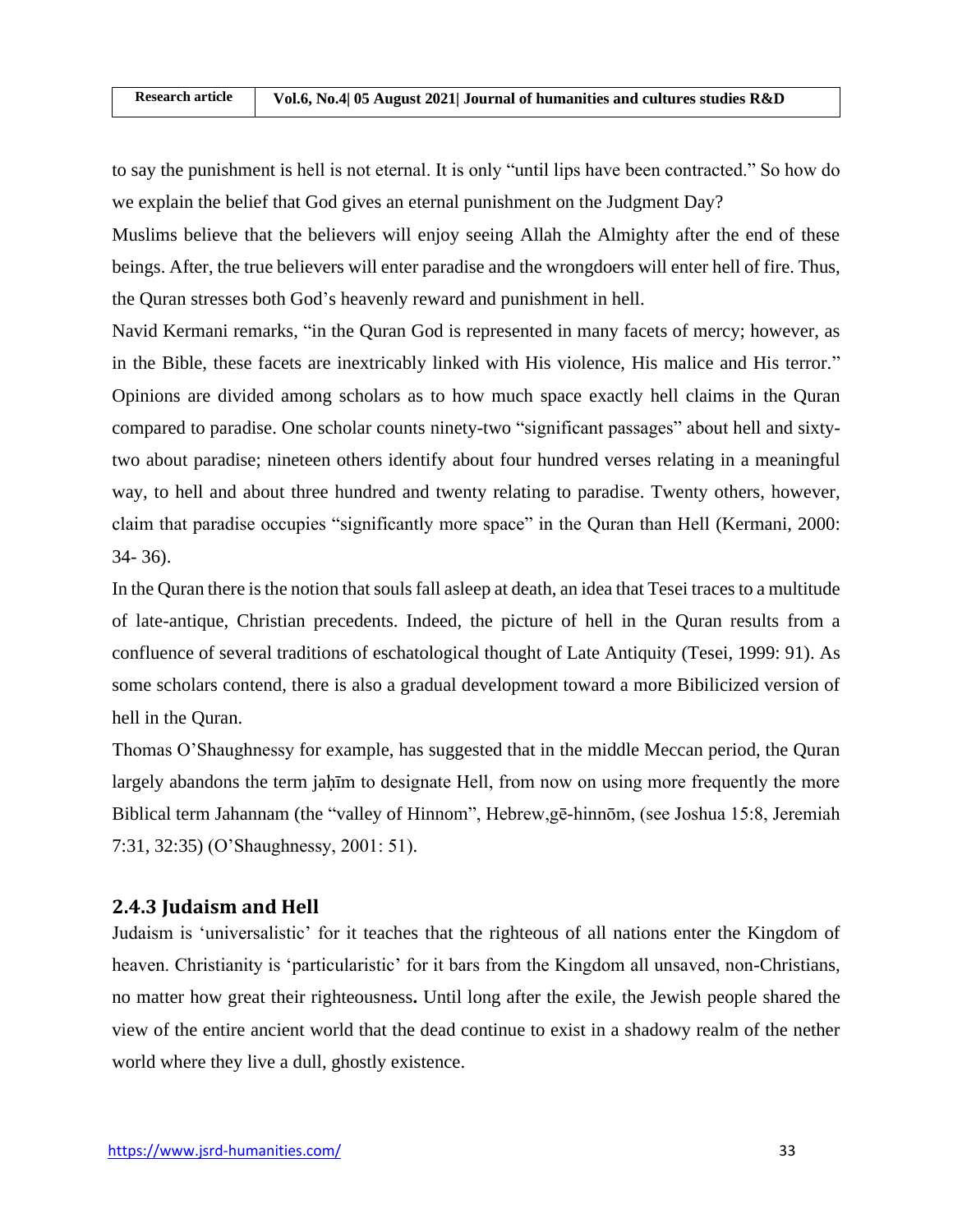According to K. Kohler, throughout the Biblical period, no ethical idea yet permeated this conception. No attempt was made to transform the nether world into a place of divine judgment, of compensation for the good and evil deeds accomplished on earth. This was so because Biblical Judaism stressed the importance of attaining a complete and blissful life with God during earthly life; there was no need to transfer the purpose of existence to the hereafter (Kohler, .1986: 49- 51). Thus, though there is no explicit reference to hell in the Old Testament, several expressions are used to refer to the realm of the dead. In Psalms 28:1 and 88:5, both refer to a pit. In Psalm 6:6 as well as in Job 28:22 and 30:23, mavet is used in a similar sense. In Psalm 22:16 the expression afar mavet refers to the dust of death; in Exodus 15:2 and Jonah 2:7, the earth (Eretz) is described as swallowing up the dead, and in Ezekiel 31:14 the expression eretztachtit refers to the nether parts of the earth where the dead dwell. Finally, the word *sheol* is frequently used to refer to the dwelling of the dead in the netherworld. In addition, the words ge ben Hinnom, Gehinnom are used.

First-century Jewish thought on the afterlife was far from a cohesive set of beliefs, much like everything else in antiquity (and arguably, today.) Flavius Josephus chronicles some of the different reasons for postmortem rewards and punishments between the Pharisees and the Sadducees in his Wars of the Jews and Antiquities of the Jews. By reading these texts, it becomes obvious that these two groups believed a soul would go to what could be considered hell for completely different reasons, and that the focus of pre-Christian Jewish belief in the afterlife was never "just" about personal faith. About these differences, Henry Chadwick writes, "Judaism was not monolithic" (Chadwick, 1986: 66).

In Sheol, souls exist as shades, Rephaim, in a dark world; and although they have 'existence', and could even be 'conscious' enough to speak (so, Samuel to Saul), they are certainly considered the dead.

This is found in a wide range of texts from the Hebrew Bible and Apocrypha (for example, Psalms, Proverbs, Job, Isaiah, Daniel, Hosea, Sirach, and Baruch). Hence, the common term for the ψυχシ in Sheol is νεκρタς (Ps. 88.10). Most writers of the Hebrew Bible appear to deliberately avoid any discussion (Chadwick, 1986: 70).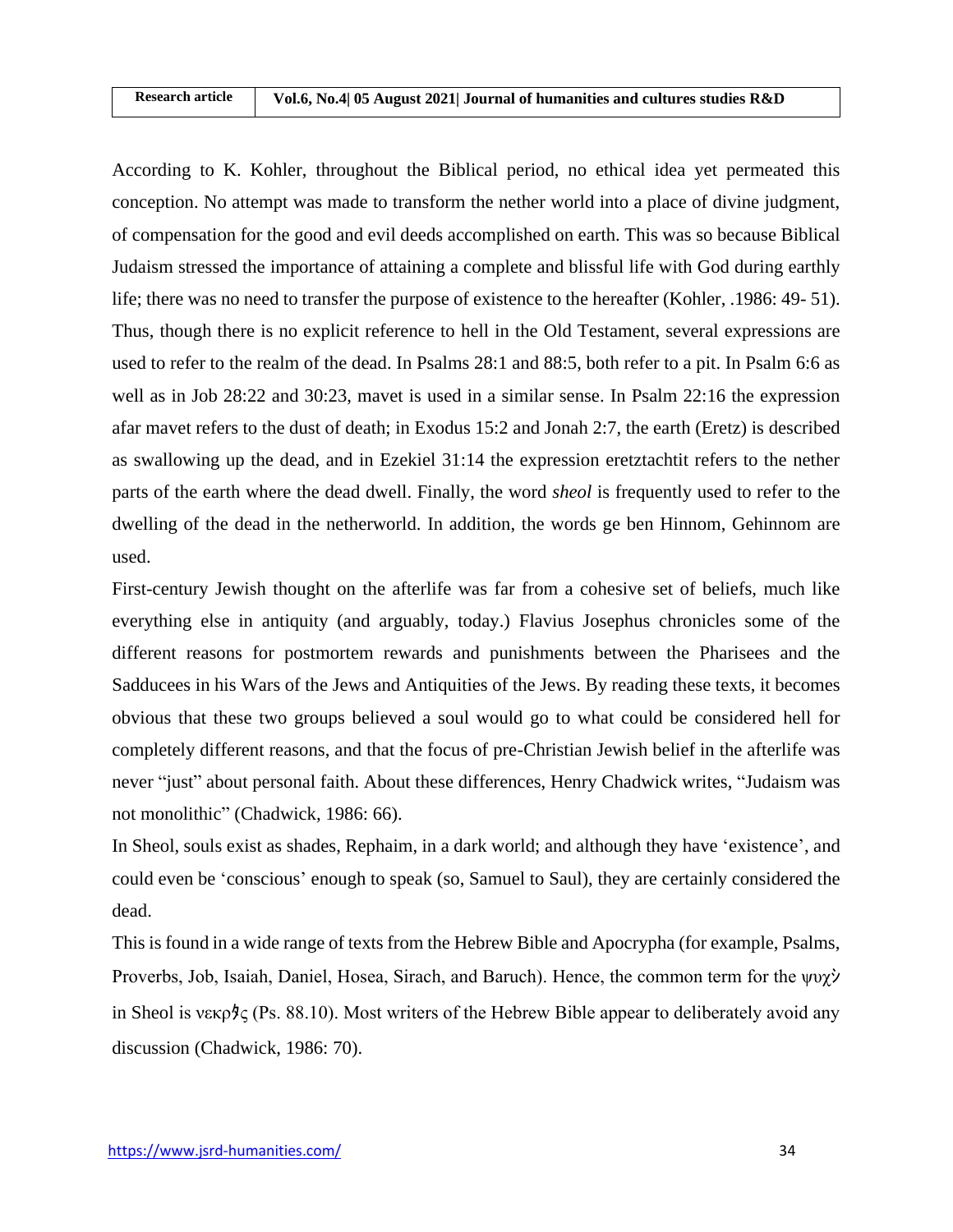There were differences between the Pharisees and the Sadducees that could become sharp." The afterlife, or heaven and hell, was one of them. Evangelicals seem intent on aligning their beliefs with the historical record, attempting to claim that they maintain this "true" Christianity as believed by the early followers of Jesus.

By understanding the importance of this Evangelical claim, we can begin to see what Chan and Sprinkle mean when they write, "We need to enter Jesus' world because Jesus was a Jew, and the only way we are going to understand what Jesus said about hell is to soak ourselves in the Bible's own culture." However, the problem becomes apparent when we realize that because they are right, Jesus and his early followers were Jews, and were undeniably influenced by Jewish thought and doctrine, early Christianity would have necessarily inherited this incredible diversity that Judaism was known for.

As Alan E. Bernstein writes, "No correct understanding of Hell is possible, therefore, without taking into account the conceptual background of the ancient world prior to Christianity" (Bernstein, 1993: 2- 5).

To be sure, a religious community defines itself to a large extent by selecting its canonical literature. Yet all populations are divided by differing tendencies and preferences, sensibilities, and concerns. Thus, whereas a large fraction lives on the central plateau of consensus, it is not always a majority, and many minority groups live on the slopes of partial agreement or at the fringes of dissent toward various extremes. This variety was certainly characteristic of ancient Judaism, where the religious community was also a political one that was divided, scattered, and partially regrouped. The texts that both reflect and define the community that produced and reveres them will also reflect this diversity. For these reasons we cannot speak of one biblical tradition or characterize Judaism by anyone quotation (Bernstein, 1993: 8- 9).

Any kinds of problems or doctrinal debates would not have simply disappeared once Jesus entered the scene, and new issues continuously became apparent as Christianity grew. Thus, it is an outright mistake to argue that Judaism represented any kind of monolithic set of beliefs where every issue of doctrine was completely hammered out that seamlessly evolved into Christianity.

The idea of hell was no different, one of these issues that varied among individuals and different groups of believers. The issue of Origen and his "heretical" Universalist views presents a different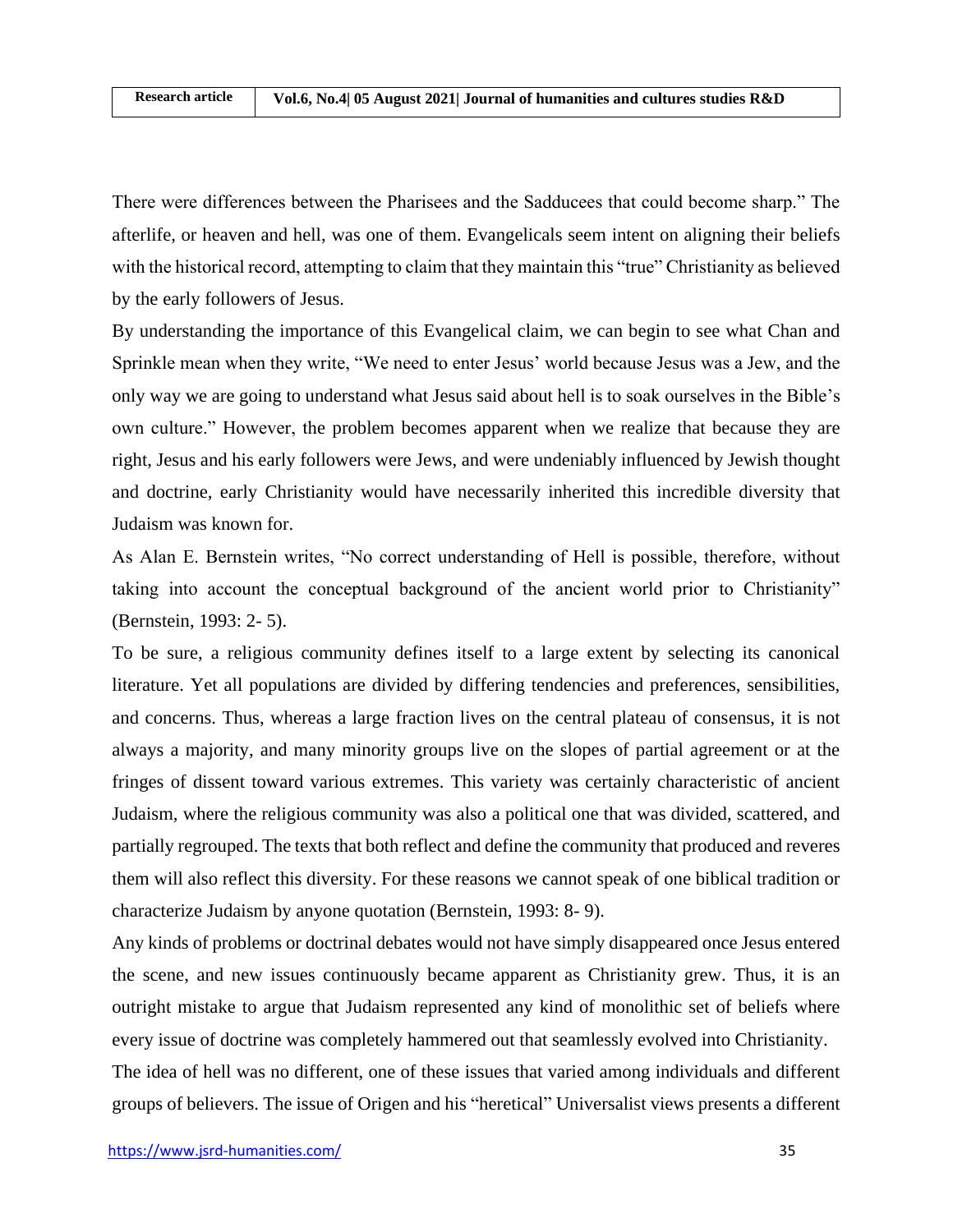problem for Evangelicals and must also be dealt with. It is not sufficient to say that "no one" held alternative views of hell, as Origen was excommunicated and declared heretic (Bernstein, 1993: 12- 19).

### **2.5 Reformists and the Doctrine of Hell**

The Reformers strongly rejected hell and purgatory because the teaching had become heavily corrupted by the sale of indulgences by this time. These were the payments made to the priests to reduce the years of purification spent in purgatory. Wycliffe taught that death was an unconscious sleep, as did Tyndale and Luther, (although it must be said that Luther was not always consistent in his beliefs.) They taught neither hell nor purgatory. They taught that 'men are breath in bodies and not souls in bodies. Calvin, however, taught that those who were sinners went to the eternal pains of hell at the time of their death and even denied a middle place or purgatory. The Reformed churches, like Calvin, have generally maintained a belief in an immortal soul and Hell-fire, but do not teach purgatory (Pitstick, 2007: 45- 48).

From the earliest centuries, however, Christian thinkers have wrestled with the question of hell and the non-Christian. Tertullian said that the soul by nature is Christian. Clement of Alexandria thought that Christ saves souls even if they do not realize it. Augustine developed Limbo for the unbaptized; God would not damn those who died without baptism thus belonging to hell. Alexander of Hales in the twelfth century did not see a problem with Jews finding salvation by following the revelation in the Torah; for others, God must provide a special revelation. Thomas Aquinas asks what happens to the unbeliever in Africa who has never heard the gospel preached. Aquinas answers that perhaps God sends an angel to deliver the gospel to him. The solutions were often clumsy, but at least they were tried. The official doctrine makers did not directly address the question; they concentrated on practical guides for Christians rather than speculative questions about non-Christians (Flanagan, 2008:56- 58).

The theologian Origen of Alexandria developed another, different view of the fate of the wicked. He postulated that the wicked would be forgiven and restored by God and so in the end, all would be saved. Thus, there would be universal salvation as his followers believe that even Satan will be saved (Venema, 1991: 51).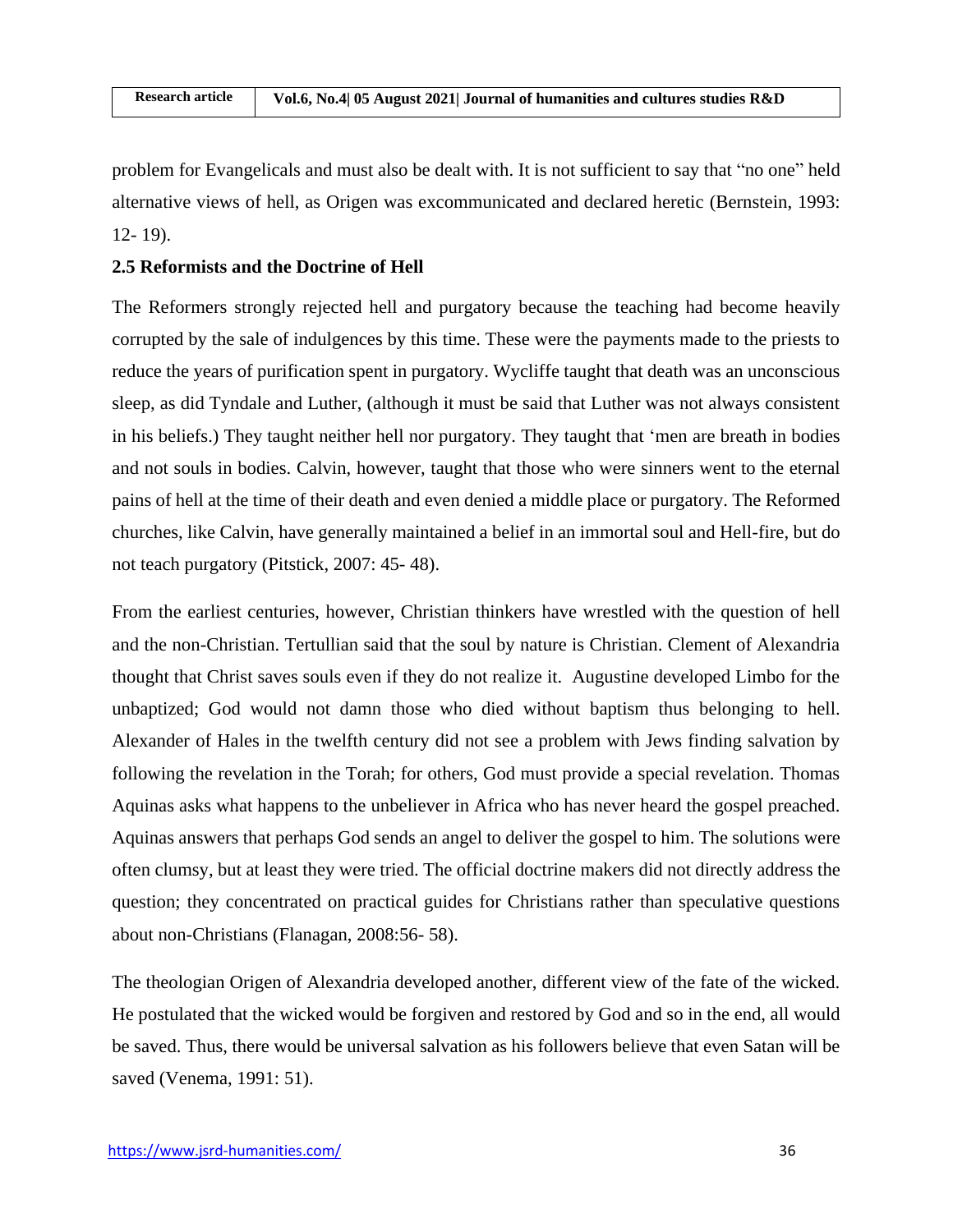## **2.6 SDAs and AICs Convergence on the Doctrinal Teachings of Hell**

John Wenham argues that first; a doctrine simply falls from mention. Over time, it is simply never discussed or presented from the pulpit. Most congregants do not even miss the mention of the doctrine. Those who do, become fewer over time. The doctrine is not so much denied as ignored and kept at a distance.

Yes, it is admitted, that doctrine has been believed by Christians, is no longer a necessary matter of emphasis (Wenham, 1994: 110).

Second, a doctrine is revised and retained in reduced form. For example, there must have been some good reason that Christians historically believed in hell. Some theologians and pastors will then affirm a core affirmation of morality to be preserved; perhaps something like what C. S. Lewis affirmed (Lewis, 2009: 89).

Third, a doctrine is subjected to a form of ridicule. For example, Robert Schuller of the Crystal Cathedral, known for his message of "Possibility Thinking," once described his motivation for theological reformulation in terms of refocusing theology on "generating trust and positive hope." His method is to point to salvation and the need "to become positive thinkers" (Schuller, 2001: 56).

That statement ridicules hell by dismissing it in terms of "whatever that means and wherever it is." Though few evangelicals are likely to join in the same form of ridicule, many will invent softer forms of marginalizing the doctrine (Schuller, 2001: 57).

Fourth, a doctrine is reformulated in order to remove its intellectual and moral offense. Evangelicals have subjected the doctrine of hell to this strategy for many years now. Some deny that Hell is everlasting, arguing for a form of annihilationist or conditional immortality. Others will deny hell as a state of actual torment (Schuller, 2001:60).

John Wenham simply states, "Unending torment speaks to me of sadism, not justice." Some argue that God does not send anyone to hell and that hell is simply the sum of human decisions made during earthly lives. God is not really a judge who decides, but a referee who makes certain that rules are followed (Wenham, 1994: 116).

According to John Wenham's book on "the Enigma of evil", Tulsa pastor Ed Gungor recently wrote that "people are not sent to hell, they go there." In other words, God just respects human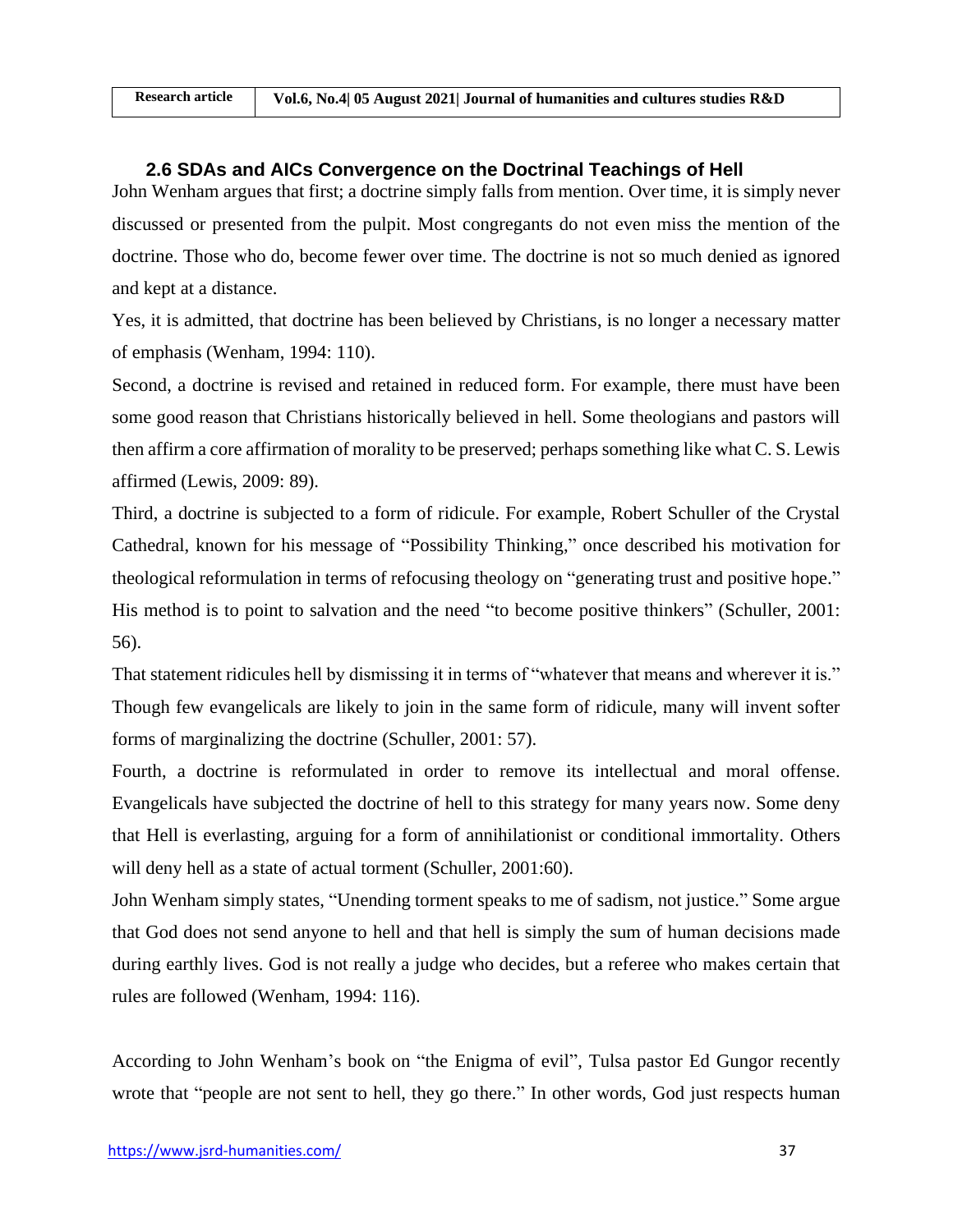freedom to the degree that he will reluctantly let humans determined to go to hell have their wish (Wenham, 1994: 121).

While some of the evidence is ambiguous, and questions remain to be answered, we are perhaps now able to clarify certain fundamental issues regarding the Old Testament perception of the afterlife. Firstly, we may reject the currently popular belief that in the pre-Exilic period, death was viewed by the Hebrews as a natural legacy of man's mortality in the pre-Exilic period. Consequently, little interest was shown in the after-life.

Secondly, it seems probably that the term sheol frequently, if not always, designated the either world, and that as such it represented the continuing abode of the ungodly. Thirdly, whereas the wicked were thought to remain in the dark, silent region of sheol, the righteous live in the hope that God would deliver them from the power of death and take them to himself (Alexander, 1986: 51-56).

As Evangelicals understand the Bible as a continual narrative, a story that runs from the beginning of Genesis to the prophetic end of Revelation, pre-Christian Jewish thought about the afterlife and hell becomes extremely important. Jewish theology undoubtedly informed early Christian teachings and understandings. As Evangelicals today attempt to place themselves in a direct line to the early church, it becomes imperative to have a firm grasp on what previous Jewish teaching was, and what Judaism looked like at the time of Christ because of this Jewish influence. Because the complete inerrancy of the Bible is so important, and arguably indispensable to the Evangelical faith, the idea that the Bible could present opposing viewpoints on any subject, like this subject of hell, is problematic. Any shade of alternative viewpoints on the afterlife besides this dichotomy of heaven or hell based on faith alone needs to be dealt with to keep the argument consistent. Mark Galli, the author of God Wins, does this throughout the whole of his book. To the question of why hell is not presented in the Old Testament as succinctly and often as it is in the New Testament (Galli, 2011: 123- 125).

The Hebrew writers were God's prophets, who were God's mouthpieces. They spoke and wrote down only the messages God wanted to send to his people at that time and in that place. God revealed most of the details we know about hell later, in the New Testament period. It is God's prerogative to reveal what he wants us to know, and when.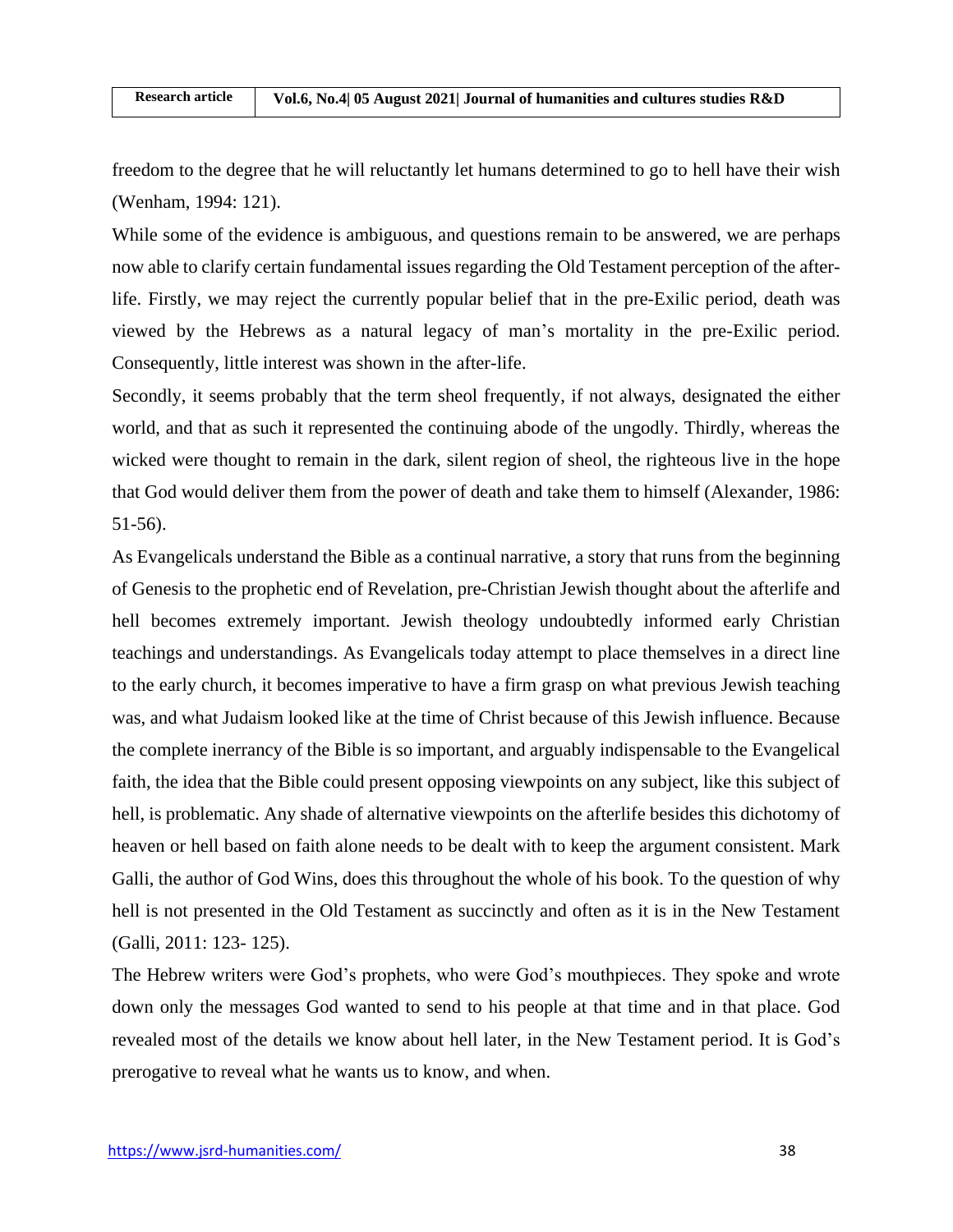It is also true that the New Testament does not talk in detail about hell, but through Jesus' words and other New Testament writers, God reveals enough about it to suggest that it is something we should indeed be concerned with. What's important is how we will respond to what God has revealed to us in His Word, not when it was revealed or how many details, we have about it (Galli, 2011: 131).

### **2.7 Conclusion**

In the above arguments, the concept of hell has been under a subject of discussion. Place, an imaginary or just a feeling, there is a concept of enjoying and suffering of humanity at the last moments.

#### **CHAPTER THREE**

## **RESEARCH METHODOLOGY**

# **3.1 Introduction**

The chapter presents the methodology viable for bringing the scriptural teachings on the doctrine from the two denominations a common ground. The Biblical reinterpretation method is one of the research methods that was employed in this study, focusing on the exegetical method; the hermeneutics of suspicion put forward by Fredrich Schleiermacher (1768–1834). As a methodological discipline, it offers a toolbox for efficiently treating problems of the interpretation of human actions, texts, and other meaningful material. Hermeneutics looks back at a long tradition as the set of problems it addresses have been prevalent in human life, and have repeatedly and consistently called for consideration: interpretation is a ubiquitous activity, unfolding whenever humans aspire to grasp whatever is *interpreted* and deem significant. Due to its long history, it is only natural that both its problems and the tools designed to help solve them have shifted considerably over time, along with the discipline of hermeneutics itself. The dissertation focuses on the main problem areas and presents some proposals that have been put forward for tackling them effectively (Chowdhury, 2016:81).

The expression "*hermeneutic of suspicion"* is a tautological way of saying what thoughtful people have always known, that words may not always mean what they seem to mean. Some forms of expression, such as allegory and irony, depend on this fact. Sometimes a hermeneutic of suspicion may be important for more negative reasons, as when we suspect that texts are not telling us the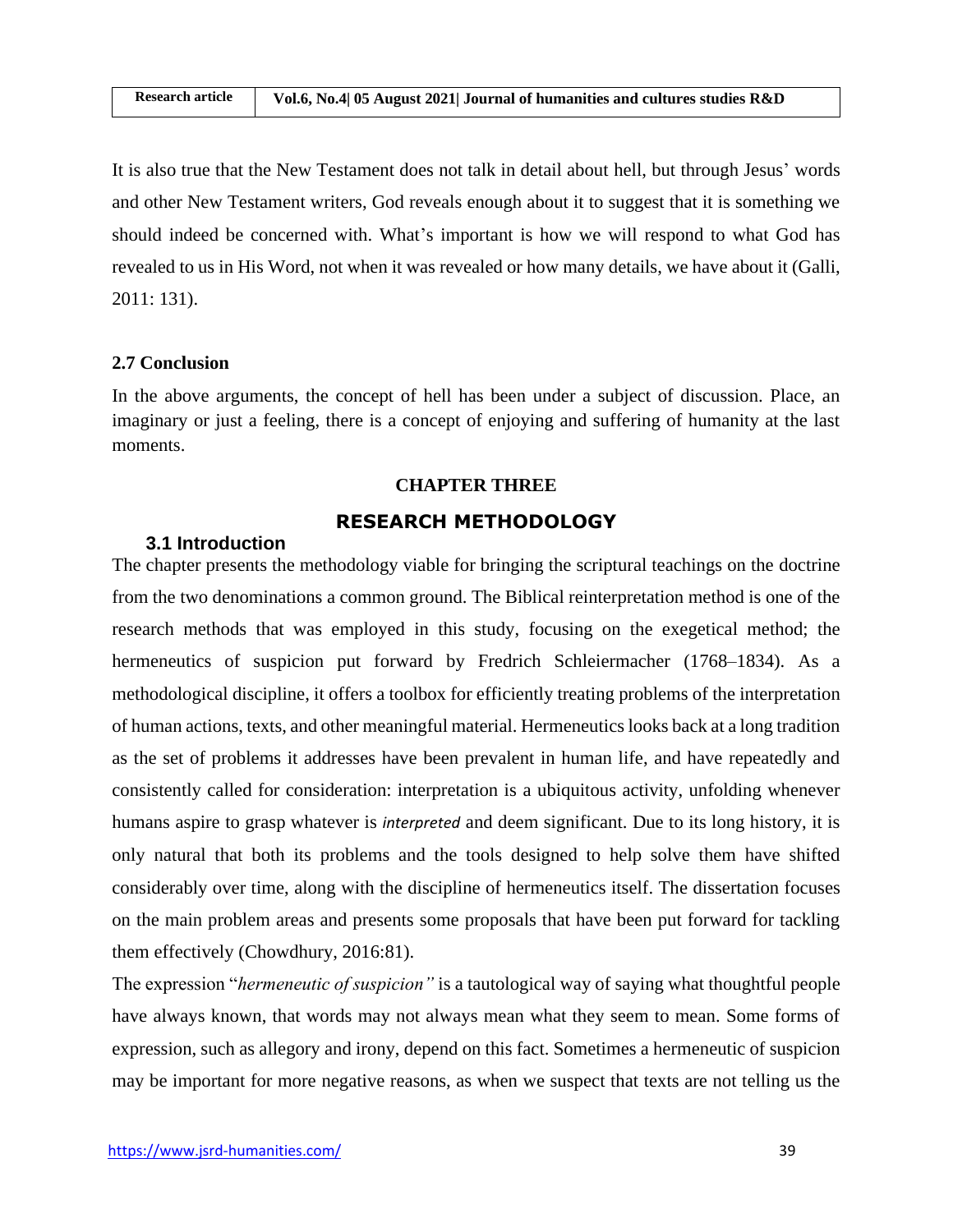whole truth. Examples would be what NT texts tell us about the role of women in early Christianity (naturally reflecting patriarchal assumptions) or what they tell us about "the Jews" and "the Pharisees" (clearly influenced by quarrels between the early church and the synagogue) (Birch  $\&$ Bruce, 1984: 24).

The hermeneutic of suspicion can, however, be misused and overused. Unbridled, it leads to absurdities, as in the assumption that any text involving the miraculous must be unhistorical, or the preposterous notion that Jesus, misunderstood by those who shared his language, culture, and religion, is now for the first time to be truly understood by scholars who share none of these things. In sum, it is sometimes useful to "see-through" things and suspicion has its place (Mantzavinos, 2016: 21).

In relation to the thesis, there are possibilities of misrepresentations as suspected by any interpreter over a period from different contexts, causing the deviance between the two identified denominational lines that require a reinterpretation to harmonize the understanding on the doctrine of hell (Mantzavinos, 2016: 25).

## **3.2 Theoretical Analysis**

This dissertation was informed by various theories put forward by both philosophers and theologians. Their understanding is based on different approaches towards hermeneutics.

## **3.2.1 Thiselton on the Communal Hermeneutics of Christian Doctrine.**

According to Anthony Thiselton, it is ever-important to deviate from a reduction of corporate doctrine to individual-centered belief. He sees the emergence of individualism, and individualcentered epistemology, as the primary cause of the marginalization of doctrine thus the misinterpretation and misunderstanding that emerge (Labuschagne, 2011: 41).

According to Thiselton, it means that for individualism, the supposed basis of doctrine lies in a personal belief and that which comes at the expense of the communal nature of doctrine and at the expense of the ecclesiology. The hermeneutics of doctrine is needed as a response to the serious vacuum caused by individualism (Thiselton, 1980: 57).

Thiselton emphasizes that all the mainline traditions of the Christian church understand doctrine in communal terms. In his views of hermeneutics as communal understanding, he finds support in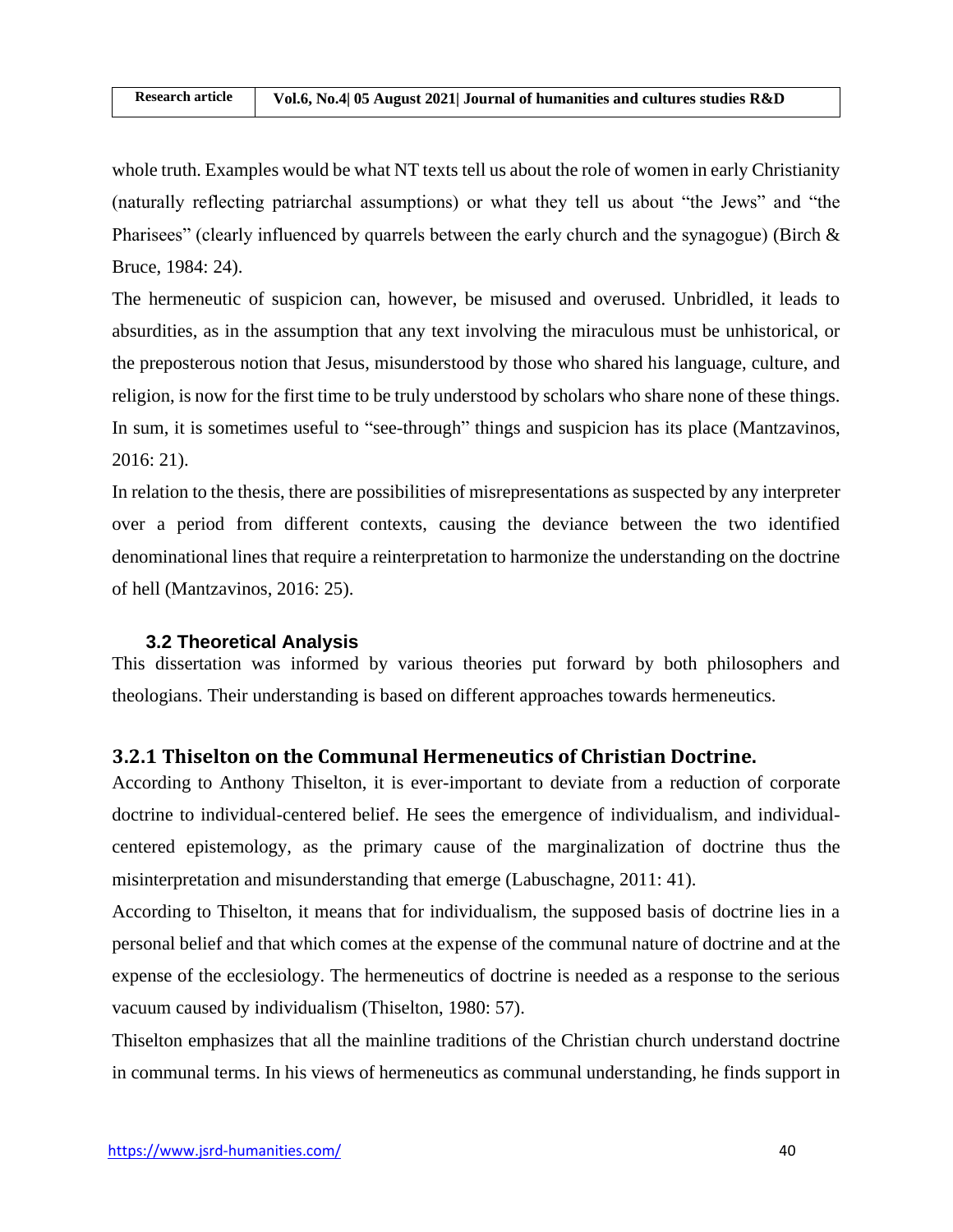the works of prominent scholars such as Gadamer, Ricoeur and Pannenberg – in opposition to what he sees as Descartes' timeless and individual-centered rationalism (Gadamer, 2010: 61). He points out that some post-modern writers replace epistemology with a social or ecclesial selfconstruction. His purpose with The Hermeneutics of Doctrine is to establish a more significant interaction between hermeneutics and doctrine in order to contribute, at least to some extent, in rescuing Christian doctrine from its existing marginalized role and abstraction from everyday life (Thiselton, 1980: 60).

To him, there is more to the challenge than viewing doctrine as a theoretical system of truths that have little or no impact on our daily Christian lives or even seeing doctrine as an instrument for distinguishing between true and false beliefs.

He is convinced that a thorough understanding of biblical and philosophical hermeneutics, and then specifically in its relation to doctrine, have far higher expectations of how the study of biblical texts can have not only a lasting influence but also a transforming effect on the lives of Christian believers (Gadamer, 2010: 65- 70).

#### **3.2.2 Schleiermacher on the Hermeneutics of Suspicion**

The New Testament authors create and reshape their context to enhance proper understanding. "Thus, the New Testament texts illustrate how universal and particular features intersect to produce a unique literature". Pro-seeing the specificity of both a "school" and of authors inside it. Schleiermacher is rooted in a hermeneutic tradition because of the problems he deals with (Kimmerle, 1969: 15-17).

For Kimmerle, "Schleiermacher's preoccupation with pure understanding leads him to abstract hermeneutics from its historical matrix this happens both regarding the historicity of the object and that of the interpreter. Schleiermacher's "shift" is challenged by the translators. A tension between difference and commonality between persons, hermeneutics spans distances." For Schleiermacher, the historical text is not addressed directly to the present interpreter, but to an original audience. The present interpreter is to understand that original communication in terms of its historical context (Kimmerle, 1969: 23).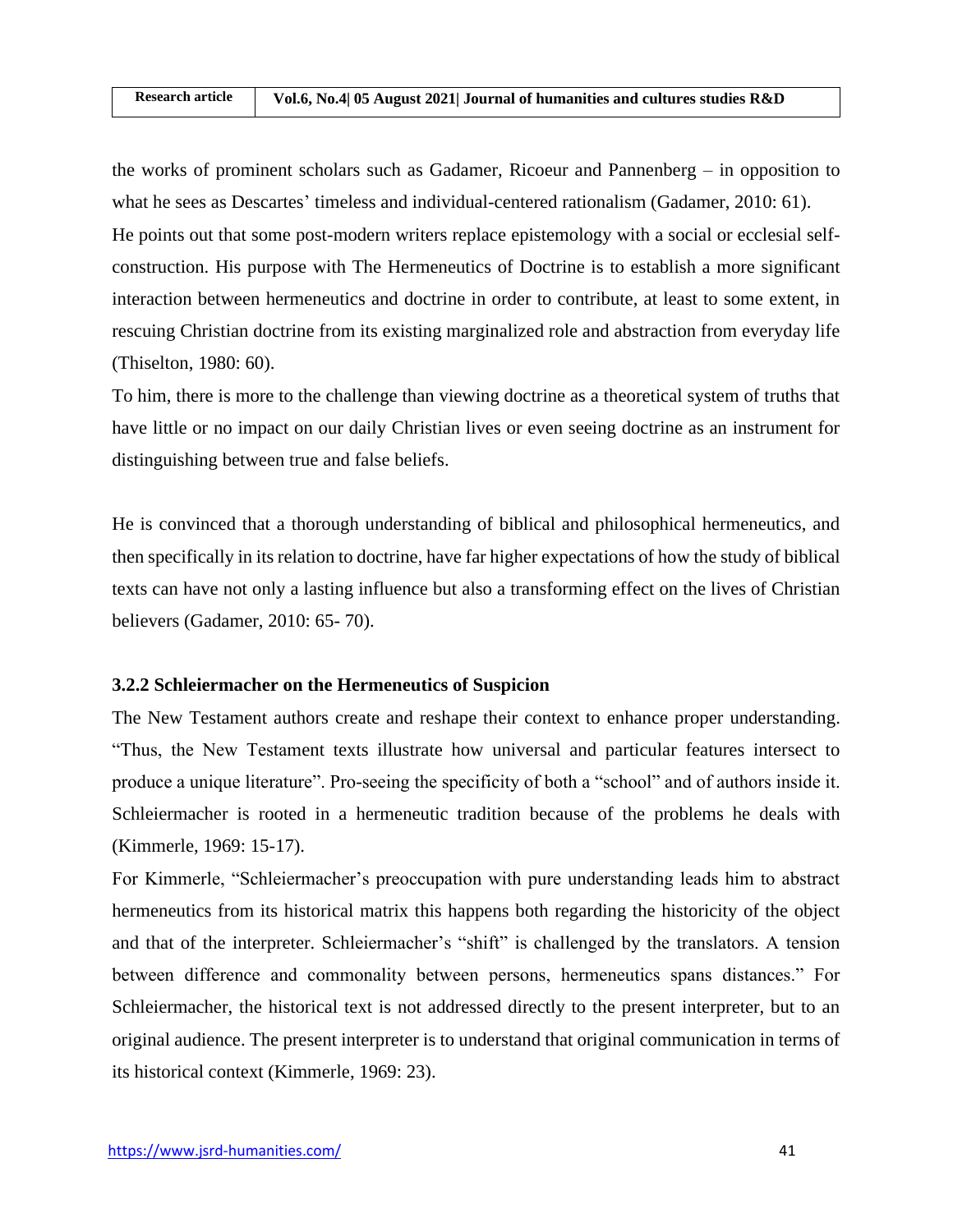Schleiermacher viewed every word having a general sphere of meaning which can be 'felt' in its concrete applications 'feeling' instead of completeness. According to Schleiermacher, one can escape this apparent circle. One must begin by ascertaining the usage of the given word from the context of the sentence in which it occurs. Then, by comparing all known applications of the word, one can determine the general sphere in a provisional way. This provisional grasp of the general meaning becomes the point of departure for the hermeneutical operations, specifically directed towards determining the special application in each case. Comprehensive hermeneutics commences from, dealing with the whole language, starting with children's acquisition of language (Kimmerle, 1969: 29- 33).

Schleiermacher opposes the tendency to find hidden meanings everywhere through cabalistic interpretations; one must consider the interpretation of the original readers.

But one should not restrict interpretation to this, either. Interpretation begins only after we remove our differences from the original readers (Kimmerle, 1969: 41).

### **3.3 Analysis of the Theorists in Relation to the Doctrine of Hell**

The understanding of the theorists paints a picture of the presence of a misunderstanding caused by modern approaches that consider individuality and personal belief at the expense of the communal nature of understanding the real meaning as argued and presented by Thiselton (Thiselton, 1980: 67).

In relation to the doctrine of hell, many churches have taken personal approach and ecclesial selfconstruction in understanding the whole concept. For the purpose of a harmonized approach to the understanding of the doctrine, the marginalization that has been in existence hence affecting Christian lives should be transformed for a better perception of hell. Such an argument opens the forum for free contribution of points for and against the understanding of the doctrine through a wide and diversified interpretation vital for a smooth and agreeable move (Thiselton, 1980: 71).

Schleiermacher abstracts hermeneutics from its historical matrix this happens both regarding the historicity of the object and that of the interpreter. Under normal circumstance, the interpretation has ever missed the contextual. The historical text is not addressed directly to the present interpreter, but to an original audience. The present interpreter is to understand that original communication in terms of its historical context (Thiselton, 1980: 75).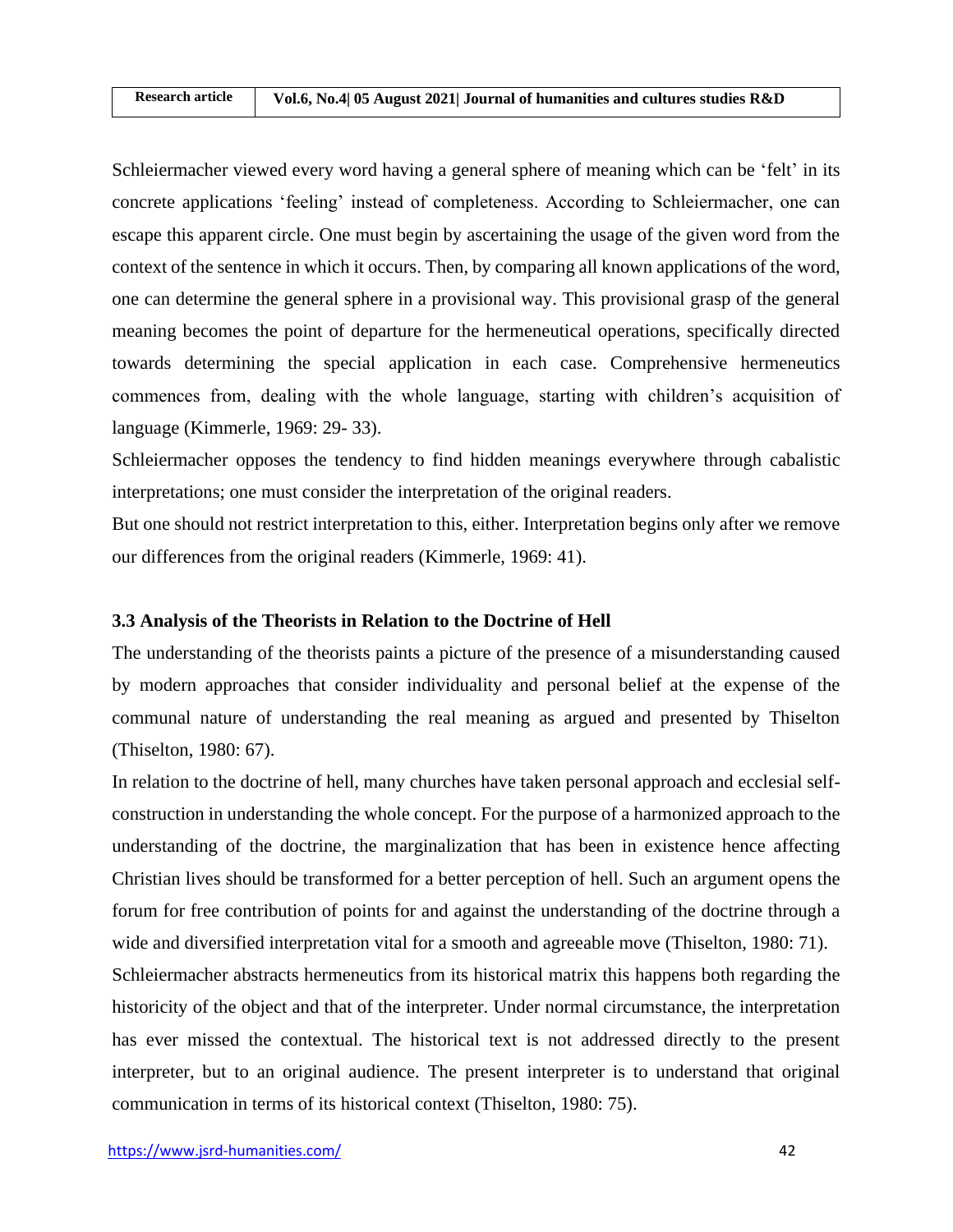Views from the scholar Fredrick suggests that one must begin by ascertaining the usage of the given word from the context of the sentence in which it occurs, especially in the contextual base. Interpretation in this context therefore begins only after we remove our differences and varying perceptions from the original readers and consider their initial contextual interpretations (Thiselton, 1980: 80- 83).

#### **3.4 Conclusion**

The understanding of the doctrine of hell is a concept that can be understood through embracing the communal interpretation of the doctrine as opposed to the individual or the self-constructed ecclesial approach without the consideration of wholesome understanding. For the harmonized understanding of the doctrine of hell between the SDAs and AICs can be revisited using both communal hermeneutics of doctrine and the hermeneutics of suspicion, which calls for the revisit of the initial understanding as proposed by the cited theorists.

# **CHAPTER FOUR RESEARCH FINDINGS**

#### **4.1 Introduction**

This chapter deals with the synthesis of the findings of the previous two chapters (two and three) under the study objectives; Evaluation of the doctrine of hell among the SDAs and AICs in the light of the Scriptural teachings in understanding the doctrine of hell among the SDAs and the AICs. The chapter specifically addresses the understanding of the doctrine of hell among the SDAs with that of AICs. The chapter sought to correlate some of the information found from both chapters (two and three) with the hope that resultant information leading to a scriptural teaching on the doctrine in a clarified manner.

**4.2 The Understanding of the Doctrine of Hell among the SDAs and the AICs** The section highlights the SDAs and AICs findings on the understanding of the doctrine of hell. The SDAs understanding of the doctrine of hell is backed by Fischer who argues that it would be repugnant to every emotion of love and mercy, and even to our sense of justice, when the wicked dead are tormented with fire and brimstone in an eternally burning hell (Fischer, 1844: 469). The SDAs therefore believe in the existence of hell but not eternal torment to people since that cannot be associated with a God who loves, the same God punishing them eternally. This notion is further supported by Bertrand Russell from the evangelical movement and outside the church; a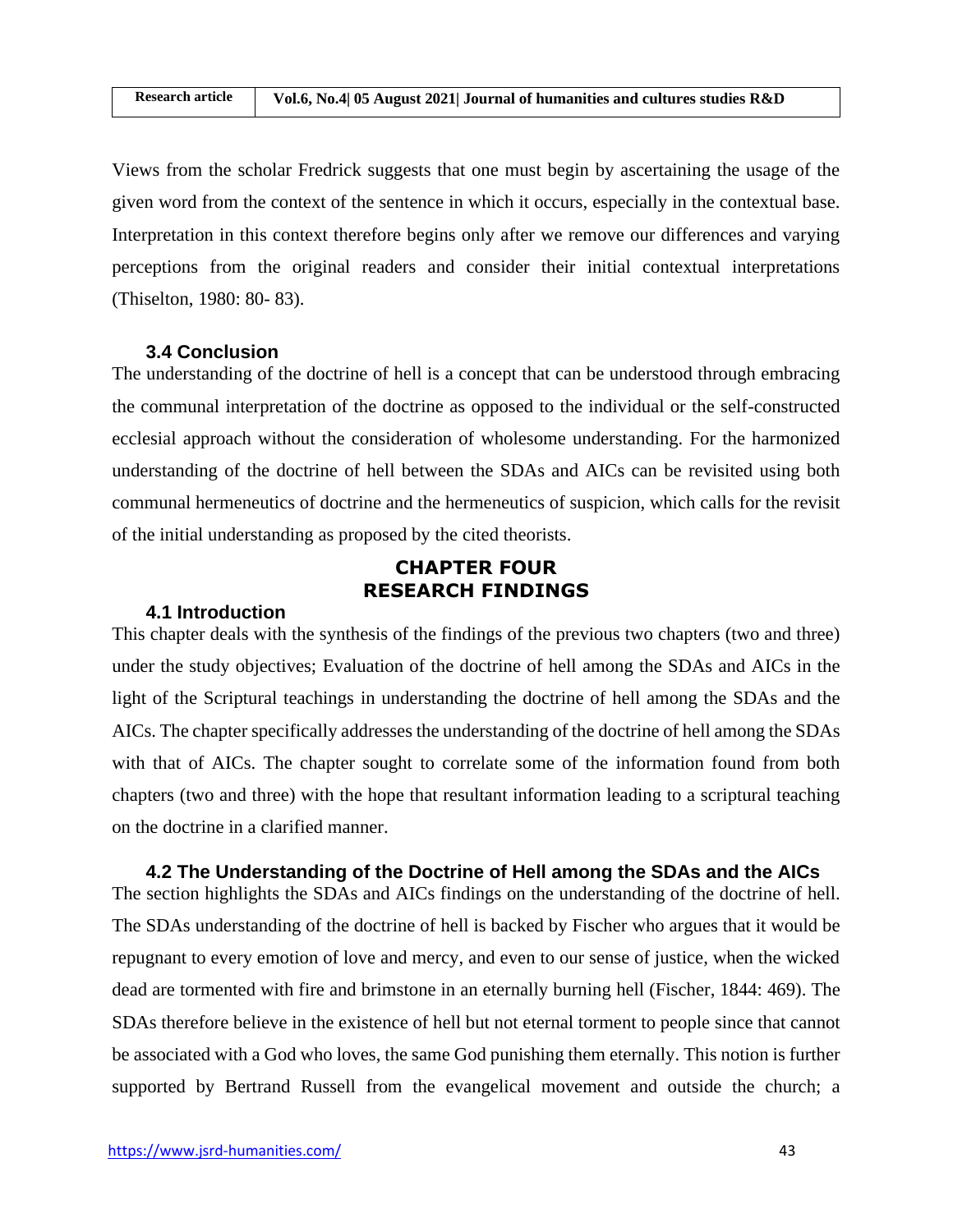philosopher who claimed that any profound humane person could not believe in everlasting punishment (Russell, 1967: 56).

On the other hand, AICs see the Valley of *Hinnom Gehenna* as a place of final punishment, a place of "absolute ruin" for all who go there. The reference to Hell fire actually refers to the "Lake of Fire" described in Revelation 20:13-15: "*And the sea gave up the dead who were in it; and death and Hell delivered up the dead who were in them: and they were judged every man according to their works".* 

This is the second death and whosoever was not found written in the book of life was cast into the "lake of fire". Pack further states that all who enter this lake suffer permanent death through everlasting punishment (Pack, 2008: 61- 65).

## **4.2.1 SDAs Teachings on the Doctrine of Hell.**

The SDAs argument on the punishment in hell is attributed to God, who is perceived to be God of mercy and love; therefore, He can discipline and not necessarily an everlasting torment. Scholars who venture in the understanding of God and His attributes dispute the point of everlasting torment. This is as a result of the biblical view on God who cannot love and turn to instill a cruel punishment.

In a nutshell, SDAs teachings hold that hell is not eternal but clearing sin away and establish the new kingdom as opposed to everlasting torment.

## **4.2.2 AICs Teachings on the Doctrine of Hell.**

According to the AICs, the concept of eternal punishment in Hell is real for the sinners and enjoyment to the righteous who pleased God in their earthly life. AICs consider the kind of life on earth that determines the destination of an individual based on the biblical teachings on the judgment that will not be reversed but everlasting joy and celebration in heaven or suffering in hell. In a nutshell, hell is real and eternal torment to the sinners irrespective of who God is in terms of his attributes.

#### **4.3 Scriptural Hermeneutical Teachings on the Doctrine of Hell**

The section focuses on the proposed method to handle deviations in the understanding of the doctrine in the study. The verb *'interprets'* came to refer to bringing someone to understanding of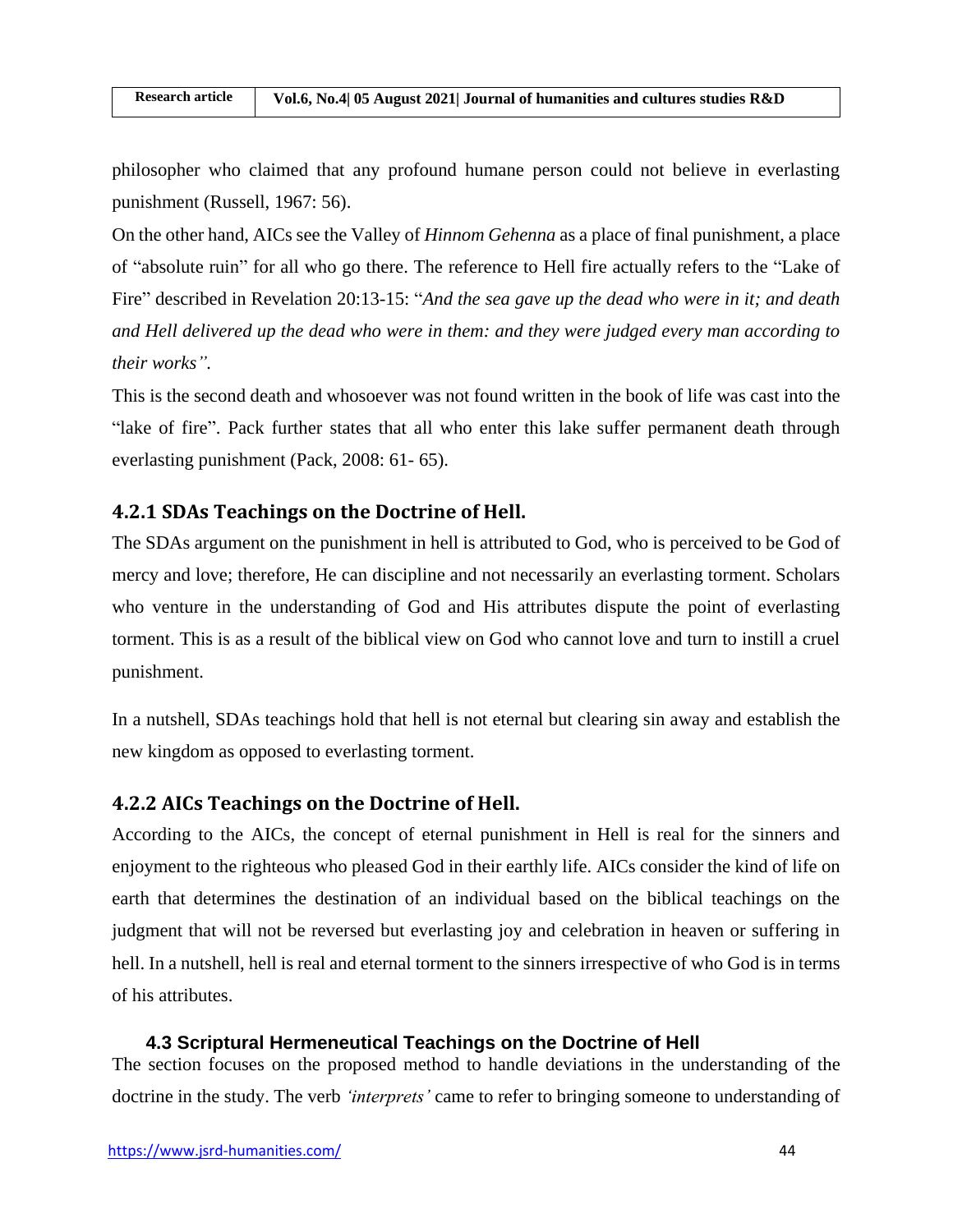something in his language (thus, explanation) or in another language (thus, translation). The English word "interpret" is used at times to mean "explain" and at other times "translate." In its nineteen usages (both nouns and verbs) in the New Testament, it is more frequently used in the latter sense, as the following illustrates; "Explanation" "And beginning with Moses and all the prophets, He explained (*"diermeneusen*") to them the things concerning Himself in all the Scriptures" (Luke 24:27). "Translation" I Corinthians 12:10, "the interpretation of tongues" I Corinthians 14:26, "an interpretation".

In the process of interpreting the scripture, translations and explanations give out a different view on how the application is done in daily life encounter (Thiselton, 1980: 47- 50). Scholarly approach to the hermeneutics has a varying understanding explaining the results on the understanding of doctrines, for instance, hell.

Thistleton moves into modern times with extensive analysis of scholarship from the mid-twentieth century, including liberation and feminist theologies, the approach used by Thiselton brings the contextual hermeneutics in place as a preference to understanding the doctrines (Thiselton, 1980: 57).

Gadamer resisted attempting to articulate a timeless method of hermeneutics and was more intrigued by identifying the conditions of the style of interpretation. Gadamer stated that 'understanding is, essentially, a historically effected event'.

He therefore rejects objective, neutral or value-free readings of legal texts, instead explaining what the conditions are for inter-subjective meaning (Chowdhury, 2016:81).

# **4.3.1 Hermeneutic of Suspicion Approach**

As a methodological discipline, it offers a toolbox for efficiently treating problems of the interpretation of human actions, texts, and other meaningful material. Hermeneutics looks back at a long tradition as the set of problems it addresses have been prevalent in human life, and have repeatedly and consistently called for consideration: interpretation is a ubiquitous activity, unfolding whenever humans aspire to grasp whatever is interpreted and deem significant (Birch  $\&$ Bruce, 1984: 24).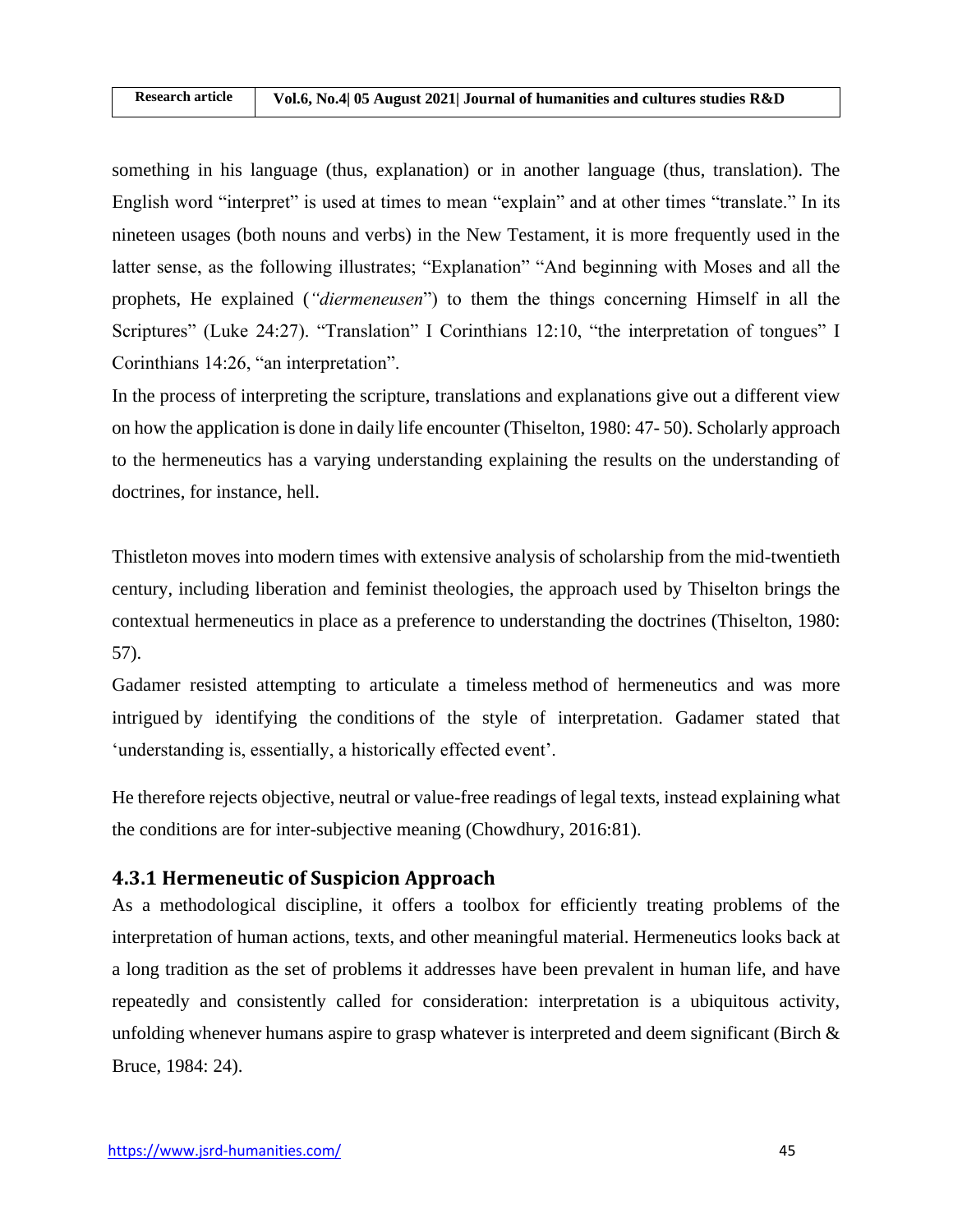According to Christopher Bryan and David Landon, the expression "hermeneutic of suspicion" is a tautological way of saying what thoughtful people have always known, that words may not always mean what they seem to mean (Bryan & Landon, 2013: 19).

Some forms of expression, such as allegory and irony, depend on this fact. Sometimes a hermeneutic of suspicion may be important for more negative reasons. Among hermeneutics practiced, the study adopted the contextual (Bryan & Landon, 2013: 31).

### **4.3.2 Contextual Hermeneutics**

It appears that before Schleiermacher, scholars appealed to hermeneutics only when they faced difficulties. In other words, they expected that interpretation and understanding were to take place automatically 'until some supposed meaning conflicted with their own prior expectations'.

Thus, hermeneutics served the purpose of preachers' prior agenda, whereas hermeneutics as a theory of interpretation and of understanding seemed to have begun with Schleiermacher (1768- 1834), who insisted that hermeneutics must be freed from private and 'regional' concerns. For him hermeneutics involved philosophy, art of thinking and formed the basis for understanding texts (Thiselton, 1980: 71).

This meaning of the hermeneutic circle "conveys the crossing" in order to understand the matter (issues, Gospel, message) in the text. He notes further that the social and political environment of the interpreter affects the exegesis of a text; these factors dictate the function of the text (Burton, 2000: 21).

The function of a text as stated by Choo Lak mimics the role of a hermeneutic of suspicion expressed in feminist hermeneutics, liberation hermeneutics, postcolonial hermeneutics, to mention a few.

Contextuality as a term of preference accommodates ecumenical and interreligious contexts. Contextuality accommodates every new meaning as it considers the *sitzim leben* and the meaning "it has for people where they are" (Vroom, 2006: 21).

The point made by contextuality from an African perspective is that the biblical text in its historic transmission is not free from androcentric, Eurocentric, and colonial interpretation. In support to the contextuality, Elizabeth Mburu suggests her four-legged stool model in understanding any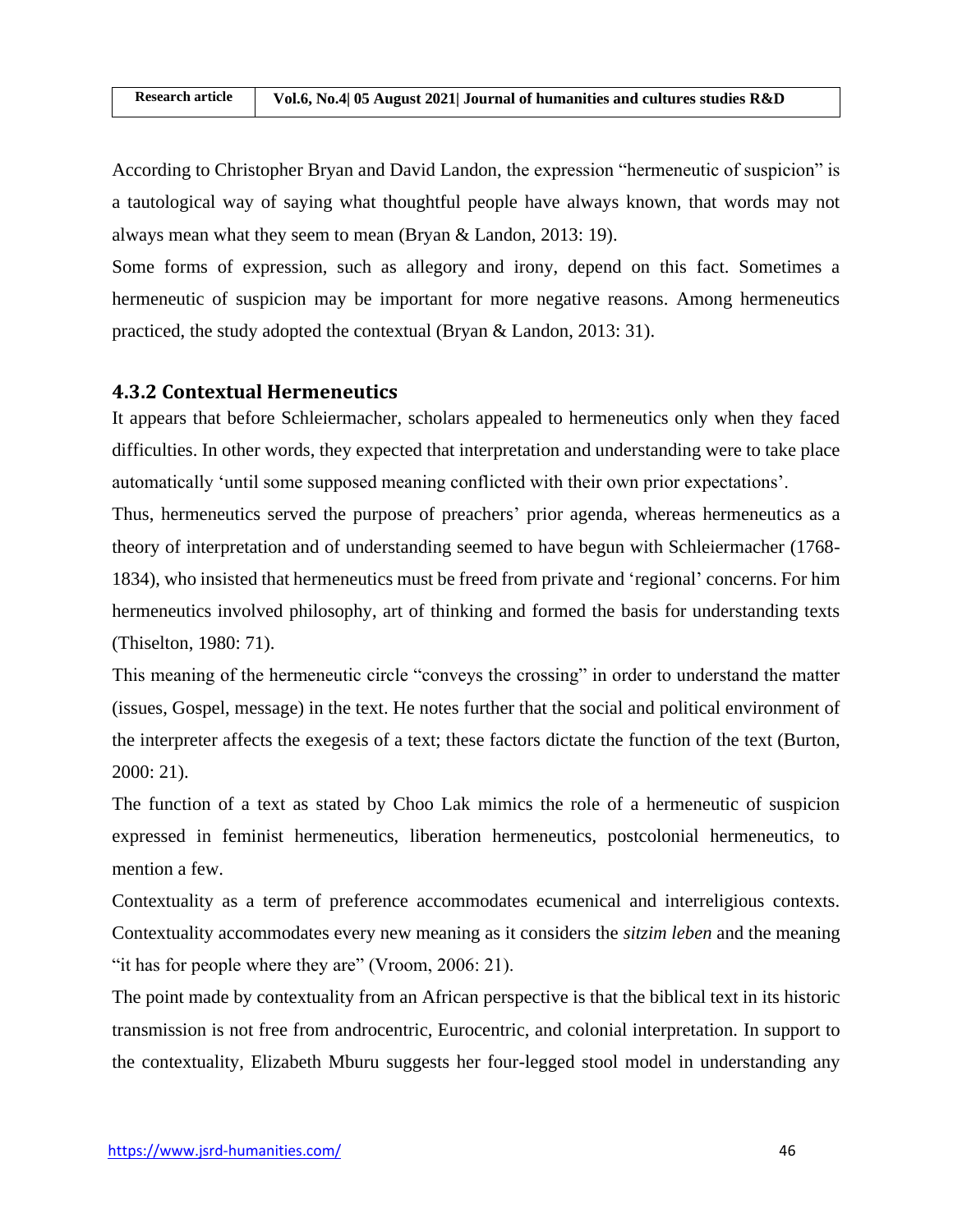given phenomenon; checking and applying the parallels to African contexts, the theological context, the literary context, and the historical and cultural context (Mburu, 2019: 20).

Due to its long history, it is only natural that both its problems and the tools designed to help solve them have shifted considerably over time, along with the discipline of hermeneutics itself. Sometimes a hermeneutic of suspicion may be important for more negative reasons, as when we suspect that texts are not telling us the whole truth. Examples would be what NT texts tell us about the doctrine of hell in early Christianity (naturally reflecting patriarchal assumptions) or what they tell us about "the Jews" and "the Pharisees" clearly influenced by quarrels between the early church and the synagogue (Mburu, 2019: 27).

Contextual hermeneutics of suspicion can, however, be misused and overused. Unbridled, it leads to absurdities, as in the assumption that any text involving the miraculous must be unhistorical, or the preposterous notion that Jesus, misunderstood by those who shared his language, culture, and religion, is now for the first time to be truly understood by scholars who share none of these things. In sum, it is sometimes useful to "see-through" things and suspicion has its place (Thiselton, 1980: 81-83).

In relation to the chapter, there are possibilities of misrepresentations as suspected by an interpreter over a period from different contexts, causing the deviance between the two identified denominational lines that require a reinterpretation to harmonize the understanding on the doctrine of hell (Thiselton, 1980: 90).

In the light of the probable origins of the term hermeneutics as a discipline it is therefore best and generally understood in one of two ways: firstly, the narrower understanding of hermeneutics as the theory of interpretation; and, secondly, the broader understanding of hermeneutics as addressing both the theory and the practice of interpretation (Thiselton, 1980: 93).

John Calvin is known as "one of the greatest interpreters of the Bible". Like Luther, Calvin rejected allegorical interpretations (he said they are "frivolous games" and that Origen and many others were guilty of "torturing the Scripture, in every possible sense, from the true sense"), and stressed the Christological nature of Scripture, the grammatical-historical method, exegesis rather than eisegesis, the illuminating ministry of the Holy Spirit, and a balanced approach to typology. In relation to the study, there is a need to revisit the interpretation from all spheres in trying to shed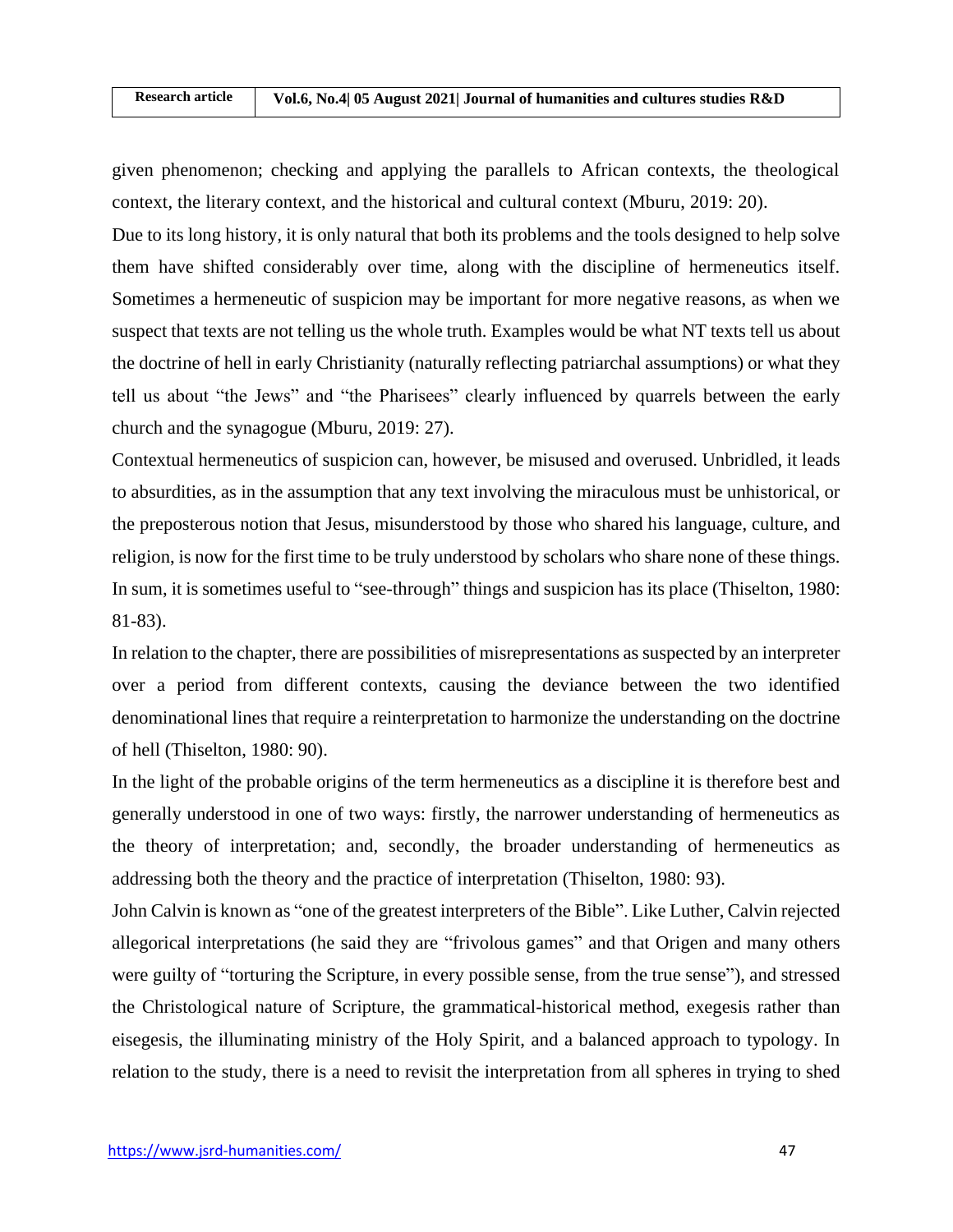light on the controversial understanding of the whole concept of Hell as portrayed by both the SDAs and the AICs (Calvin, 1564: 156).

### **4.4 Theological Reflection**

On the theological reflection, perhaps the most expressed answer concerns the possibility of an irrevocable decision to reject God forever. Jerry Walls thus describes the damned as those who have made a decisive choice of evil (Walls, 1992: 18-21). Richard Swinburne suggests that "once our will is fixed for bad, we shall never again desire or seek what we have missed" because we have made an "irrevocable choice of character" (Swinburne, 1989: 199). R. Zachary Manis interprets Kierkegaard, whose view he defends, as suggesting that the "damned are so filled with hatred so motivated by malice and spite that they will to remain in their state of torment, all for the sake of demonstrating that they are in the right, and that God is in the wrong" (Manis, 2016: 290). Another proposed answer rejects altogether the traditional idea that those in hell are lost without any further hope of restoration. Buckareff and Plug have argued from the very nature of the divine perfections (including perfect love) that God will always have "an open-door policy towards those in hell-making it always possible for those in hell to escape (Buckareff & Plug, 2005: 111).

Raymond VanArragon has argued that those in hell continue to reject God freely only if they retain the power to act otherwise and hence also the power to repent and be saved (VanArragon 2010: 51).

Because the damned never lose forever their libertarian freedom in relation to God's offer of salvation, in other words, and never lose forever the psychological possibility for genuine repentance, there is no irreversible finality in the so-called final judgment. Still, the possibility remains, according to this view, that some will never avail themselves of the opportunity to escape from hell (VanArragon 2010: 54).

A third proposed answer rests upon a Molinist perspective, according to which God's omniscience includes what philosophers now call middle knowledge, which includes far more than a simple foreknowledge of a person's future free actions. It also includes a perfect knowledge of what a person would have done freely in circumstances that do not even obtain. So, with respect to his decision whether or not to create a given person and to place that person in a given set of circumstances, God can base this decision in part on His knowledge of what the person would do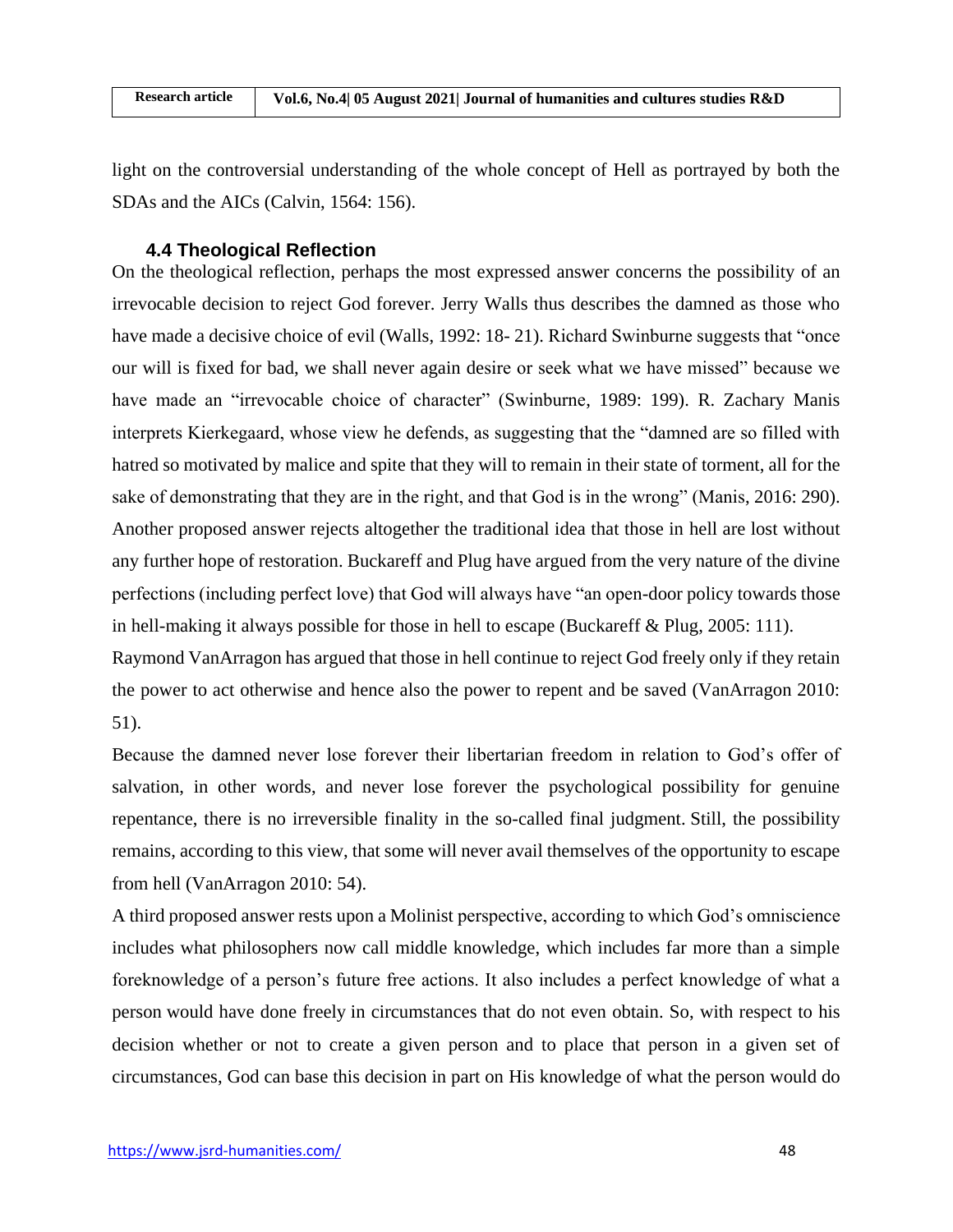freely if created and placed in these precise circumstances or if, for that matter, the person was placed in any other possible set of circumstances as well (Graig, 1989: 66- 67).

From this Molinist perspective, William Lane Craig has defended the possibility that some free persons are utterly irredeemable in this sense: nothing God can do that is, no revelation He might impart, no punishment He might administer, and no conditions He might create would ever induce them to repent freely or successfully reconcile them to Him. Craig himself calls this dreadful property of being irredeemable Trans-world damnation (Graig, 1989: 71).

### **4.5 Conclusion**

The doctrine of hell should be re-visited severally in the contextual manner through the reinterpretation as stipulated above to understand the real implication out of biased mood and situational issues. The two denominations under study base their understanding of the doctrine of hell on the perception and understanding of the nature and operation of God.

Eschatologically, the AICs expect the Lord who will join them in the celebration since they waited for long, while SDAs see a God who is merciful and loving not to eternally allow sinners to suffer but to be cleared once. The basis for the choice and decision therefore should be scriptural in nature.

### **CHAPTER FIVE**

### **SUMMARY, CONCLUSIONS AND RECOMMENDATIONS 5.1 Introduction**

The aim of this study was to evaluate the teachings of the Seventh Day Adventists and the African Instituted Churches on the doctrine of hell considering the scriptural teachings. The focus was on bringing out the findings based on the two denominations considering the scriptural teachings responding to the objectives. This chapter has presented the summary, conclusion, and recommendations of the study.

#### **5.2 Summary**

The summary of the study was based on the three specific objectives as presented below;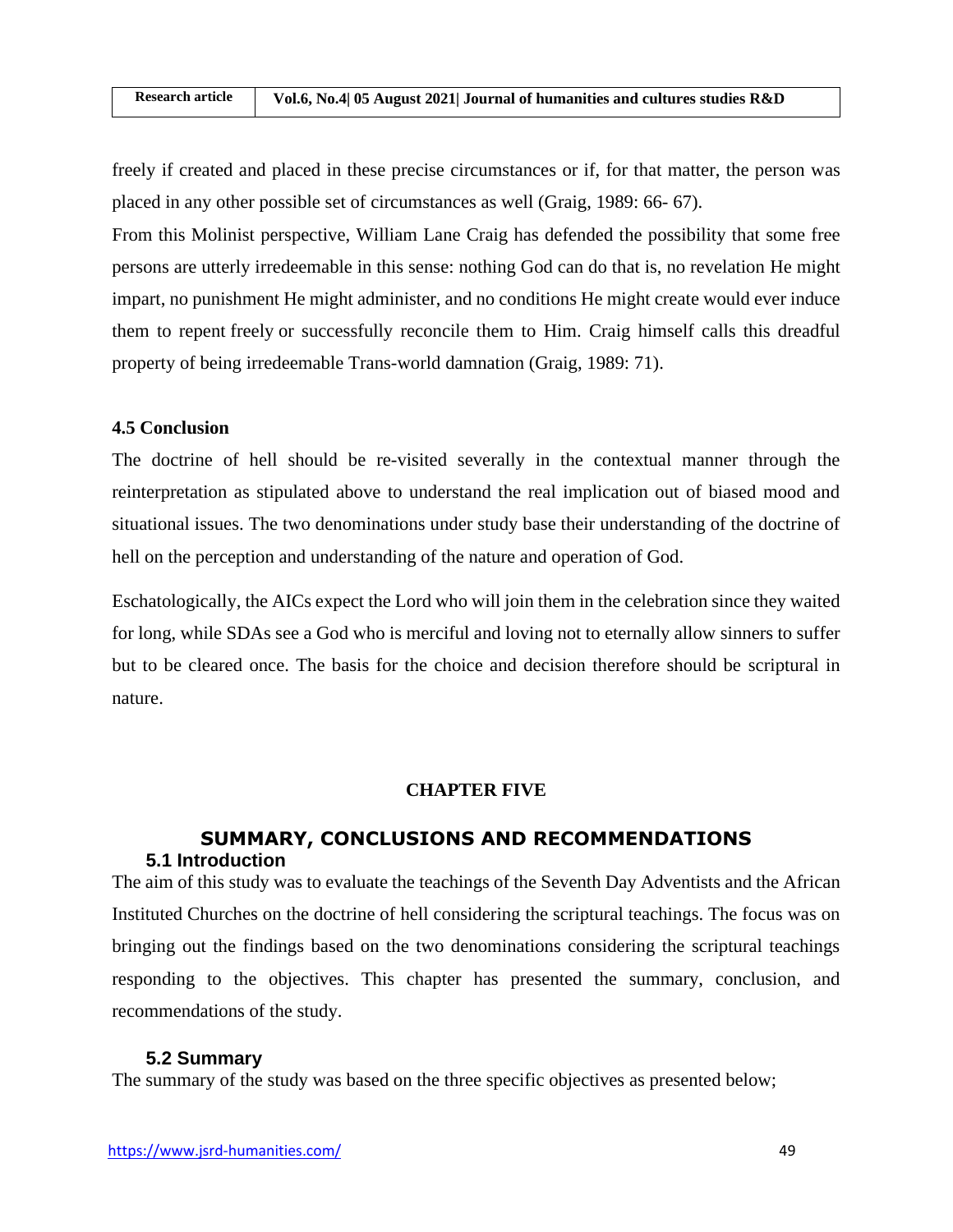On the exploration of the doctrinal teachings of hell according to the SDAs and AICs, there was a notion attached to the practiced church doctrine, each denomination valuing what is clearly understood hence the varying understanding. SDAs understand the doctrine of hell as not eternal because God of love cannot administer such punishment rather a short moment to clear the sinful world. The AICs look forward to enjoy with the long-awaited savior to come and be together in eternal life for all that lived pleasing life. The scriptural teachings on the doctrine of hell states that all kinds of sinners are destined to hell known as the lake that burns with fire and sulfur (Rev 21:8.). The judgment determines whether humanity will be destined to hell or to heaven eternally.

In the light of the scriptural teachings on the doctrine of hell, both the SDAs and AICs have a different understating in seeing God as good and expected to celebrate with humanity and if there will be hell, it won't be eternal and the good God is powerful than hell hence the potential of hell is powerless.

## **5.3 Pastoral Application**

Having discussed the doctrine, there is need to obey the commands of God, walk in life choice that will not result in suffering at the end. It is a widely known concept that there is hell. However, people have perceived it as any other concept yet real that destruction is there. Therefore, as commanded by God, living worth the diving calling is vital to all people bearing in mind the eschatological judgment to come.

Hell is there and exists for the choice made by human beings while alive, the state or place to be after the life on earth. Life on earth should carry the reflection of the life after for the purpose of determining the kind of judgment to be bestowed on an individual.

God as the creator has power to determine human fate without any hindrance therefore, the decision made in an individual's life should be the subject to God's power. In a nutshell, the porter has the power and decision to make over what he wants to make; the shape and design. Human responsibility is to obey and live in the parameter of God's will.

### **5.4 Conclusion**

The conclusion of this study was based on the following findings in conjunction with the objectives: In this study, hell is real whether an SDAs follower or AICs or any other denomination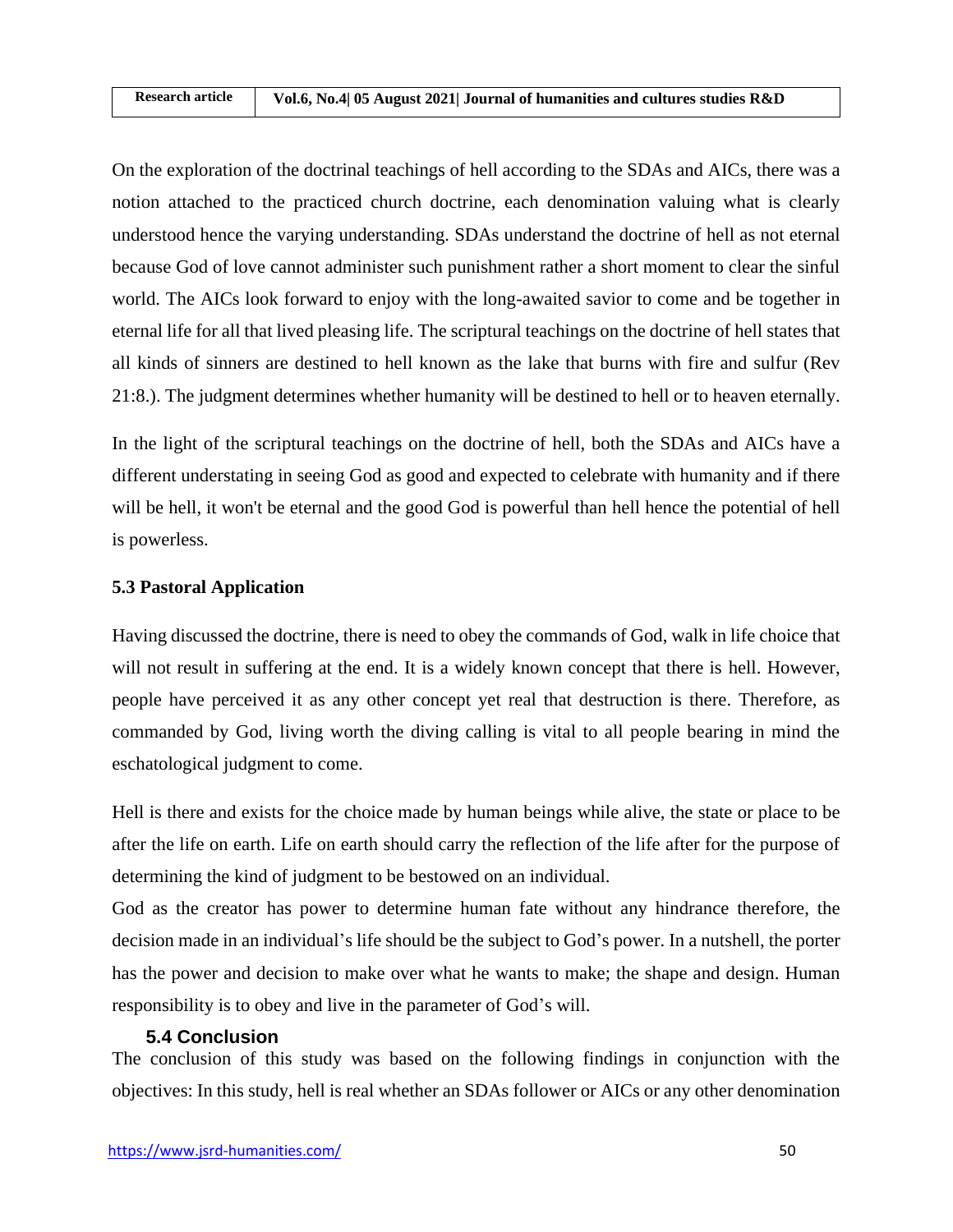and was understood based on what takes place; the destruction and suffering for the wicked as a judgment in line with the kind of live led.

The variance or deviation in understanding hell results from the different hermeneutical versions stemming from the historical to the present without focusing on the context and changes experienced from time to time.

Avoiding the variance in the understanding of hell is solvable through embracing Contextual Hermeneutics under hermeneutics of suspicion, which considers the historical application, the present and the future as opposed to a limited approach.

Whether a valley or a pit, hell is a place for destruction and eternal comprising of all the wicked from different deeds. The citizens to hell are determined by deeds that one does while still alive, which are brought to judgment at the end for the rewards accordingly. There is no need of different understandings and debates since whether a state or a place, Hell exists.

### **5.4 Recommendations**

The recommendations in this chapter were drawn based on the objectives regarding the understanding of the doctrine of hell. The following were made as recommendations; The scripture should be used as the basis and overall approach to understanding concepts and not church doctrinal teachings based on what humanity deem right in their context.

The study recommends further exploration on the understanding of the doctrine of hell beyond the two denominations used as cases so that the gap in between the denominational practices can be minimized. There is a need for the two denominations to revisit the beginning of their denomination and draw their beliefs from one biblical source through the clear hermeneutical approach.

The deviation and the understanding of the doctrine should be handled through revisiting the historical approach to the whole issue to bring out the clear picture in order to gap the unconformity. The study recommends the need to visit a variety of scholarly work on matters of the doctrine, checking on the perspective used in understanding of the doctrine.

In a nutshell, the researcher having done a thorough work mainly library-based work, there is a feeling that more in-depth work in terms of time and resources is required to see whether doctrinal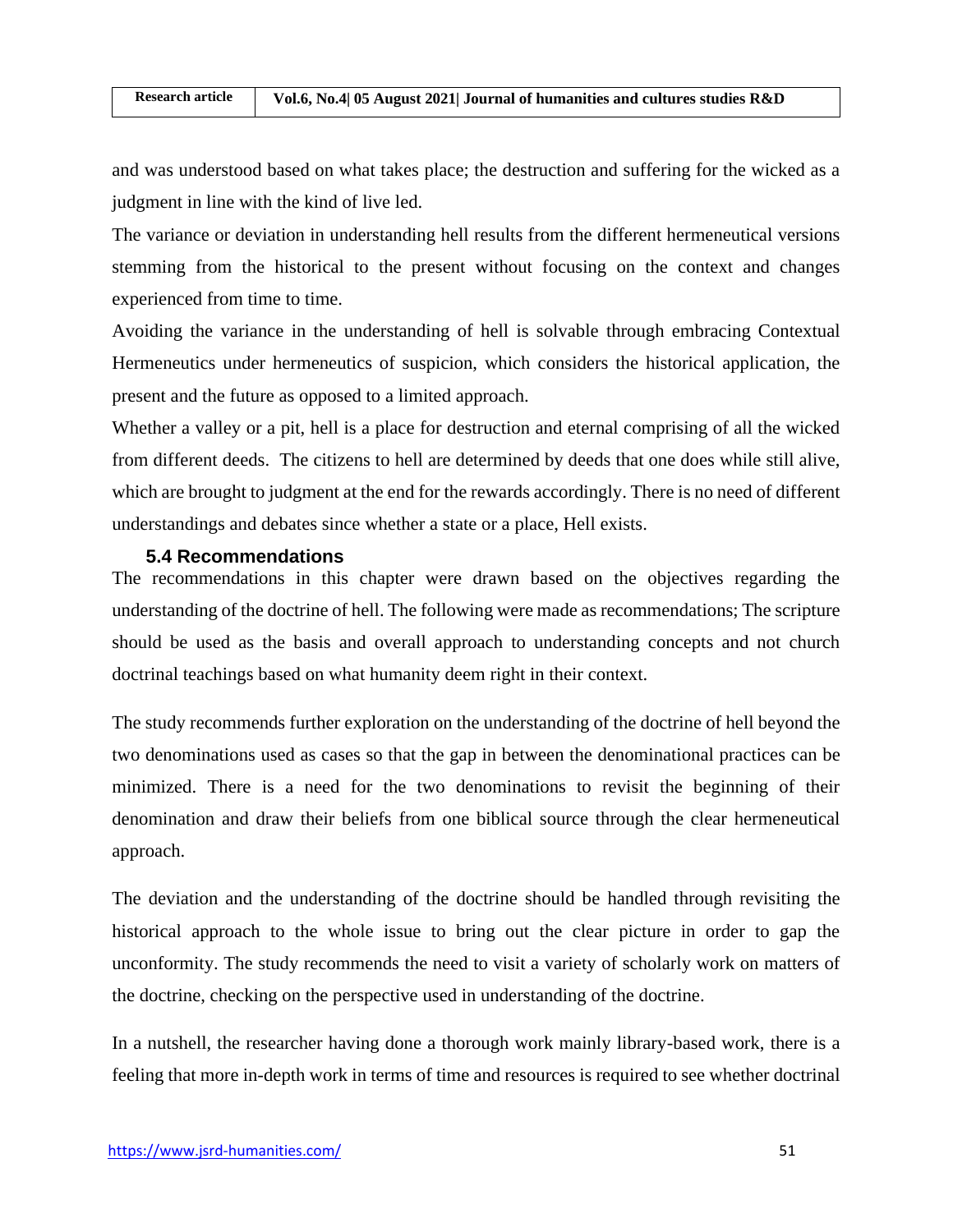| <b>Research article</b> | Vol.6, No.4 05 August 2021 Journal of humanities and cultures studies R&D |
|-------------------------|---------------------------------------------------------------------------|

harmonization between the Seventh Day Adventists and the African Instituted Churches could be arrived at.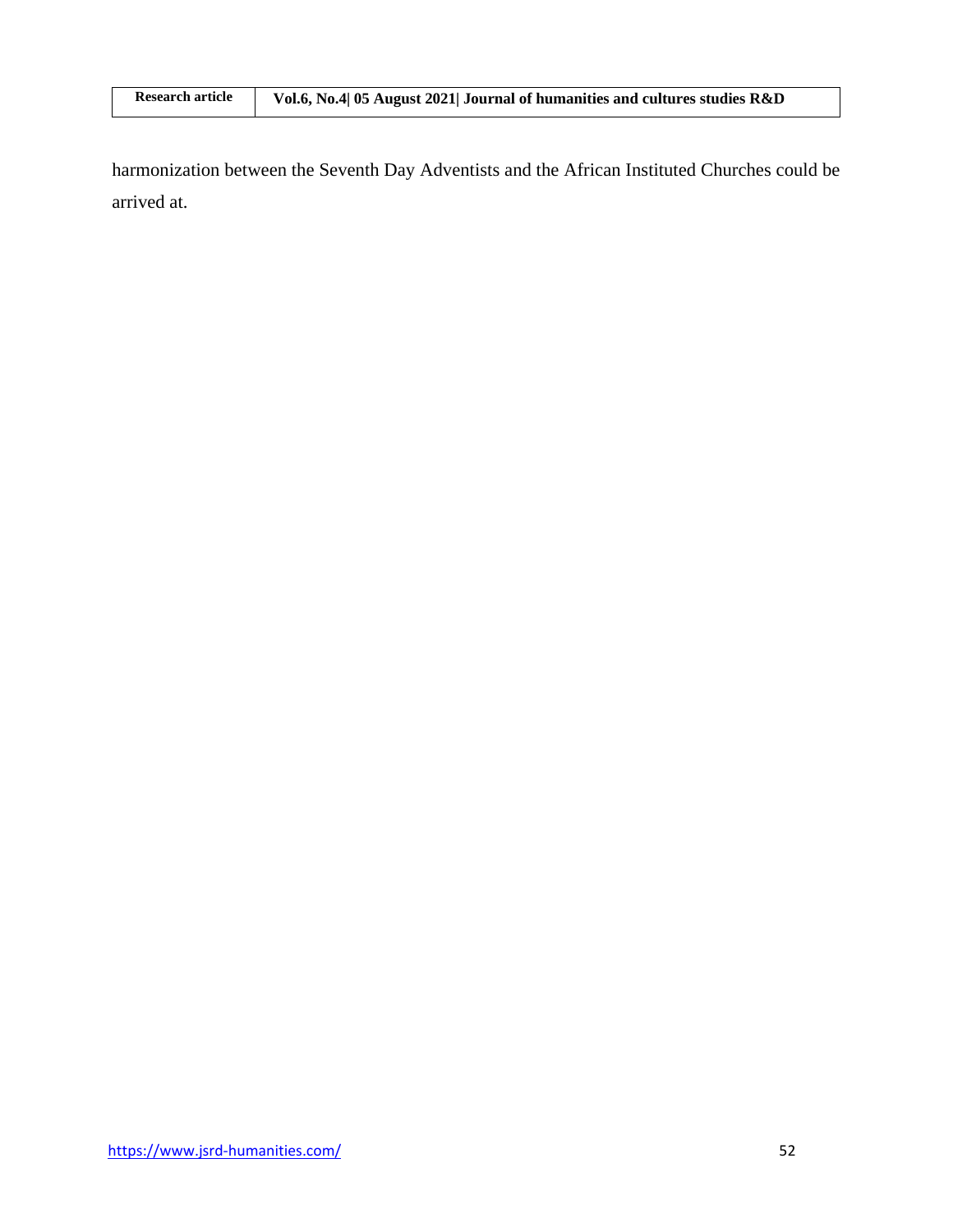### **BIBLIOGRAPHY**

- ACUTE. (2000): *The Nature of Hell: A Report by the Evangelical Commission of Unity and Truth among Evangelicals*. London: ACUTE.
- Bauckham J. R., (Jan. 1979): *Universalism: A Historical Survey*, Themelios 4, Issue 2.
- Birch, Bruce C. (1984): *"Biblical Hermeneutics in Recent Discussion: Old Testament." Religious Studies Review*.
- Bruce D. and Gordon L. (1987): *Integrative theology*: Grand Rapids, Michigan.

| Rese

- Burton K.A., (2000): Contextual Hermeneutics: A Wholistic View of Biblical Interpretation: New York. The Abingdon Press
- Christopher and David L, (2013): *[Listening to the Bible: The Art of Faithful Biblical Interpretation](https://www.oxfordscholarship.com/view/10.1093/acprof:oso/9780199336593.001.0001/acprof-9780199336593) Oxford Scholarship Online publication.*
- Davis, S (2015): *After We Die*, Baylor University Press. ProQuest Ebook Central, Created from stpaulslimuru -e-books on 2017-05-29 05:21:35.
- Davies, D. (2008): *The Theology of Death*, edited by Douglas: Bloomsbury Publishing.
- Driscoll M &Breshears G., (2010): *Doctrine: What Christians Should Believe?* Illinois: Crossway.
- J.S. Pobee& G. Ositelu II (1998): African Initiatives in Christianity. The Growth, Gifts and Diversities of Indigenous African Churches: A Challenge to the Ecumenical Movement, WCC. Kvanvig,
- [Flanagan](javascript:__doLinkPostBack() P, (2008): *Light in Darkness: Hans Urs von Balthazar and the Catholic Doctrine of Christ's Descent into Hell*; [Horizons,](javascript:__doLinkPostBack() 35 no 2 Fp 395-397.
- Fosdick. E. H, (1979): *The Meaning of Faith.*New York. The Abingdon Press
- Froehlich, Karlfried. (1981): *"Biblical Hermeneutics on the Move." Word and World*
- Grudem W., (1994): *Systematic Theology: An Introduction to Biblical Doctrine*. Inter-Varsity Press.
- Harry B., (1988): *Knowing the Truth about Heaven and Hell*. Ann Arbor Press
- Harry B., (1957): *The Doctrine of Eternal Punishment*. Philadelphia Press
- Jonathan L. (1993): *The Problem of Hell*, Oxford University Press, ProQuest Ebook Central
- Jonker, (2005): *Contextuality in SA exegesis OTE 18/3 (2005), 637-650 637 'Contextuality' in (South) African Exegesis: Reflections on the commonality of our exegetical Methodologies*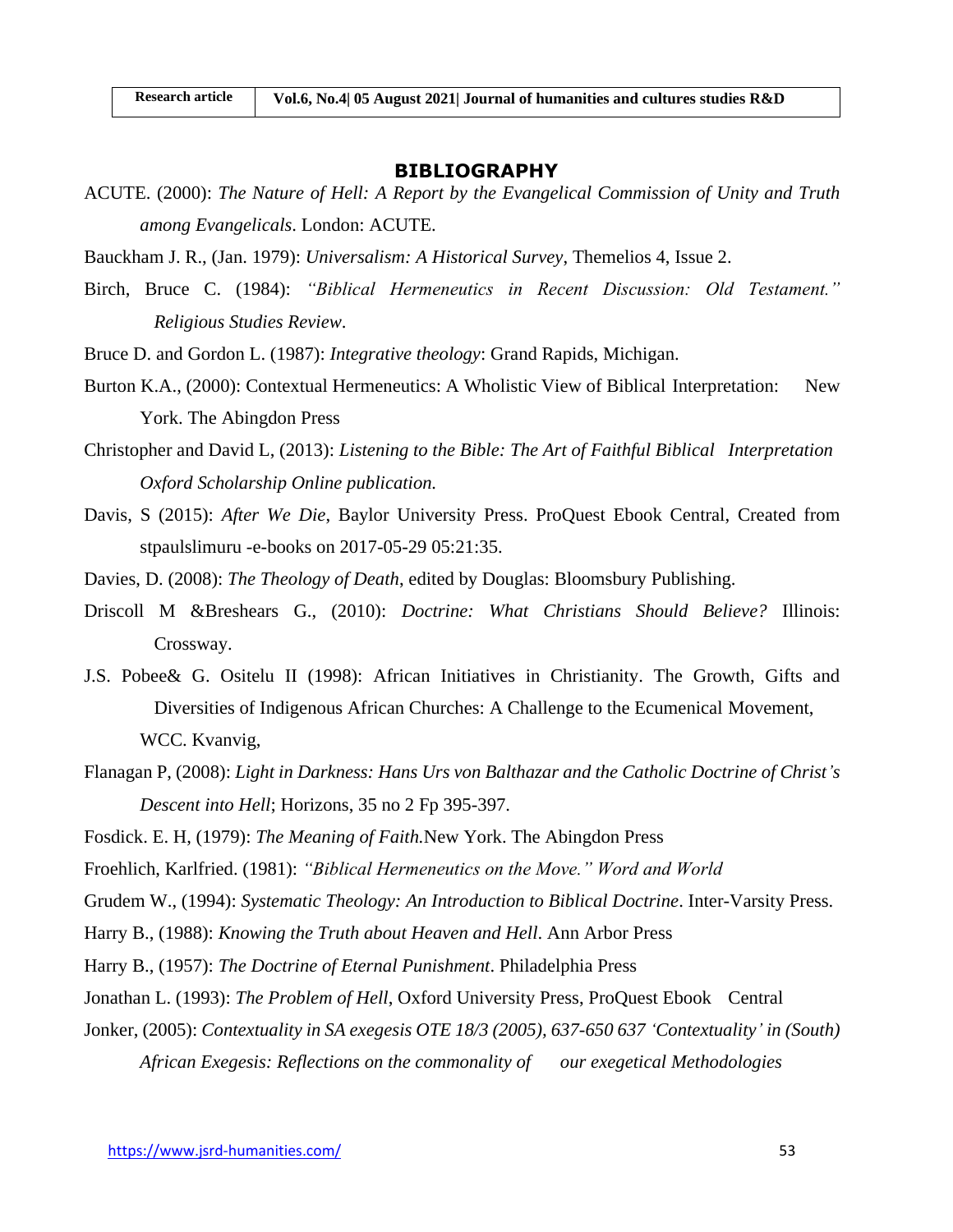- Karl Rahner, (1983): *Theological Investigations: Vol. XVI Experience of the Spirit: Source of Theology, trans. D*avid Morland O.S.B. New York Press
- Kombo, James, (2006): *The Story of The African Independent Churches and Its Implications on Theology,* New York City, Oxford University Press.
- Kvanvig, Jonathan L. (1993): *The Problem of Hell*, Oxford University Press, ProQuest Ebook Central.
- [Kunhiyop, S. W.](http://library.spu.ac.ke/cgi-bin/koha/opac-search.pl?q=au:%22Kunhiyop,%20Samuel%20Waje.%22) (2012): *African Christian Theology*: Rapids, MI: [Hippobooks, Zondervan,](http://library.spu.ac.ke/cgi-bin/koha/opac-search.pl?q=pb:Hippobooks,)
- Labuschagne, K., (2011): *Interactions Between Hermeneutics and Doctrine*', HTS Teologiese Studies/ Theological Studies 67(3), Art. #1140, 2 pages. http:// dx.doi.org/10.4102/hts. v67i3.1140
- Macquarrie J., (1977): *Principles of Christian Theology*. London SCM Press.
- Mantzavinos, C., (2016): *Hermeneutics, The Stanford Encyclopedia of Philosophy*
- Mburu, E. (2019): *African Hermeneutics, Langham Creative Projects*
- McGrath A E. (2001): *The Christian Theology Reader*: Oxford. [Blackwell Publishers.](http://library.spu.ac.ke/cgi-bin/koha/opac-search.pl?q=pb:Blackwell%20Publishers.)
- Munyua, (2012): *Heaven and Hell: Are they Places or States?* Unpublished Work.
- Nigel C., (1992): *Universalism and the Doctrine of Hell.* Grand Rapids.
- Noll A. M., (2003): *The Rise of Evangelicalism: The Age of Edwards, Whitefield & the Wesleys*. Drowner Grove, IL Intervarsity Press.
- Olson, R. E., (2002): *The Mosaic of Christian Belief: Twenty Centuries of Unity and Diversity*; Intervarsity Press
- Panikkar, Raimundo (1980): *Hermeneutics of comparative Religion: Paradigms and models, Journal of Dharma, l: 38-51.*
- Peterson A. R., (1995): *Hell, on Trial: The Case for Eternal Punishment.* New Jersey, Presbyterian & Reformed Publishing Company
- Thiselton, Anthony C. (1977): *The New Hermeneutic. In New Testament Interpretation: Essays on Principles and Methods. Edited by I. Howard Marshall. Grand Rapids: Eerdmans; The Paternoster Press Ltd.*
- Thiselton, Anthony C. (1980): *Hermeneutics and Theology: The Legitimacy and Necessity of Hermeneutics. In The Two Horizons: New Testament Hermeneutics and Philosophical Description.*